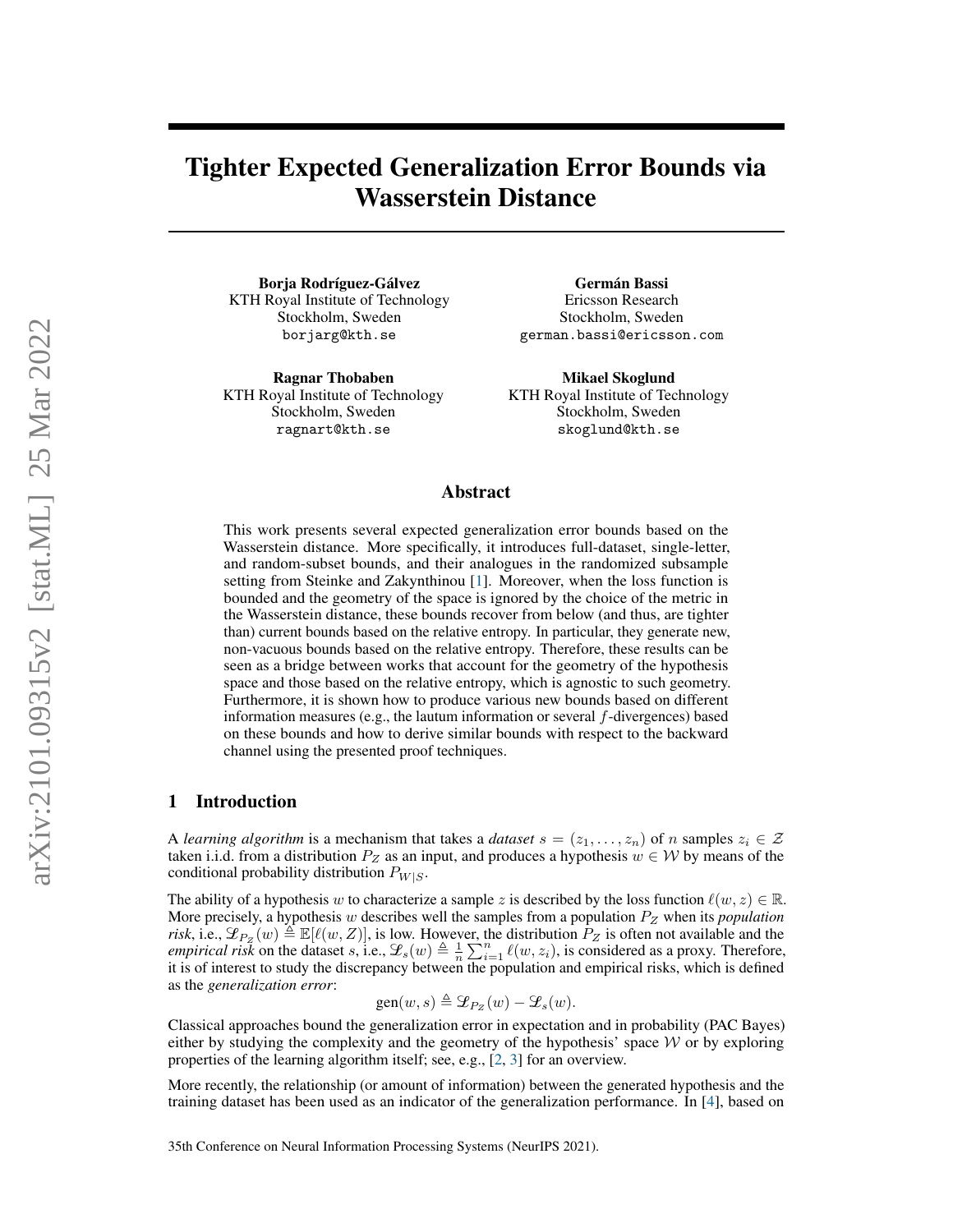[\[5\]](#page-9-4), it is shown that the expected generalization error, i.e.,  $\overline{\text{gen}}(W, S) \triangleq \mathbb{E}[\text{gen}(W, S)]$ , is bounded from above by a function that depends on the mutual information between the hypothesis  $W$  and the dataset S with which it is trained, i.e.,  $I(W; S)$ . However, this bound becomes vacuous when  $I(W; S) \rightarrow \infty$ , which occurs for example when W and S are separately continuous and W is a deterministic function of S. To address this issue, it is shown in [\[6\]](#page-9-5) that the generalization error is also bounded by a function on the dependency between the hypothesis and individual samples,  $I(W; Z<sub>i</sub>)$ , which is usually finite due to the smoothing effect of marginalization. Following this line of work, in [\[7\]](#page-9-6), the authors present data-dependent bounds based on the relationship between the hypothesis and random subsets of the data, i.e.,  $D_{KL}(P_{W|s} || P_{W|s,c})$  where  $j \subseteq [n]$ .

After that, a more structured setting is introduced in [\[1\]](#page-9-0), studying instead the relationship between the hypothesis and the *identity* of the samples. The authors consider a super-sample of 2n i.i.d. instances  $\tilde{z}_i$  from  $P_Z$ , i.e.,  $\tilde{s} = (\tilde{z}_1, \ldots, \tilde{z}_{2n})$ . This super sample is used to construct the dataset s by choosing between the samples  $\tilde{z}_i$  and  $\tilde{z}_{i+n}$  using a Bernoulli random variable  $U_i$  with probability  $\frac{1}{2}$ , i.e.,  $z_i = \tilde{z}_{i+u_i n}$ . In this paper, the two settings are referred to as the *standard* and *randomized-subsample* settings.<sup>[1](#page-1-0)</sup> In the randomized-subsample setting, the *empirical generalization error* is defined as the difference between the empirical risk on the samples from  $\tilde{s}$  not used to obtain the hypothesis, i.e.,  $\overline{s} = \tilde{s} \setminus s$ , and the empirical risk on the dataset s, i.e.,

$$
\widehat{\text{gen}}(w,\tilde{s},u) \triangleq \mathcal{L}_{\tilde{s}}(w) - \mathcal{L}_{s}(w) = \frac{1}{n} \sum_{i=1}^{n} (\ell(w,\tilde{z}_{i+(1-u_i)n}) - \ell(w,\tilde{z}_{i+u_in})),
$$

where  $u$  is the sequence of  $n$  i.i.d. Bernoulli trial outcomes  $u_i$ . The expected value of the empirical and the (standard) generalization errors coincide, i.e.,  $\mathbb{E}[\widehat{gen}(W, \tilde{S}, U)] = \overline{gen}(W, S)$ . Also, the expected generalization error is controlled by the conditional mutual information between the hypothesis  $W$ and the Bernoulli trials U, given the super sample  $\tilde{S}[1]$  $\tilde{S}[1]$ , i.e.,  $I(W;U|\tilde{S})$ , by the individual conditional mutual information [\[9\]](#page-9-7), i.e.,  $I(W; U_i | \tilde{Z}_i, \tilde{Z}_{i+n})$ , and by the "disintegrated" mutual information with a subset  $U_J$  of the Bernoulli trials [\[10\]](#page-9-8), i.e.,  $D_{KL}(P_{W|\tilde{S},U} \| P_{W|\tilde{S},U_{Jc}})$ . A highlight of this setting is that these conditional notions of information are always finite [\[1\]](#page-9-0) and smaller than their "unconditional" counterparts [\[10\]](#page-9-8), e.g.,  $I(W; U|\hat{S}) \leq I(W; S)$  and  $I(W; U|\hat{S}) \leq n \log(2)$ .

Some steps towards unifying these results are taken in [\[8\]](#page-9-9), where the authors develop a framework that makes it possible to recover the expected generalization error bounds based on the mutual information  $I(W; S)$  and the conditional mutual information  $I(W; U | S)$ . Then, the aforementioned framework is further exploited in [\[9\]](#page-9-7) to recover the single-sample and the random-subsets bounds, which are based on  $I(W; Z_i)$ ,  $D_{KL}(P_{W|S} || P_{W|S,c})$ , and  $D_{KL}(P_{W|\tilde{S},U} || P_{W|\tilde{S},U,c})$ , and to generate new individual conditional mutual information bounds, i.e.,  $\overline{I}(W; \overline{U}_i | \overline{Z}_i, \overline{Z}_{i+n})$ . Finally, in [\[11,](#page-9-10) [12\]](#page-9-11), other systematic ways to recover some of the said bounds and obtain similar new ones are studied.

In parallel, there were some attempts to bridge the gap between employing the geometry and complexity of the hypothesis space and the relationship between the hypothesis and the training samples. In [\[13\]](#page-9-12), the authors bound  $\overline{\text{gen}}(W, S)$  with a function of weighted dependencies between the dataset and increasingly finer quantizations of the hypothesis, i.e.,  $\{2^{-k/2}I([W]_k;S)\}_k$ , which can be finite even if  $I(W; S) \to \infty$ . This result stems from a clever usage of the chaining technique [\[14,](#page-9-13) Theorem 5.24], and a comparison with this kind of approaches is given in Appendix [A.](#page-12-0) Later, in [\[15\]](#page-9-14) and [\[16\]](#page-9-15), it is shown that the expected generalization error is bounded from above by a function of the Wasserstein distance between the hypothesis distribution after observing the dataset  $P_{W|S}$  and its prior  $P_W$ , i.e.,  $\mathbb{W}_p(P_{W|S}, P_W)$ , and by a function of the Wasserstein distance between the hypothesis distribution after observing a single sample  $P_{W|Z_i}$  and its prior  $P_W$ , i.e.,  $\mathbb{W}_p(P_{W|Z_i}, P_W)$ , which are finite when a suitable metric is chosen but are difficult to evaluate. Concurrently, in [\[17\]](#page-9-16) it is shown that a similar result holds, if the metric is the Minkowski distance, for the distribution of the data  $P_S$  and the backward channel  $P_{S|W}$ , i.e.,  $\mathbb{W}_{p, \|\cdot\|}^p(P_{S|W}, P_S)$ .

The main contributions of this paper are the following:

- It introduces new, tighter single letter and random-subset Wasserstein distance bounds for the standard and randomized-subsample settings (Theorems [1,](#page-3-0) [2,](#page-4-0) [3,](#page-5-0) and [4\)](#page-6-0).
- It shows that when the loss is bounded and the geometry of the space is ignored, these bounds recover from below (and thus are tighter than) the current relative entropy and mutual

<span id="page-1-0"></span> ${}^{1}$ In [\[8\]](#page-9-9) the latter is called the random-subset setting. However, this may cause confusion with the randomsubset bounds in the present work.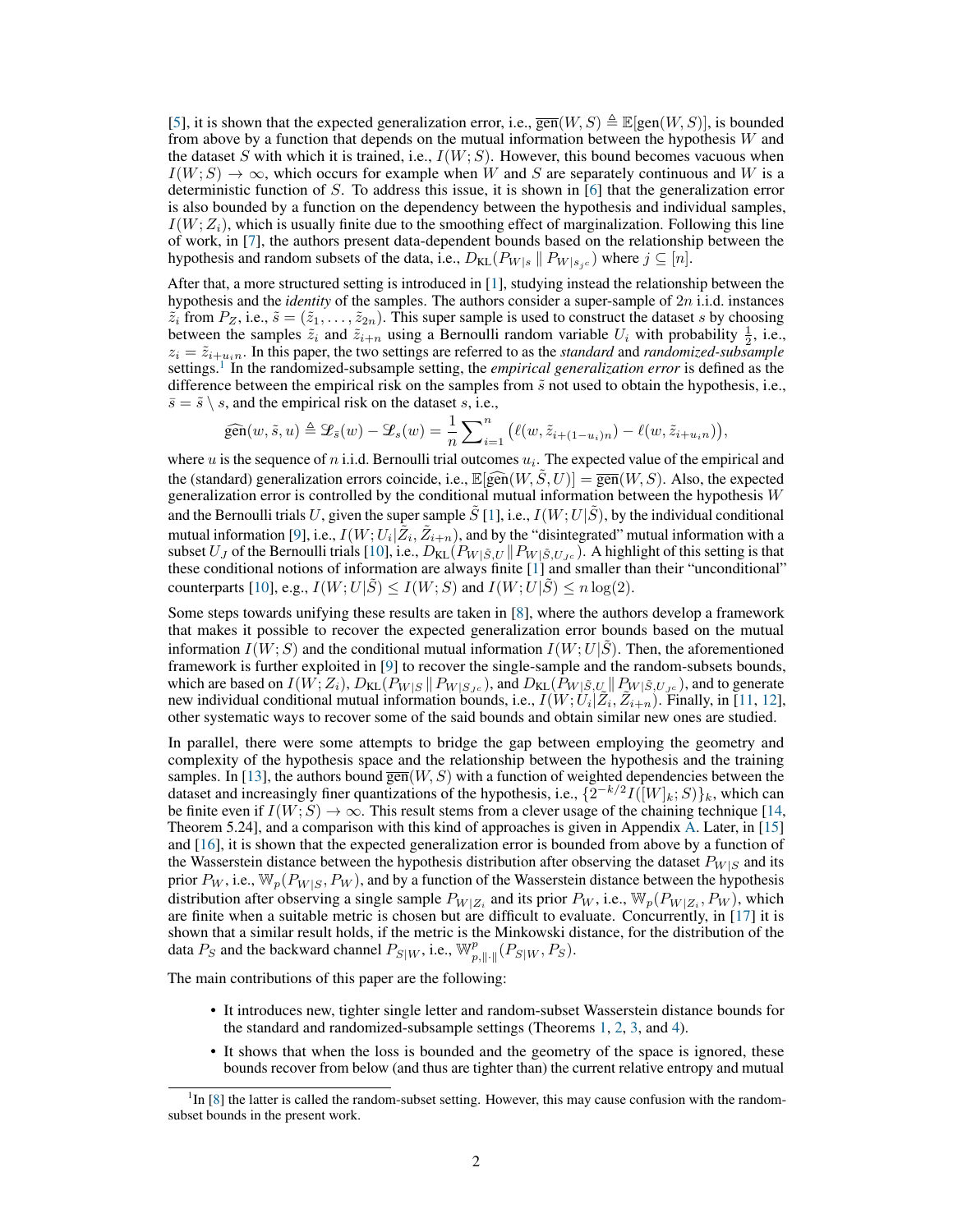information bounds on both the standard and randomized-subsample settings. In fact, they are also tighter when the loss is additionally subgaussian or under certain milder conditions on the geometry. However, these results are deferred to Appendix [B](#page-13-0) to expose the main ideas more clearly. Moreover, Corollaries [1](#page-3-1) and [2](#page-4-1) overcome the issue of potentially vacuous relative entropy bounds on the standard setting.

- It introduces new bounds based on the backward channel, which are analogous to those based on the forward channel and more general than previous results in [\[17\]](#page-9-16).
- It shows how to generate new bounds based on a variety of information measures, e.g., the lautum information or several f-divergences like the Hellinger distance or the  $\chi^2$ -divergence, thus making the characterization of the generalization more flexible.

# 2 Preliminaries

## 2.1 Notation

Random variables X are written in capital letters, their realizations x in lower-case letters, their set of outcomes X in calligraphic letters, and their Borel σ-algebras  $\mathcal X$  in script-style letters. Moreover, the probability distribution of a random variable X is written as  $P_X : \mathfrak{X} \to [0,1]$ . Hence, the random variable X or the probability distribution  $P_X$  induce the probability space  $(\mathcal{X}, \mathcal{X}, P_X)$ . When more than one random variable is considered, e.g., X and Y, their joint distribution is written as  $P_{X,Y}$ :  $\mathfrak{X} \otimes$  $\mathcal{Y} \to [0, 1]$  and their product distribution as  $P_X \otimes P_Y : \mathcal{X} \otimes \mathcal{Y} \to [0, 1]$ . Moreover, the conditional probability distribution of Y given X is written as  $P_{Y|X}$ :  $\mathcal{Y} \otimes \mathcal{X} \to [0, 1]$  and defines a probability distribution  $P_{Y|X=x}$  (or  $P_{Y|x}$  for brevity) over  $Y$  for each element  $x \in X$ . Finally, there is an abuse of notation writing  $P_{X,Y} = P_{Y|X} \times P_X$  since  $P_{X,Y}(B) = \int \left( \int \chi_B((x,y)) dP_{Y|X=x}(y) \right) dP_X(x)$ for all  $B \in \mathfrak{X} \otimes \mathcal{Y}$ , where  $\chi_B$  is the characteristic function of the set  $B$ . The natural logarithm is log.

#### 2.2 Necessary definitions, remarks, claims, and lemmas

**Definition 1.** Let  $\rho : \mathcal{X} \times \mathcal{X} \to \mathbb{R}_+$  be a metric. A space  $(\mathcal{X}, \rho)$  is Polish if it is complete and *separable. Throughout it is assumed that all Polish spaces*  $(\mathcal{X}, \rho)$  *are equipped with the Borel* σ*-algebra* X *generated by* ρ*. When there is no ambiguity, both the metric space* (X , ρ) *and the generated measurable space*  $(\mathcal{X}, \mathcal{X})$  *are written as*  $\mathcal{X}$ *.* 

**Definition 2.** *Let*  $(X, \rho)$  *be a Polish metric space and let*  $p \in [1, \infty)$ *. Then, the* Wasserstein distance *of order* p *between two probability distributions* P *and* Q *on* X *is*

$$
\mathbb{W}_p(P,Q) \triangleq \Big(\inf_{R \in \Pi(P,Q)} \int_{\mathcal{X} \times \mathcal{X}} \rho(x,y)^p dR(x,y)\Big)^{1/p},
$$

*where*  $\Pi(P,Q)$  *is the set of all couplings* R *of* P *and* Q, *i.e., all joint distributions on*  $X \times X$  *with marginals* P and Q, that is,  $P(B) = R(B, \mathcal{X})$  and  $Q(B) = R(\mathcal{X}, B)$  for all  $B \in \mathcal{X}$ .

<span id="page-2-2"></span>**Remark 1.** *Hölder's inequality implies that*  $\mathbb{W}_p \leq \mathbb{W}_q$  *for all*  $p \leq q$  [\[18,](#page-10-0) *Remark 6.6*]. *Hence, since this work is centered on upper bounds the focus is on*  $\mathbb{W} \triangleq \mathbb{W}_1$ *.* 

**Definition 3.** A function  $f: \mathcal{X} \to \mathbb{R}$  is said to be L-Lipschitz under the metric  $\rho$ , or simply  $f \in L$ -Lip( $\rho$ ), if  $|f(x) - f(y)| \leq L\rho(x, y)$  for all  $x, y \in \mathcal{X}$ .

**Lemma 1** (Kantorovich-Rubinstein duality [\[18,](#page-10-0) Remark 6.5]). Let  $\mathcal{P}_1(\mathcal{X})$  be the space of probability *distributions on* X with a finite first moment. Then, for any two distributions P and Q in  $\mathcal{P}_1(\mathcal{X})$ 

$$
\mathbb{W}(P,Q) = \sup_{f \in 1 \text{-Lip}(\rho)} \left\{ \int_{\mathcal{X}} f(x) dP(x) - \int_{\mathcal{X}} f(x) dQ(x) \right\}.
$$
 (KR duality)

Definition 4. *The total variation between two probability distributions* P *and* Q *on* X *is*

$$
\mathsf{TV}(P,Q) \triangleq \sup\nolimits_{A \in \mathfrak{X}} \big\{ P(A) - Q(A) \big\}.
$$

**Definition 5.** The discrete metric is  $\rho_H(x, y) \triangleq \mathbb{1}[x \neq y]$ , where  $\mathbb{1}$  is the indicator function.

<span id="page-2-0"></span>**Remark 2.** A bounded function  $f : \mathcal{X} \to [a, b]$  is  $(b - a)$ -Lipschitz under the discrete metric  $\rho_{\text{H}}$ .

<span id="page-2-1"></span>Remark 3. *The Wasserstein distance of order 1 is dominated by the total variation. For instance, if* P and Q are two distributions on X then  $\mathbb{W}(P,Q) \leq d_{\rho}(\mathcal{X}) \mathbb{T} \mathbb{V}(P,Q)$ , where  $d_{\rho}(\mathcal{X})$  is the diameter *of* X. In particular, when the discrete metric is considered  $W(P,Q) = TV(P,Q)$  [\[18,](#page-10-0) Theorem 6.15].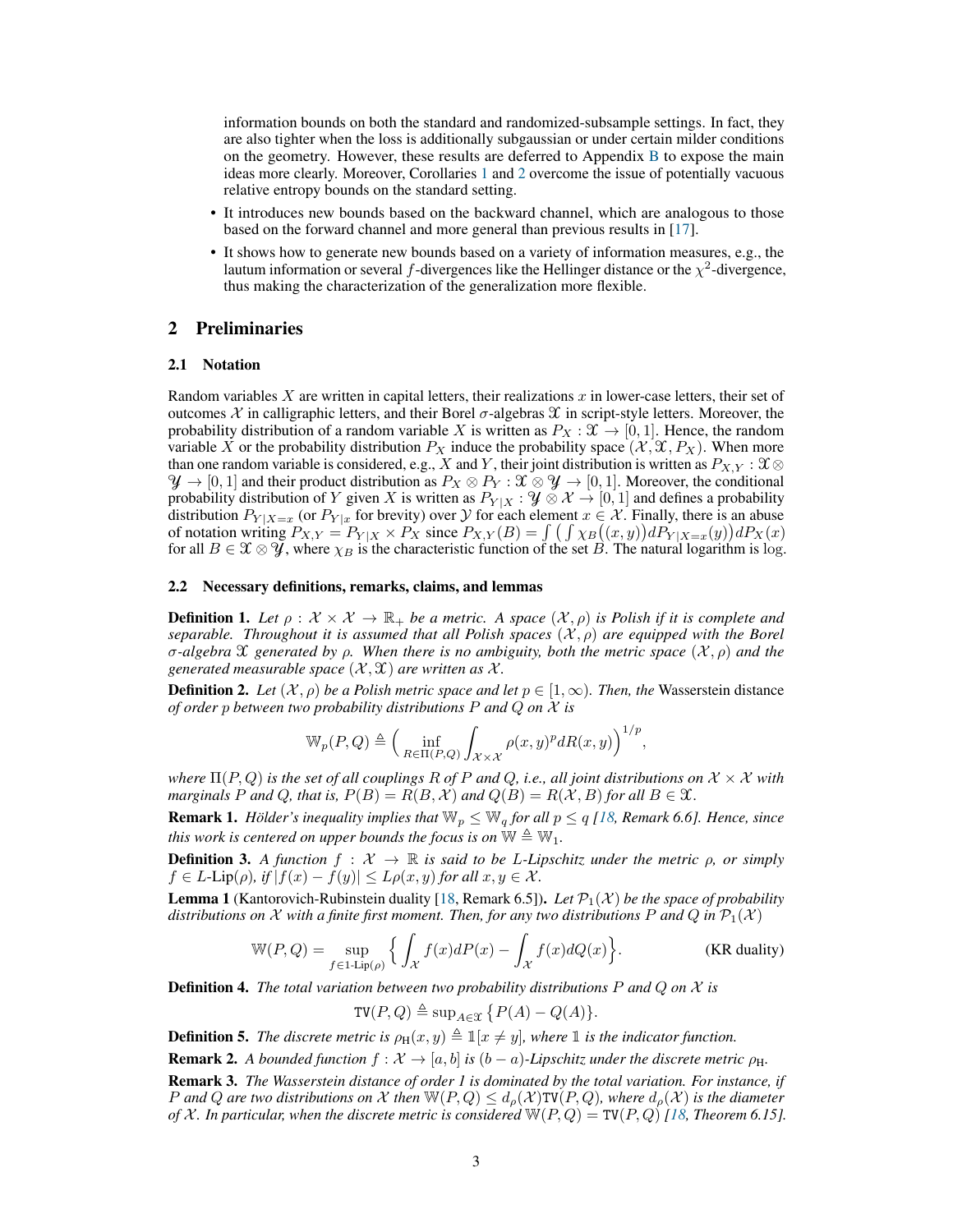<span id="page-3-3"></span>Lemma 2 (Pinsker's and Bretagnolle–Huber's (BH) inequalities). *Let* P *and* Q *be two probability* distributions on X and define  $\Psi(x) \triangleq \sqrt{\min\{x/2, 1 - \exp(-x)\}}$ , then [\[19,](#page-10-1) Theorem 6.5] and [\[20,](#page-10-2) *Proof of Lemma 2.1] state that*

$$
TV(P, Q) \leq \Psi(D_{KL}(P \parallel Q)).
$$

# <span id="page-3-5"></span>3 Expected Generalization Error Bounds

This section presents our main results. First, in [§3.1](#page-3-2) and [§3.2,](#page-5-1) single-letter and random-subset bounds based on the Wasserstein distance are introduced for the studied settings. These subsections also show how these bounds are tighter than current bounds based on the Wasserstein distance and the relative entropy. Moreover, an example where these bounds outperform current bounds is provided. Then, in [§3.3](#page-7-0) it is shown how to obtain analogous bounds to those in [§3.1](#page-3-2) and [§3.2](#page-5-1) for the backward channel. Finally, [§3.4](#page-7-1) shows how the presented results lead to a rich set of new bounds based on different information measures. All complete proofs and technical details are deferred to the appendix.

#### <span id="page-3-2"></span>3.1 Standard setting

In [\[15,](#page-9-14) Theorem 2], the authors show that the expected generalization error is bounded from above by the Wasserstein distance between the forward channel distribution  $P_{W|S}$  and the marginal distribution of the hypothesis  $P_W$ . More specifically, when the loss function  $\ell$  is L-Lipschitz under a metric  $\rho$  for all  $z \in \mathcal{Z}$  and the hypothesis space W is Polish, then

<span id="page-3-4"></span>
$$
\left|\overline{\text{gen}}(W,S)\right| \leq L\mathbb{E}\left[\mathbb{W}(P_{W|S}, P_W)\right] = L \int_{\mathcal{Z}^n} \mathbb{W}(P_{W|S=s}, P_W) dP_Z^{\otimes n}(s). \tag{1}
$$

This bound considers both the geometry of the hypothesis space by means of the metric  $\rho$  and the dependence between the hypothesis and the dataset via the discrepancy between the forward channel  $P_{W|S}$  and the marginal  $P_W$ . Nonetheless, it is not clear how it relates with other results agnostic to the geometry of the space. For instance, when the loss function  $\ell$  is bounded in [a, b], if the geometry is ignored (i.e., the discrete metric is considered), then

$$
\big|\overline{\text{gen}}(W,S)\big|\le (b-a)\mathbb{E}\big[\text{TV}\big(P_{W|S},P_{W}\big)\big]\le (b-a)\Psi\big(I(W;S)\big),
$$

where the inequalities follow from Remark [2,](#page-3-3) Lemma 2, and Jensen's inequality (note  $\Psi(x)$ , defined in Lemma [2,](#page-3-3) is concave on  $x$ ). This result compares negatively with other results employing the mutual information, e.g., [\[4,](#page-9-3) Theorem 1], where the bound has a decaying factor of  $1/\sqrt{n}$ .

Nonetheless, it is possible to find a single-letter version of [\[15,](#page-9-14) Theorem 2] using a similar strategy to [\[6,](#page-9-5) Proposition 1] and [\[9,](#page-9-7) Propositions 1 and 3], which generalizes [\[16,](#page-9-15) Theorem 1] to algorithms that may consider the ordering of the samples. More concretely, the expected generalization error is controlled by a function of the Wasserstein distance of the hypothesis' distribution before and after observing a *single sample*  $Z_i$ , i.e.,  $\mathbb{W}(P_{W|Z_i}, P_W)$ .

<span id="page-3-0"></span>**Theorem 1.** *Suppose that the loss function*  $\ell$  *is L-Lipschitz for all*  $z \in \mathcal{Z}$  *and that the hypothesis space* W *is Polish. Then,*

<span id="page-3-6"></span>
$$
\left|\overline{\text{gen}}(W,S)\right| \leq \frac{L}{n} \sum_{i=1}^n \mathbb{E}\big[\mathbb{W}(P_{W|Z_i},P_W)\big].
$$

Moreover, when the loss function is bounded and the geometry of the space is ignored by considering the discrete metric, this single-letter result can improve upon current relative entropy and mutual information bounds.

<span id="page-3-1"></span>**Corollary 1.** *Under the conditions of Theorem [1,](#page-3-0) if the loss*  $\ell$  *is bounded in* [a, b], then

$$
\left|\overline{\text{gen}}(W,S)\right| \leq \frac{b-a}{n} \sum_{i=1}^n \mathbb{E}\big[\text{TV}(P_{W|Z_i}, P_W)\big] \leq \frac{b-a}{n} \sum_{i=1}^n \mathbb{E}\big[\Psi\big(D_{\text{KL}}(P_{W|Z_i} \parallel P_W)\big)\big]
$$

Corollary [1](#page-3-1) improves upon [\[6,](#page-9-5) Proposition 1] in two different ways. First, it pulls the expectation with respect to the samples  $P_{Z_i}$  outside of the concave square root, thus strengthening that result via Jensen's inequality. Second, the addition of the BH inequality ensures that heavily influential samples (high  $I(W; Z<sub>i</sub>)$ ) do not contribute too negatively to the bound, which is ensured to be non-vacuous. Moreover, contrarily to [\(1\)](#page-3-4), a further application of Jensen's inequality and [\[6,](#page-9-5) Proposition 2] indicates that Corollary [1](#page-3-1) compares positively to [\[4,](#page-9-3) Theorem 1], exhibiting the decaying factor of  $1/\sqrt{n}$ ,

$$
\left|\overline{\text{gen}}(W,S)\right| \leq \frac{b-a}{n}\sum_{i=1}^{n}\mathbb{E}\left[\mathbb{W}(P_{W|Z_i}, P_W)\right] \leq (b-a)\Psi\left(\frac{I(W;S)}{n}\right) \leq \sqrt{\frac{(b-a)^2I(W;S)}{2n}}.
$$
\n(2)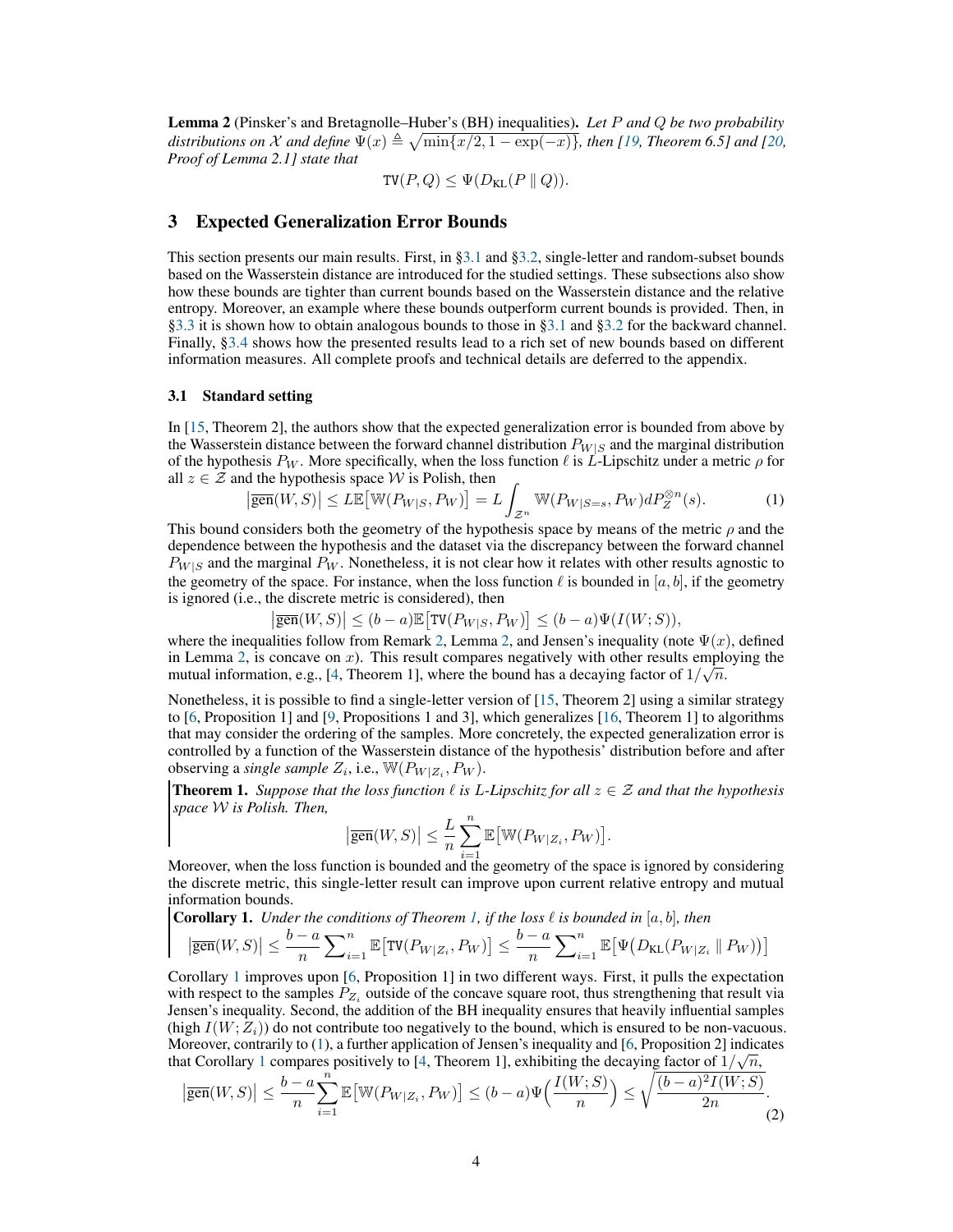It is also possible to obtain a random-subset version of [\[15,](#page-9-14) Theorem 2] using a similar strategy to [\[9,](#page-9-7) Propositions 2 and 4]. This kind of bounds, rather than looking at how knowing a *single sample*  $Z_i$  modifies the hypothesis distribution, i.e.,  $\mathbb{W}(P_{W|Z_i}, P_W)$ , look at how the knowledge of a set of samples  $S_J$  alters the hypothesis distribution when all the other samples,  $S_{J_c}$ , used to obtain the hypothesis are known too, i.e.,  $W(P_{W|S}, P_{W|S_{T_c}})$ .

<span id="page-4-0"></span>**Theorem 2.** *Suppose that the loss function*  $\ell$  *is L-Lipschitz for all*  $z \in \mathcal{Z}$  *and that the hypothesis space* W is Polish. Let J be a uniformly random subset of  $[n]$  *such that*  $|J| = m$ *, and that is independent of* W *and* S*. Let also* R *be a random variable independent of* S *and* J*. Then,*

$$
\begin{aligned} &\left|\overline{\text{gen}}(W,S)\right|\leq L\mathbb{E}\big[\mathbb{W}(P_{W|S,R},P_{W|S_{J^c},R})\big] \text{ and }\\ &\left|\overline{\text{gen}}(W,S)\right|\leq \frac{L}{m}\mathbb{E}\bigg[\sum_{i\in J}\mathbb{E}\big[\mathbb{W}(P_{W|S_{J^c}\cup Z_i,R},P_{W|S_{J^c},R})\mid J\big]\bigg]. \end{aligned}
$$

In particular, when  $m = 1$ , the two equations from Theorem [2](#page-4-0) reduce to [\[21,](#page-10-3) Lemma 3]

 $\left|\overline{\text{gen}}(W,S)\right|\leq L\mathbb{E}\!\left[\mathbb{W}(P_{W|S,R},P_{W|S^{-J},R})\right]\!,$ 

where  $S^{-J} = S \setminus Z_J$ , i.e., the whole dataset except sample  $Z_J$ . Moreover, if the loss is bounded and the geometry is ignored, Theorem [2](#page-4-0) improves upon the tightest bounds in terms of the relative entropy of random subsets, cf. [\[7,](#page-9-6) Theorem 2.5].

<span id="page-4-1"></span>**Corollary 2.** In the conditions of Theorem 2, if the loss is bounded in [a, b], then\n
$$
\left|\overline{\text{gen}}(W, S)\right| \le (b - a) \mathbb{E}\left[\text{TV}(P_{W|S,R}, P_{W|S^{-J}, R})\right] \le \frac{b - a}{n} \sum_{j=1}^{n} \mathbb{E}\left[\Psi\big(D_{\text{KL}}(P_{W|S,R} \parallel P_{W|S^{-j}, R})\big)\right].
$$

These data-dependent bounds characterize well the expected generalization error of the Langevin dynamics (LD) and stochastic gradient Langevin dynamics (SGLD) algorithms [\[7,](#page-9-6) Theorems 3.1 and 3.3], where  $R$  is an artificial random variable used to encode some knowledge necessary to characterize the hypothesis distribution, such as the batch indices of SGLD. In particular, Corollary [2](#page-4-1) improves upon  $[7,$  Theorem 2.5] tightening the elements of the expectation with respect to  $J$  for which the divergence is large ( $\geq 1.6$ ).

It is possible to prove that Theorem [1](#page-3-0) is tighter than [\[15,](#page-9-14) Theorem 1]. This results by studying the KR dual representation of the Wasserstein distance and noting that the conditional distribution  $P_{W|Z_i}$  is a smoothed version of the forward channel, i.e.,  $P_{W|Z_i} = \mathbb{E}[P_{W|S}|Z_i]$ . Comparisons with Theorem 2 are also possible using similar arguments and the triangle inequality. These results are informally summarized below and presented with more details and the proofs in Appendix [D.1.](#page-18-0)

**Proposition 1.** *Consider the standard setting. Then, for all*  $j \subseteq [n]$  *and all*  $i \in j$ *:* 

$$
\mathbb{E}\left[\mathbb{W}(P_{W|Z_i}, P_W)\right] \leq \mathbb{E}\left[\mathbb{W}(P_{W|S}, P_W)\right], \text{where } j = [n], \text{ } (\Longrightarrow \text{ Theorem 1} \leq [15, \text{ Theorem 1}])
$$
\n
$$
\mathbb{E}\left[\mathbb{W}(P_{W|Z_i}, P_W)\right] \leq \mathbb{E}\left[\mathbb{W}(P_{W|S}, P_{W|S_{j^c}})\right], \text{and } (\Longrightarrow \text{ Theorem 1} \leq \text{ Theorem 2})
$$
\n
$$
\mathbb{E}\left[\mathbb{W}(P_{W|S}, P_{W|S_{j^c}})\right] \leq 2\mathbb{E}\left[\mathbb{W}(P_{W|S}, P_W)\right]. \qquad (\Longrightarrow \text{ Theorem 2} \leq 2 \cdot [15, \text{ Theorem 1}])
$$

The following example showcases a situation where the presented bounds outperform the current known bounds based on the Wasserstein distance and the mutual information.

**Example 1** (Gaussian location model). *Consider the problem of estimating the mean*  $\mu$  *of a d* $d$ imensional Gaussian distribution with known covariance matrix  $\sigma^2 I_d$ . Further consider that *there are* n *samples*  $S = (Z_1, \ldots, Z_n)$  *available, the loss is measured with the Euclidean distance*  $\ell(w, z) = \|w - z\|_2$ , and the estimation is their empirical mean  $W = \frac{1}{n} \sum_{i=1}^n Z_i$ .

In this example, the expected generalization error can be calculated exactly (see Appendix [E\)](#page-23-0):

$$
\overline{\text{gen}}(W,S)=\sqrt{\frac{2\sigma^2}{n}}\Big(\sqrt{n+1}-\sqrt{n-1}\Big)\frac{\Gamma\big(\frac{d+1}{2}\big)}{\Gamma\big(\frac{d}{2}\big)}\in \mathcal{O}\bigg(\frac{\sqrt{\sigma^2d}}{n}\bigg).
$$

As discussed in [\[6\]](#page-9-5), the bound from [\[4\]](#page-9-3) is not applicable in this setting since  $I(W; S) \rightarrow \infty$  and since  $\ell(w, Z)$  is not subgaussian given that Var $[\ell(w, Z)] \to \infty$  as  $||w||_2 \to \infty$ . When  $d = 1$ , the loss  $\ell(W, Z)$  is 1-subgaussian and the individual sample mutual information (ISMI) bound from [\[6\]](#page-9-5) produces a bound in  $\mathcal{O}(\sqrt{\sigma^2/n})$ , which decreases slower than the true generalization error, see Figure [1.](#page-5-2) This happens since the bound grows as the square root of  $I(W;Z_i)$ , which is in  $\mathcal{O}(1/n)$ .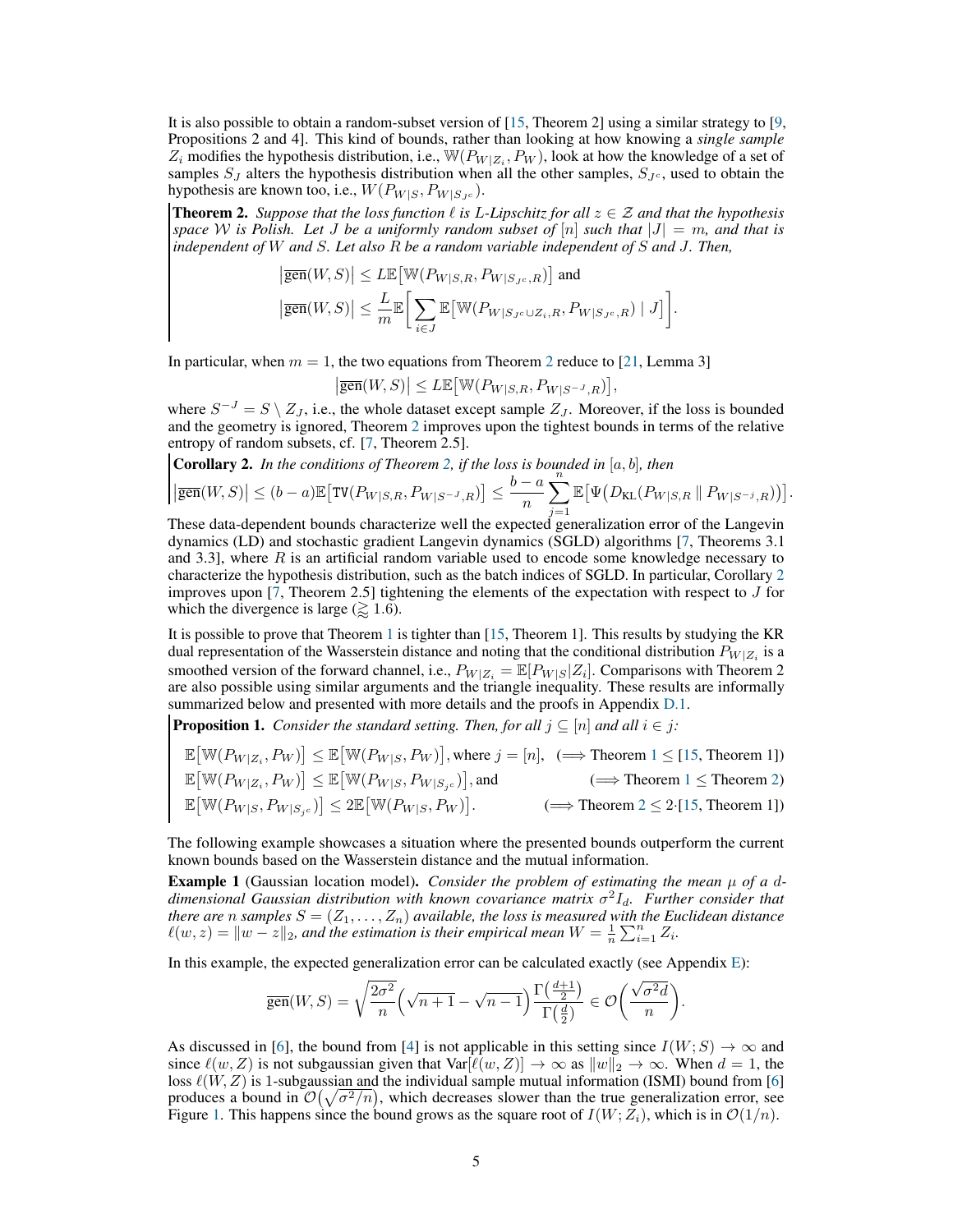<span id="page-5-2"></span>

Figure 1: Expected generalization error and generalization error bounds for the Gaussian location model with  $\mathcal{N}(\mu, 1)$  (left) and  $\mathcal{N}(\mu, I_{250})$  (right). See Appendix [E](#page-23-0) for the details.

In this scenario, the loss is 1-Lipschitz under  $\rho(w, w') = ||w - w'||_2$ , and thus the bounds based on the Wasserstein distance are applicable. Applying the bound from [\[15\]](#page-9-14) yields a bound in  $\mathcal{O}(\sqrt{\sigma^2 d/n})$ , which decreases at the same sub-optimal rate as the ISMI bound. However, both the individual and random-subset Wasserstein distance bounds from Theorems [1](#page-3-0) and [2](#page-4-0) produce bounds in  $\mathcal{O}(\sqrt{\sigma^2d}/n)$ , which decrease at the same rate as the true generalization error (see Figure [1\)](#page-5-2).

## 3.1.1 Outline of the proofs

Similarly to [\[15,](#page-9-14) [16\]](#page-9-15), the proofs of the theorems in this section are based on operating with  $\overline{gen}(W, S)$ until an expression of the type  $\mathbb{E}[f(X', Y) - f(X, Y)]$  is reached, where X' is an independent copy of X such that  $P_{X',Y} = P_X \otimes P_Y$ , and then applying the KR duality. For example, in Theorem [1](#page-3-0) such an expression is achieved with  $X = W$ ,  $Y = Z_i$ , and  $f = \ell$ . To arrive at these expressions, the proofs of Theorem [3](#page-5-0) and [4](#page-6-0) operate with  $\overline{gen}(W, S)$  in different forms. More precisely,

- (Th. [1\)](#page-3-0) Since the samples  $Z_i$  are independent and the expectation is a linear operator, the proof follows working with the quantity  $\overline{\text{gen}}(W, S) = \frac{1}{n} \sum_{i=1}^{n} \mathbb{E}[\ell(W', Z_i) - \ell(W, Z_i)].$
- (Th. [2\)](#page-4-0) Note that  $\mathbb{E}[\mathcal{L}_{s_J}(w)] = \mathcal{L}_s(w)$ , where J is a uniformly random subset of  $[n]$  of size m and  $s_J$  is the subset of s indexed by J. This equality follows since there are  $\binom{n}{m}$  subsets of size

*m* and each sample 
$$
z_i
$$
 belongs to only  $\binom{n-1}{m-1}$  of them. Hence,  
\n
$$
\mathbb{E}[\mathcal{L}_{s,j}(w)] = \frac{1}{\binom{n}{m}} \sum_{j \in \mathcal{J}} \frac{1}{m} \sum_{i \in j}^m \ell(w, z_i) = \frac{1}{n} \sum_{i \in \mathcal{J}}^n \ell(w, z_i) = \mathcal{L}_s(w).
$$
\nThen, the proof follows working with the quantity  $\overline{\text{gen}}(W, \overline{S}) = \mathbb{E}[\mathcal{L}_{S,j}(W') - \mathcal{L}_{S,j}(W)].$ 

#### <span id="page-5-1"></span>3.2 Randomized-subsample setting

In the randomized-subsample setting the focus shifts from studying the impact of the samples on the hypothesis distribution to the impact of the samples' identities on the hypothesis distribution. For example, the analogous result to  $(1)$  is

<span id="page-5-3"></span>
$$
\left|\overline{\text{gen}}(W,S)\right| \le 2L\mathbb{E}\left[\mathbb{W}(P_{W|\tilde{S},U},P_{W|\tilde{S}})\right].\tag{3}
$$

Similarly to the standard setting, considering the discrete metric and applying Pinsker's and Jensen's inequalities leads to a less favorable bound than current bounds based on the mutual information [\[1,](#page-9-0) Theorem 5.1] since it does not explicitly decrease as  $1/\sqrt{n}$ . However, the bound still admits a tighter (see Appendix [D.1\)](#page-18-0) single-letter version.

<span id="page-5-0"></span>**Theorem 3.** *Suppose that the loss function*  $\ell$  *is L-Lipschitz for all*  $z \in \mathcal{Z}$  *and that the hypothesis* space W is Polish and let  $\tilde{S}_i \triangleq (\tilde{Z}_i, \tilde{Z}_{i+n})$ . Then,

$$
\left|\overline{\text{gen}}(W,S)\right| \leq \frac{2L}{n} \sum_{i=1}^{n} \mathbb{E}\left[\mathbb{W}(P_{W|\tilde{S}_i,U_i},P_{W|\tilde{S}_i})\right].
$$

As in the standard setting, when the loss function is bounded and the geometry of the space is ignored, this result improves upon current single-letter bounds based on the mutual information [\[9,](#page-9-7) [12\]](#page-9-11) by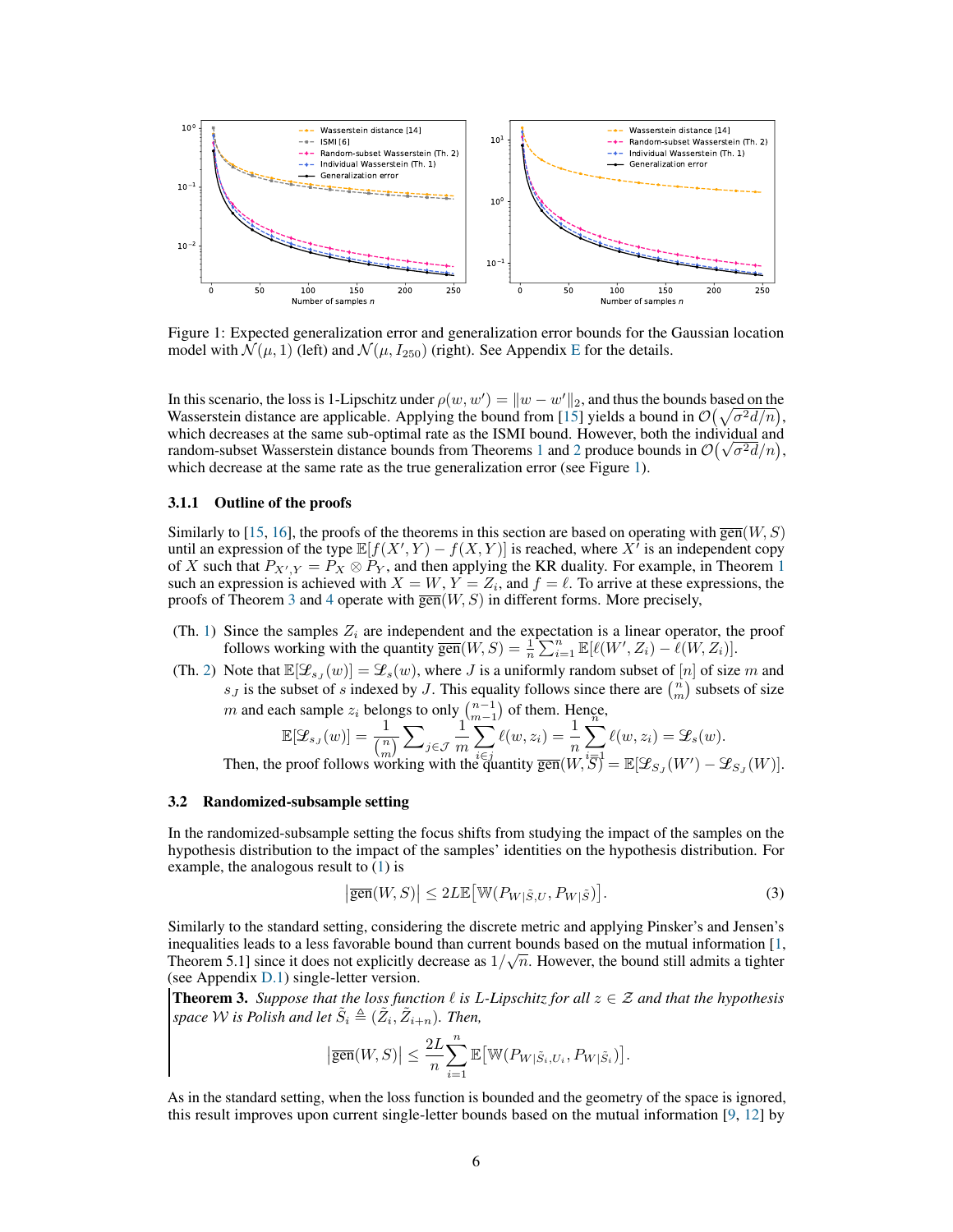<span id="page-6-1"></span>pulling the expectation with respect to the samples  $P_{\tilde{S}_i}$  out of the square root. Here, the BH inequality is not considered since  $D_{KL}(P_{W|\tilde{S}_i,U_i} || P_{W|\tilde{S}_i}) \leq \log(2)$ ; see Appendix [F](#page-25-0) for the details. **Corollary 3.** *Under the conditions of Theorem [3,](#page-5-0) if the loss*  $\ell$  *is bounded in* [a, b], *then* 

$$
\left| \overline{\text{gen}}(W, S) \right| \leq \frac{2(b-a)}{n} \sum_{i=1}^{n} \mathbb{E} \left[ \text{TV}(P_{W|\tilde{S}_i, U_i}, P_{W|\tilde{S}_i}) \right]
$$
  

$$
\leq \frac{b-a}{n} \sum_{i=1}^{n} \mathbb{E} \left[ \sqrt{2D_{\text{KL}}(P_{W|\tilde{S}_i, U_i} \parallel P_{W|\tilde{S}_i})} \right].
$$

In this setting, Corollary [3](#page-6-1) also decreases at a  $1/\sqrt{n}$  rate and is tighter than [\[1,](#page-9-0) Theorem 5.1].

$$
\big\vert \overline{\text{gen}}(W,S) \big\vert \leq \frac{2(b-a)}{n} \sum_{i=1}^n \mathbb{E} \big[ \mathbb{W} (P_{W|\tilde{Z}_i,\tilde{Z}_{i+n},U_i},P_{W|\tilde{Z}_i,\tilde{Z}_{i+n}}) \big] \leq \sqrt{\frac{2(b-a)^2 I(W;U|\tilde{S})}{n}}.
$$

Finally, the randomized-subsample setting also accepts random-subset bounds. These bounds study how the knowledge of the *identities of a set of samples* that where used for training,  $U_J$ , alters the hypothesis distribution when all the other identities,  $U_{J<sub>c</sub>}$ , and all the samples,  $\ddot{S}$ , are known.

<span id="page-6-0"></span>**Theorem 4.** *Suppose that the loss function*  $\ell$  *is L-Lipschitz for all*  $z \in \mathcal{Z}$  *and that the hypothesis space* W is Polish. Let J be a uniformly random subset of  $[n]$  such that  $|J| = m$ , and that is *independent of*  $W$ *,*  $\tilde{S}$ *, and ULet also R be a random variable independent of*  $\tilde{S}$ *,U, and J. Then,* 

$$
\begin{aligned} \big|\overline{\text{gen}}(W,S)\big|&\leq 2L\mathbb{E}\big[\mathbb{W}(P_{W|\tilde{S},U,R},P_{W|\tilde{S},U_{J^c},R})\big]\ \ \text{and}\\ \big|\overline{\text{gen}}(W,S)\big|\leq \frac{2L}{m}\mathbb{E}\Big[\sum_{i\in J}\mathbb{E}\big[\mathbb{W}(P_{W|\tilde{S},U_{J^c}\cup U_i,R},P_{W|\tilde{S},U_{J^c},R})\mid J\big]\Big].\end{aligned}
$$

Although these bounds are weaker than Theorem [3](#page-5-0) (see Appendix [D.1\)](#page-18-0), their data-dependent nature may lead to more tractable and sharper bounds in practice. For example, when the discrete metric is considered, Theorem [4](#page-6-0) recovers from below current random-subset bounds based on the relative entropy, which are used to obtain some of the tightest bounds for LD and SGLD [\[9,](#page-9-7) [10\]](#page-9-8).

<span id="page-6-2"></span>**Corollary 4.** *In the conditions of Theorem [4,](#page-6-0) for*  $m = 1$ *, if the loss is bounded in* [a, b]*, then* 

$$
\begin{aligned} \left| \overline{\text{gen}}(W,S) \right| &\leq 2(b-a) \mathbb{E} \left[ \text{TV}(P_{W|\tilde{S},U,R}, P_{W|\tilde{S},U^{-J},R}) \right] \\ &\leq \frac{b-a}{n} \sum_{j=1}^n \mathbb{E} \Big[ \sqrt{2 D_{\text{KL}}(P_{W|\tilde{S},U,R} \parallel P_{W|\tilde{S},U^{-j},R})} \Big]. \end{aligned}
$$

#### 3.2.1 Outline of the proofs

 $\overline{\phantom{a}}$ 

The proofs of the results in this section are similar to those of the standard setting, hence their similar expressions. However, instead of operating with the expected generalization error in the form of  $\mathbb{E}[\text{gen}(W, S)]$  they operate with  $\mathbb{E}[\widehat{\text{gen}}(W, \widetilde{S}, U)]$ .

There are two issues that complicate the application of the KR duality as in the previous proofs. For instance, consider  $\widehat{\text{gen}}(W, \tilde{S}, U)$ , then:

- Both  $\mathcal{L}_{\bar{S}}(W)$  and  $\mathcal{L}_{S}(W)$  depend on  $P_U$ . Hence, considering a copy W' of W such that  $P_{W', \tilde{S}, U} = P_{W, \tilde{S}} \otimes P_U$  does not help since  $\mathbb{E}[\widehat{\text{gen}}(W, \tilde{S}, U)] \neq \mathbb{E}[\mathcal{L}_{\bar{S}}(W') - \mathcal{L}_S(W)].$
- Even if  $\mathbb{E}[\widehat{gen}(W, \tilde{S}, U)] = \mathbb{E}[\mathcal{L}_{\bar{S}}(W') \mathcal{L}_{S}(W)]$  were true, for some fixed  $\tilde{s}$  and u, the functions  $\mathcal{L}_{s}(\omega)$  and  $\mathcal{L}_{s}(\omega)$  and  $\omega$  and  $\tilde{s}$ . functions  $\mathcal{L}_{\bar{s}}(w)$  and  $\mathcal{L}_{s}(w)$  on w are different, and thus the KR duality cannot be invoked.

Nonetheless, these two issues are resolved considering instead

$$
\widehat{\text{gen}}(W, \tilde{S}, U) = \mathcal{L}_{\bar{S}}(W) - \mathcal{L}_{S}(W) - \mathbb{E}[\mathcal{L}_{\bar{S}}(W') - \mathcal{L}_{S}(W')],
$$

where W' is an independent copy of W such that  $P_{W', \tilde{S}, U} = P_{W, \tilde{S}} \otimes P_{U}$ . Hence, the inequalities  $\mathbb{E}[\mathcal{L}_{\bar{S}}(W') - \mathcal{L}_S(W')] = 0$  and  $|x+y| \leq |x| + |y|$  lead to the upper bound

$$
\big|\mathbb{E}[\widehat{\text{gen}}(W,\tilde{S},U)]\big|\leq \big|\mathbb{E}[\mathcal{L}_{\bar{S}}(W')-\mathcal{L}_{\bar{S}}(W)]\big|+\big|\mathbb{E}[\mathcal{L}_{S}(W')-\mathcal{L}_{S}(W)]\big|,
$$

where the KR duality can be applied to each of the terms, albeit at the expense of an extra factor of 2.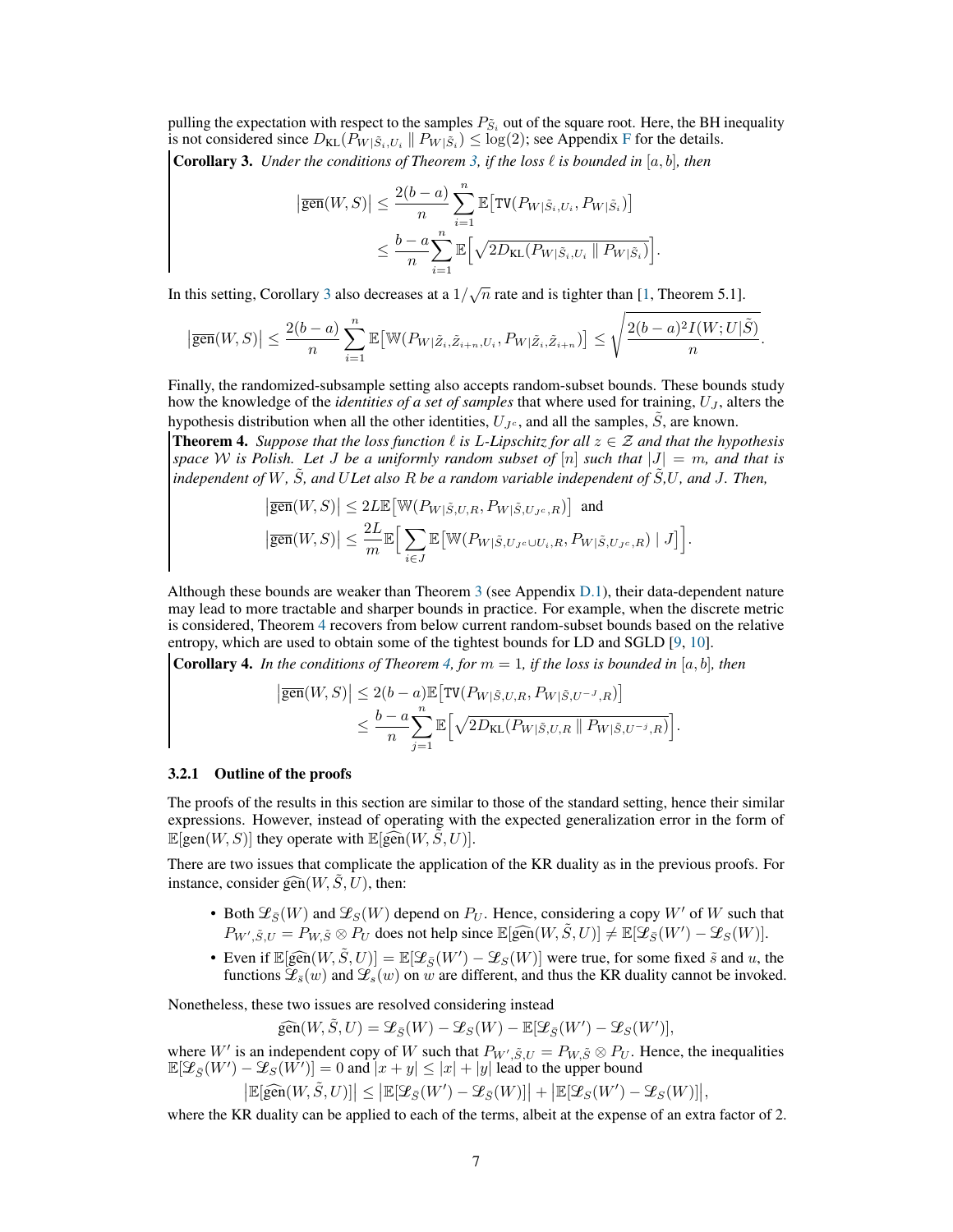#### <span id="page-7-0"></span>3.3 Backward channel

In [\[17\]](#page-9-16), the authors study the characterization of the expected generalization error in terms of the discrepancy between the data distribution  $P_S$  and the backward channel distribution  $P_{S|W}$  motivated by its connection to rate–distortion theory, see e.g., [\[19,](#page-10-1) Chapters 25–57] or [\[22,](#page-10-4) Chapter 10]. An approach formalizing this intuitive connection is given in Appendix [G](#page-26-0) and different angles, based on chaining mutual information [\[13\]](#page-9-12) and compression, are found in [\[11,](#page-9-10) Section 5] and [\[23\]](#page-10-5).

More concretely, they proved that the generalization error is bounded from above by the discrepancy of these distributions, where the discrepancy is measured by the Wasserstein distance of order  $p$  with the Minkowski distance of order p as a metric, i.e.,  $\rho(x, y) = ||x - y||_p$ . Namely,

$$
\left|\overline{\text{gen}}(W,S)\right| \leq \frac{L}{n^{1/p}} \mathbb{E}[\mathbb{W}_{p,|\cdot|}^p(P_S, P_{S|W})]^{1/p}.
$$

Similarly, the results from [§3.1](#page-3-2) and [§3.2](#page-5-1) can be replicated considering the backward channel instead of the forward channel, e.g.,  $P_{S|W}$  instead of  $P_{W|S}$  in [\(1\)](#page-3-4),  $P_{Z_i|W}$  instead of  $P_{W|Z_i}$  in Theorem [1.](#page-3-0) However, in this case, the loss  $\ell$  would be required to be Lipschitz with respect to the samples space Z and not the hypothesis space W, i.e., Lipschitz for all fixed  $w \in W$ , thus exploiting the geometry of the samples' space and not the hypotheses' one.

As an example, noting that  $\overline{\text{gen}}(W, S) = \mathbb{E}[\mathcal{L}_{S'}(W) - \mathcal{L}_S(W)]$ , where S' is an independent copy of S such that  $P_{W,S'} = P_W \otimes P_S$  produces the bound

$$
\left|\overline{\text{gen}}(W,S)\right| \leq L \mathbb{E}[\mathbb{W}(P_S, P_{S|W})].
$$

Compared to [\[17\]](#page-9-16), these results (i) are valid for any metric  $\rho$  as long as the loss  $\ell$  is Lipschitz under  $\rho$ , and (ii) have single-letter and random-subset versions, and (iii) have variants in both the standard and randomized-subsample settings.

#### <span id="page-7-1"></span>3.4 Other information measures

The bounds obtained in [§3.1](#page-3-2) and [§3.2](#page-5-1) may be manipulated to produce a variety of new bounds based on common information measures. For example, once the discrete metric is assumed and since the total variation is symmetric, applying Pinsker's inequality with the distributions in the opposite order to Corollaries [1,](#page-3-1) [2,](#page-4-1) [3,](#page-6-1) and [4](#page-6-2) and further applying Jensen's inequality yields bounds based on the lautum information L [\[24\]](#page-10-6). For instance, a corollary of Theorem [3](#page-5-0) is

$$
\left|\overline{\text{gen}}(W,S)\right| \leq \frac{b-a}{n} \sum_{i=1}^n \Psi\big(\mathsf{L}(W;Z_i)\big).
$$

Similarly, several new bounds based on different f-*divergences* [\[19,](#page-10-1) Chapter 7] may be obtained employing the *joint range strategy* once the discrete metric is assumed. As an example, some corollaries of Theorem [1](#page-3-0) based on the [H](#page-27-0)ellinger distance H and the  $\chi^2$ -divergence (see Appendix H for a tighter and more general version of [\(6\)](#page-7-2)) are

$$
\left|\overline{\text{gen}}(W,S)\right| \leq \frac{L}{2n} \sum_{i=1}^{n} \mathbb{E}\left[\mathbf{H}(P_{W|Z_i}, P_W)\sqrt{4-\mathbf{H}^2(P_{W|Z_i}, P_W)}\right],\tag{4}
$$

$$
\left|\overline{\text{gen}}(W,S)\right| \le \frac{L}{\sqrt{2}n} \sum_{i=1}^n \mathbb{E}\left[\sqrt{\log\left(1 + \chi^2(P_{W|Z_i}, P_W)\right)}\right], \text{ and } (5)
$$

$$
\left|\overline{\text{gen}}(W,S)\right| \le \frac{L}{2n} \sum_{i=1}^n \mathbb{E}\bigg[\sqrt{\chi^2(P_{W|Z_i}, P_W)}\bigg].\tag{6}
$$

#### 3.5 Final remarks on the generality of the results

<span id="page-7-3"></span><span id="page-7-2"></span> $\overline{\phantom{a}}$ 

Due to Bobkov–Götze's theorem [\[14,](#page-9-13) Theorem 4.8], the relative entropy results still hold when the loss is both Lipschitz and subgaussian. Hence, the presented Wasserstein distance bounds are tighter than [\[4,](#page-9-3) [6,](#page-9-5) [7,](#page-9-6) [9,](#page-9-7) [10\]](#page-9-8) in a more general setting. Moreover, the total variation results also hold for any metric with the added factor of  $d_o(\mathcal{W})$  as per Remark [3.](#page-2-1) These results were omitted in the main text for clarity of exposition, but are included in Appendix [B.](#page-13-0)

Therefore, only when the loss is not Lipschitz but is subgaussian or has a bounded cumulant function, or  $W$  is not Polish, the bounds from [\[6,](#page-9-5) [7,](#page-9-6) [10,](#page-9-8) [12\]](#page-9-11) are preferred. As an example, some common loss functions such as the cross-entropy, the Hinge loss, the Huber loss, or any  $L_p$  norm are Lipschitz [\[25,](#page-10-7) [26\]](#page-10-8) under an appropriate metric  $\rho$ , see [A](#page-12-0)ppendix A for a discussion of the role of the metric and the space geometry in the presented bounds.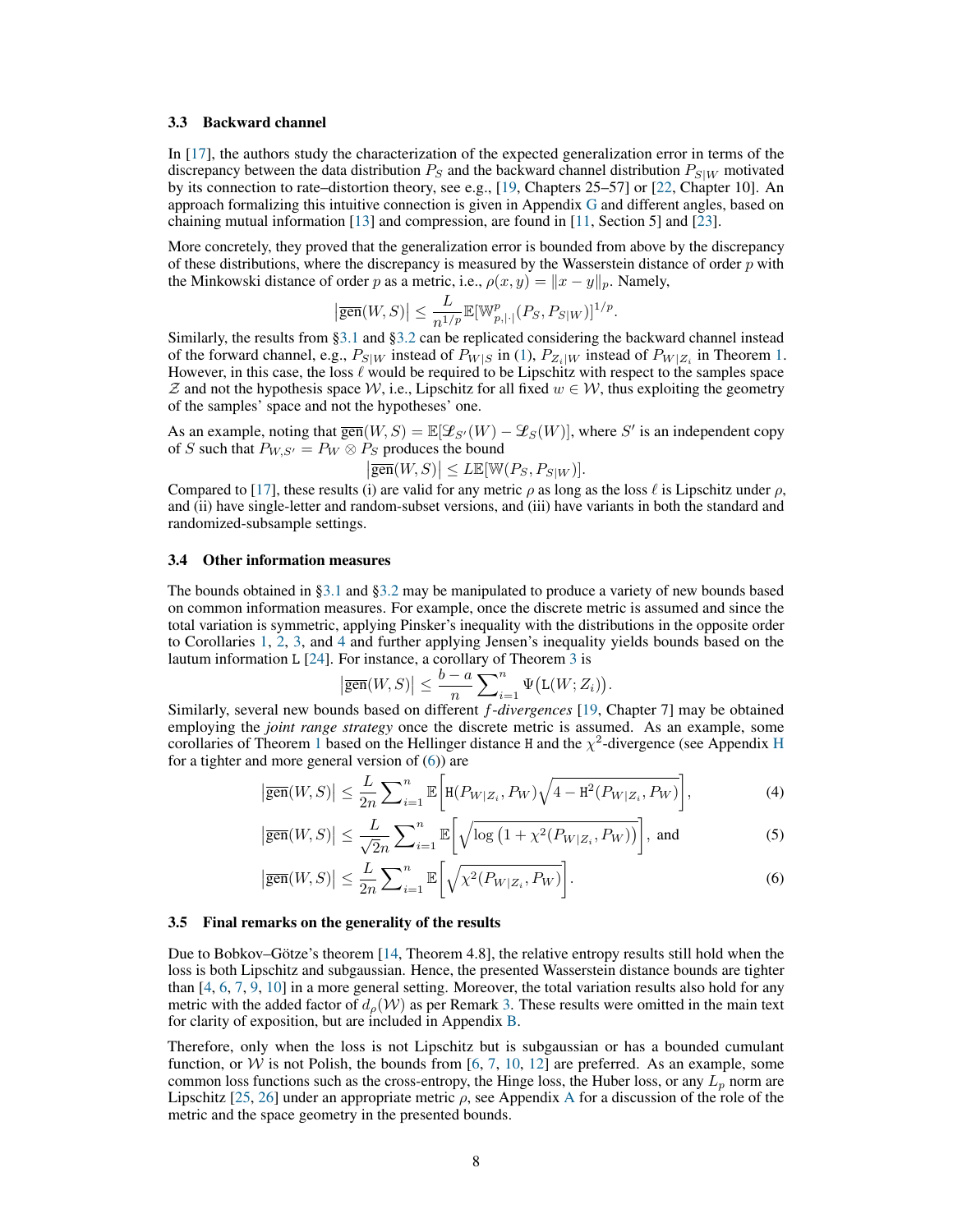# 4 Discussion

This paper introduced several expected generalization error bounds based on the Wasserstein distance. In particular, these are full-dataset, single-letter, and random-subset bounds on both the standard and the randomized-subsample settings. When the Wasserstein distance ignores the geometry of the hypothesis space and the loss is bounded, the presented bounds are tighter and recover from below the current bounds based on the relative entropy and the mutual information [\[4,](#page-9-3) [6,](#page-9-5) [7,](#page-9-6) [9,](#page-9-7) [10\]](#page-9-8), see also Appendix [B](#page-13-0) for stronger, more general statements. Furthermore, the obtained total variation and relative-entropy bounds on the standard setting are ensured to be non-vacuous, i.e., smaller or equal than the trivial bound, thus resolving the issue of potentially vacuous relative-entropy and mutualinformation bounds on the standard setting. Interestingly, the results for the randomized-subsample setting are tighter than their analogous in the standard setting only if their Wasserstein distance (or total variation) is twice as small.

Moreover, the techniques employed to obtain these bounds can also be used to obtain analogous bounds considering the backward channel and the samples' space geometry, aiming to facilitate connections between the generalization error characterization and rate–distortion theory, as suggested by Lopez and Jog [\[17\]](#page-9-16). Nonetheless, when the backward channel can be characterized, these bounds are interesting in their own right. Finally, the presented bounds may be used to generate a variety of new bounds in terms of, e.g., the lautum information or f-divergences like the total variation, the relative entropy, the Hellinger distance, or the  $\chi^2$ -divergence.

# 4.1 Limitations and future work

**PAC-Bayes bounds** PAC-Bayes bounds ensure that  $\mathbb{E}[\text{gen}(W, S) | S] \ge \alpha(\beta^{-1})$  with probability no greater than  $\beta \in (0,1)$ . Similarly, single-draw PAC-Bayes bounds ensure that gen $(W, S) \geq$  $\alpha(\beta^{-1})$  with probability no greater than  $\beta \in (0,1)$ . These concentration bounds are of high probability when the dependency on  $\beta^{-1}$  is logarithmic, i.e.,  $\log(1/\beta)$ . See, [\[27,](#page-10-9) [2\]](#page-9-1) for an overview.

The bounds from this work may be used to obtain single-draw PAC-Bayes bounds applying Markov's inequality [\[22,](#page-10-4) Problem 3.1] directly. For instance, employing it in Theorem [1](#page-3-0) implies that

$$
P_{W,S}\Big(\text{gen}(W,S)\geq \frac{L}{\beta n}\sum\nolimits_{i=1}^n\mathbb{E}[\mathbb{W}(P_{W|Z_i},P_W)]\Big)\leq \beta,
$$

for all  $\beta \in (0, 1)$ . However, this is not a high-probability bound since the dependency on  $\beta^{-1}$  is linear. Hence, high-probability concentration bounds based on the Wasserstein distance and the total variation are a path of future research. As an example, [\[28–](#page-10-10)[31\]](#page-10-11) provide high-probability singledraw PAC-Bayes bounds based on, respectively, max-information, differential privacy,  $\alpha$ -mutual information, and uniform stability. Similarly, high-probability PAC-Bayes bounds based on the relative entropy and the hypothesis' space geometry are given in [\[8\]](#page-9-9) and [\[32,](#page-10-12) [33\]](#page-10-13), respectively.

New bounds to specific algorithms The Wasserstein distance is difficult to characterize and/or estimate. Nonetheless, some of the bounds that can be obtained from it, e.g., mutual-information and relative-entropy bounds, have been used to obtain analytical bounds on specific algorithms, e.g., Langevin dynamics and stochastic gradient Langevin dynamics [\[6,](#page-9-5) [7,](#page-9-6) [9,](#page-9-7) [10\]](#page-9-8). Some of these results can be readily tightened with Corollaries [1,](#page-3-1) [2,](#page-4-1) and [4.](#page-6-2) Thence, deriving new analytical bounds for specific algorithms based on the presented results is also a topic for further research.

Connections to stability and privacy measures A learning algorithm is said to be stable if a small change on the input dataset produces a small variation in the output hypothesis. There are various attempts at quantifying this notion such as uniform stability [\[34\]](#page-10-14), where the variation in the output hypothesis is seen in terms of the loss, and differential privacy (DP) [\[28\]](#page-10-10), where this variation is seen in terms of the hypothesis distribution. These notions are tied to the generalization capability of an algorithm, i.e., the less a hypothesis depends on the specifics of the data samples, the better it will generalize, and hence there are works obtaining generalization bounds based on stability, see e.g., [\[29,](#page-10-15) [31\]](#page-10-11). In particular, there are some works that, assuming some stability notion such as DP, bound from above the relative entropy and the mutual information appearing in some of the bounds that can be derived from the results presented in this work, hence also tying stability and generalization, c.f. [\[1,](#page-9-0) [35,](#page-10-16) [36\]](#page-10-17). Therefore, a future line of research is to investigate how different notions of stability can be combined with the measures of similarity between distributions employed in this work to characterize the generalization error.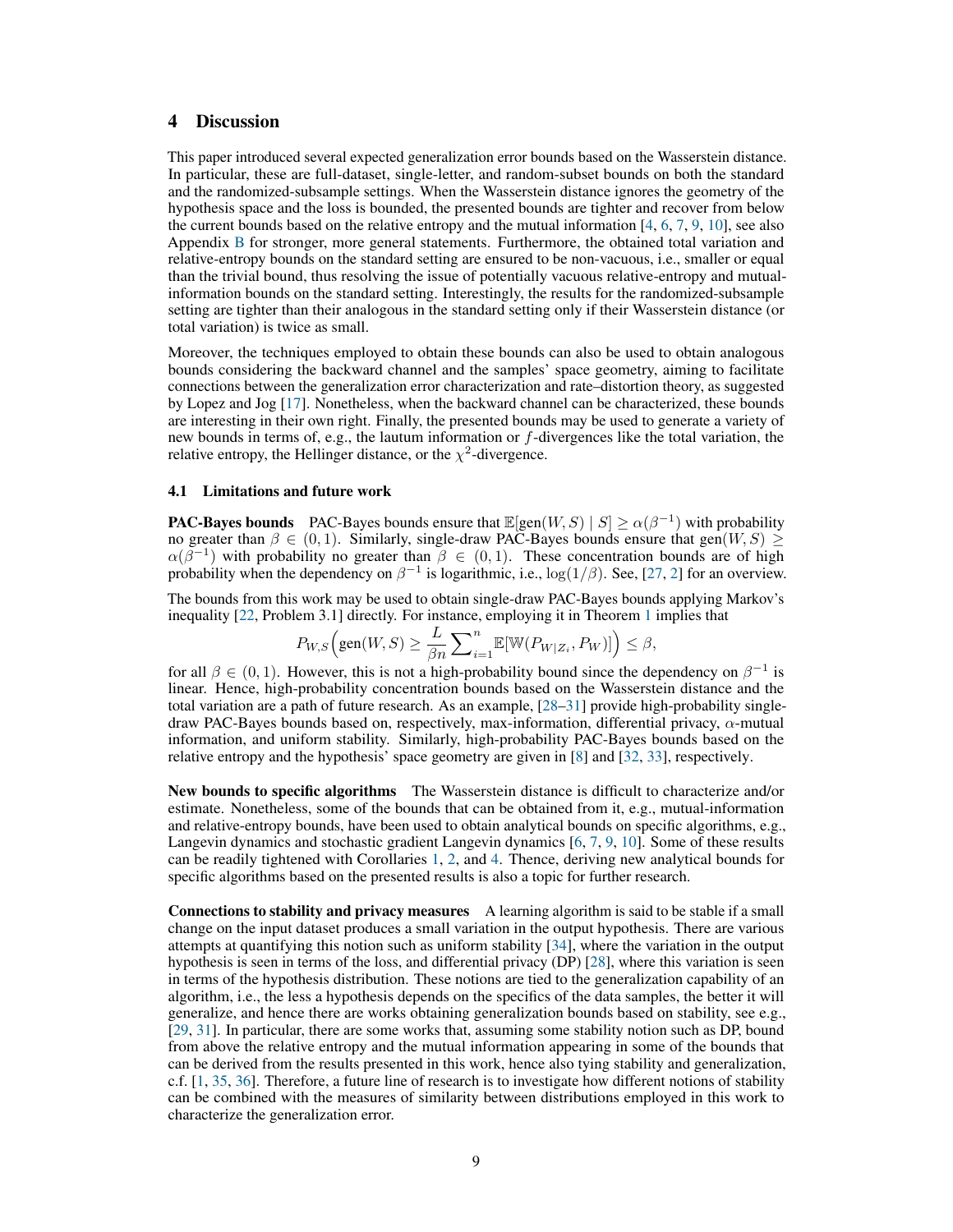# Funding

This work was funded in part by the Swedish research council under contract 2019-03606.

## References

- <span id="page-9-0"></span>[1] T. Steinke and L. Zakynthinou, "Reasoning about generalization via conditional mutual information," in *Conference on Learning Theory*, ser. Proceedings of Machine Learning Research, vol. 125, Jul. 2020, pp. 3437–3452.
- <span id="page-9-1"></span>[2] S. Shalev-Shwartz and S. Ben-David, *Understanding machine learning: From theory to algorithms*. Cambridge university press, 2014.
- <span id="page-9-2"></span>[3] V. Vapnik, *The Nature of Statistical Learning Theory*, ser. Information Science and Statistics. Springer Science & Business Media, 2013.
- <span id="page-9-3"></span>[4] A. Xu and M. Raginsky, "Information-theoretic analysis of generalization capability of learning algorithms," in *Advances in Neural Information Processing Systems*, 2017, pp. 2524–2533.
- <span id="page-9-4"></span>[5] D. Russo and J. Zou, "How much does your data exploration overfit? Controlling bias via information usage," *IEEE Transactions on Information Theory*, vol. 66, no. 1, pp. 302–323, Jan. 2020.
- <span id="page-9-5"></span>[6] Y. Bu, S. Zou, and V. V. Veeravalli, "Tightening mutual information based bounds on generalization error," *IEEE Journal on Selected Areas in Information Theory*, vol. 1, no. 1, pp. 121–130, May 2020.
- <span id="page-9-6"></span>[7] J. Negrea, M. Haghifam, G. K. Dziugaite, A. Khisti, and D. M. Roy, "Information-theoretic generalization bounds for SGLD via data-dependent estimates," in *Advances in Neural Information Processing Systems*, 2019, pp. 11 015–11 025.
- <span id="page-9-9"></span>[8] F. Hellström and G. Durisi, "Generalization bounds via information density and conditional information density," *IEEE Journal on Selected Areas in Information Theory*, vol. 1, no. 3, pp. 824–839, Nov. 2020.
- <span id="page-9-7"></span>[9] B. Rodríguez-Gálvez, G. Bassi, R. Thobaben, and M. Skoglund, "On random subset generalization error bounds and the stochastic gradient langevin dynamics algorithm," in *IEEE Information Theory Workshop (ITW)*. IEEE, 2020.
- <span id="page-9-8"></span>[10] M. Haghifam, J. Negrea, A. Khisti, D. M. Roy, and G. K. Dziugaite, "Sharpened generalization bounds based on conditional mutual information and an application to noisy, iterative algorithms," in *Advances in Neural Information Processing Systems*, 2020.
- <span id="page-9-10"></span>[11] H. Hafez-Kolahi, Z. Golgooni, S. Kasaei, and M. Soleymani, "Conditioning and processing: Techniques to improve information-theoretic generalization bounds," *Advances in Neural Information Processing Systems*, vol. 33, 2020.
- <span id="page-9-11"></span>[12] R. Zhou, C. Tian, and T. Liu, "Individually conditional individual mutual information bound on generalization error," *arXiv preprint arXiv:2012.09922*, 2020.
- <span id="page-9-12"></span>[13] A. Asadi, E. Abbe, and S. Verdú, "Chaining mutual information and tightening generalization bounds," in *Advances in Neural Information Processing Systems*, 2018, pp. 7234–7243.
- <span id="page-9-13"></span>[14] R. van Handel, "Probability in high dimension," Princeton University, NJ, Tech. Rep., 2014.
- <span id="page-9-14"></span>[15] H. Wang, M. Diaz, J. C. S. Santos Filho, and F. P. Calmon, "An information-theoretic view of generalization via wasserstein distance," in *2019 IEEE International Symposium on Information Theory (ISIT)*. IEEE, 2019, pp. 577–581.
- <span id="page-9-15"></span>[16] J. Zhang, T. Liu, and D. Tao, "An optimal transport view on generalization," *arXiv preprint arXiv:1811.03270*, 2018.
- <span id="page-9-16"></span>[17] A. T. Lopez and V. Jog, "Generalization error bounds using wasserstein distances," in *2018 IEEE Information Theory Workshop (ITW)*. IEEE, 2018, pp. 1–5.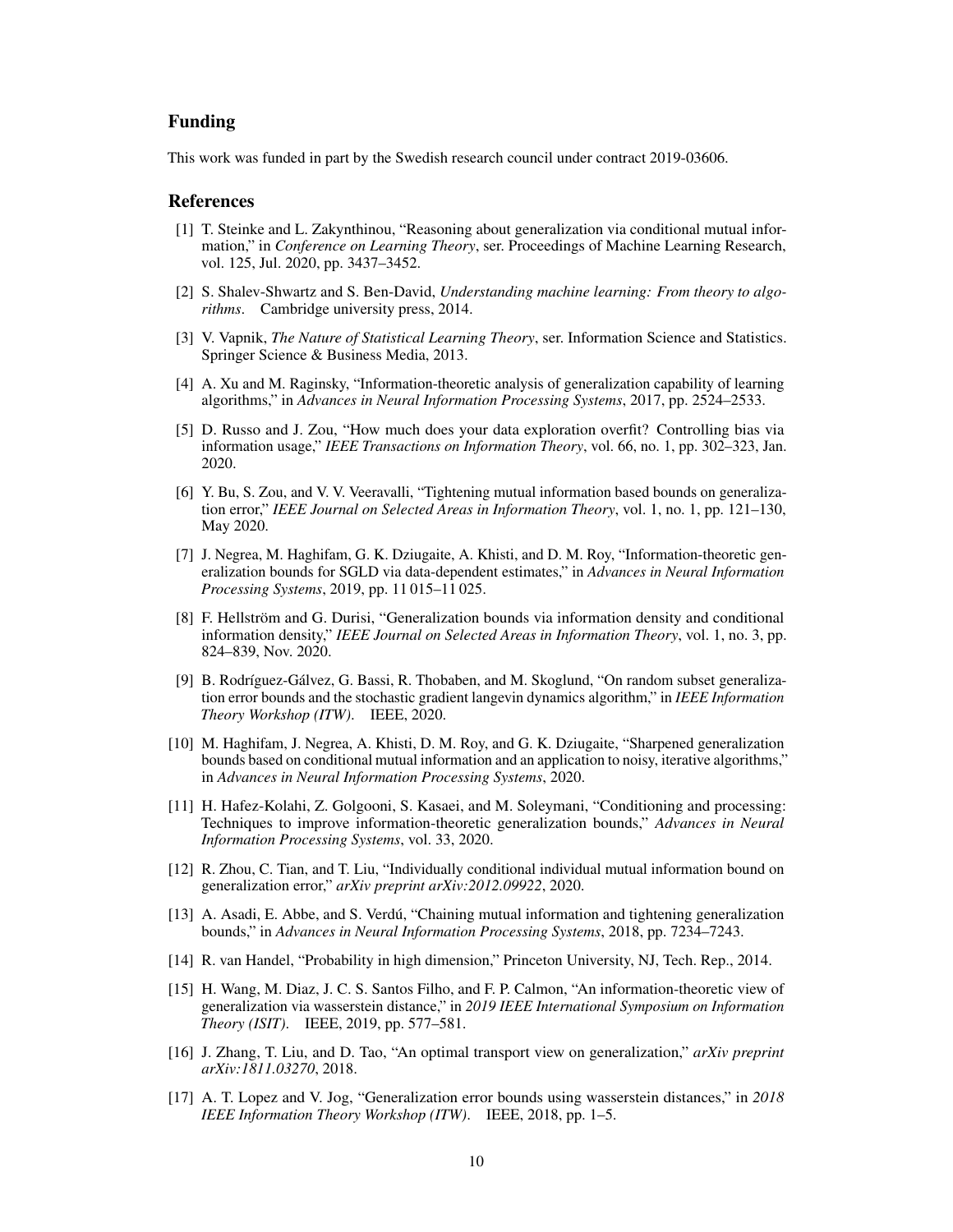- <span id="page-10-0"></span>[18] C. Villani, *Optimal Transport: Old and New*, ser. Grundlehren der mathematischen Wissenschaften. Springer Science & Business Media, 2008, vol. 338.
- <span id="page-10-1"></span>[19] Y. Polyanskiy and Y. Wu, "Lecture notes on Information Theory," *MIT (6.441), UIUC (ECE 563), Yale (STAT 664)*, 2017.
- <span id="page-10-2"></span>[20] J. Bretagnolle and C. Huber, "Estimation des densités: risque minimax," in *Séminaire de Probabilités XII*. Springer, 1978, pp. 342–363, in French.
- <span id="page-10-3"></span>[21] M. Raginsky, A. Rakhlin, M. Tsao, Y. Wu, and A. Xu, "Information-theoretic analysis of stability and bias of learning algorithms," in *2016 IEEE Information Theory Workshop (ITW)*. IEEE, 2016, pp. 26–30.
- <span id="page-10-4"></span>[22] T. M. Cover and J. A. Thomas, *Elements of Information Theory*, 2nd ed. John Wiley & Sons, 2006.
- <span id="page-10-5"></span>[23] Y. Bu, W. Gao, S. Zou, and V. Veeravalli, "Information-theoretic understanding of population risk improvement with model compression," *Proceedings of the AAAI Conference on Artificial Intelligence*, vol. 34, no. 04, pp. 3300–3307, Apr. 2020.
- <span id="page-10-6"></span>[24] D. P. Palomar and S. Verdú, "Lautum information," *IEEE Transactions on Information Theory*, vol. 54, no. 3, pp. 964–975, 2008.
- <span id="page-10-7"></span>[25] I. Steinwart and A. Christmann, *Support vector machines*. Springer Science & Business Media, 2008.
- <span id="page-10-8"></span>[26] B. Gao and L. Pavel, "On the properties of the softmax function with application in game theory and reinforcement learning," 2018.
- <span id="page-10-9"></span>[27] B. Guedj, "A primer on PAC-Bayesian learning," *arXiv preprint arXiv:1901.05353*, 2019.
- <span id="page-10-10"></span>[28] C. Dwork, A. Roth *et al.*, "The algorithmic foundations of differential privacy." *Foundations and Trends in Theoretical Computer Science*, vol. 9, no. 3-4, pp. 211–407, 2014.
- <span id="page-10-15"></span>[29] C. Dwork, V. Feldman, M. Hardt, T. Pitassi, O. Reingold, and A. Roth, "Generalization in adaptive data analysis and holdout reuse," in *Advances in Neural Information Processing Systems*, 2015, pp. 2350–2358.
- [30] A. R. Esposito, M. Gastpar, and I. Issa, "Generalization error bounds via rényi-, f-divergences and maximal leakage," *IEEE Transactions on Information Theory*, vol. 67, no. 8, pp. 4986–5004, 2021.
- <span id="page-10-11"></span>[31] O. Bousquet, Y. Klochkov, and N. Zhivotovskiy, "Sharper bounds for uniformly stable algorithms," in *Conference on Learning Theory*, ser. Proceedings of Machine Learning Research, 2020, pp. 610–626.
- <span id="page-10-12"></span>[32] J.-Y. Audibert and O. Bousquet, "Pac-bayesian generic chaining." in *NIPS*. Citeseer, 2003, pp. 1125–1132.
- <span id="page-10-13"></span>[33] J.-Y. Audibert and O. Bousquert, "Combining pac-bayesian and generic chaining bounds." *Journal of Machine Learning Research*, vol. 8, no. 4, 2007.
- <span id="page-10-14"></span>[34] O. Bousquet and A. Elisseeff, "Stability and generalization," *Journal of machine learning research*, vol. 2, no. Mar, pp. 499–526, 2002.
- <span id="page-10-16"></span>[35] M. Bun and T. Steinke, "Concentrated differential privacy: Simplifications, extensions, and lower bounds," in *Theory of Cryptography Conference*. Springer, 2016, pp. 635–658.
- <span id="page-10-17"></span>[36] B. Rodríguez-Gálvez, G. Bassi, and M. Skoglund, "Upper bounds on the generalization error of private algorithms for discrete data," *IEEE Transactions on Information Theory*, vol. 67, no. 11, pp. 7362–7379, 2021.
- <span id="page-10-18"></span>[37] D. Haussler, "Sphere packing numbers for subsets of the boolean n-cube with bounded vapnikchervonenkis dimension," *Journal of Combinatorial Theory, Series A*, vol. 69, no. 2, pp. 217–232, 1995.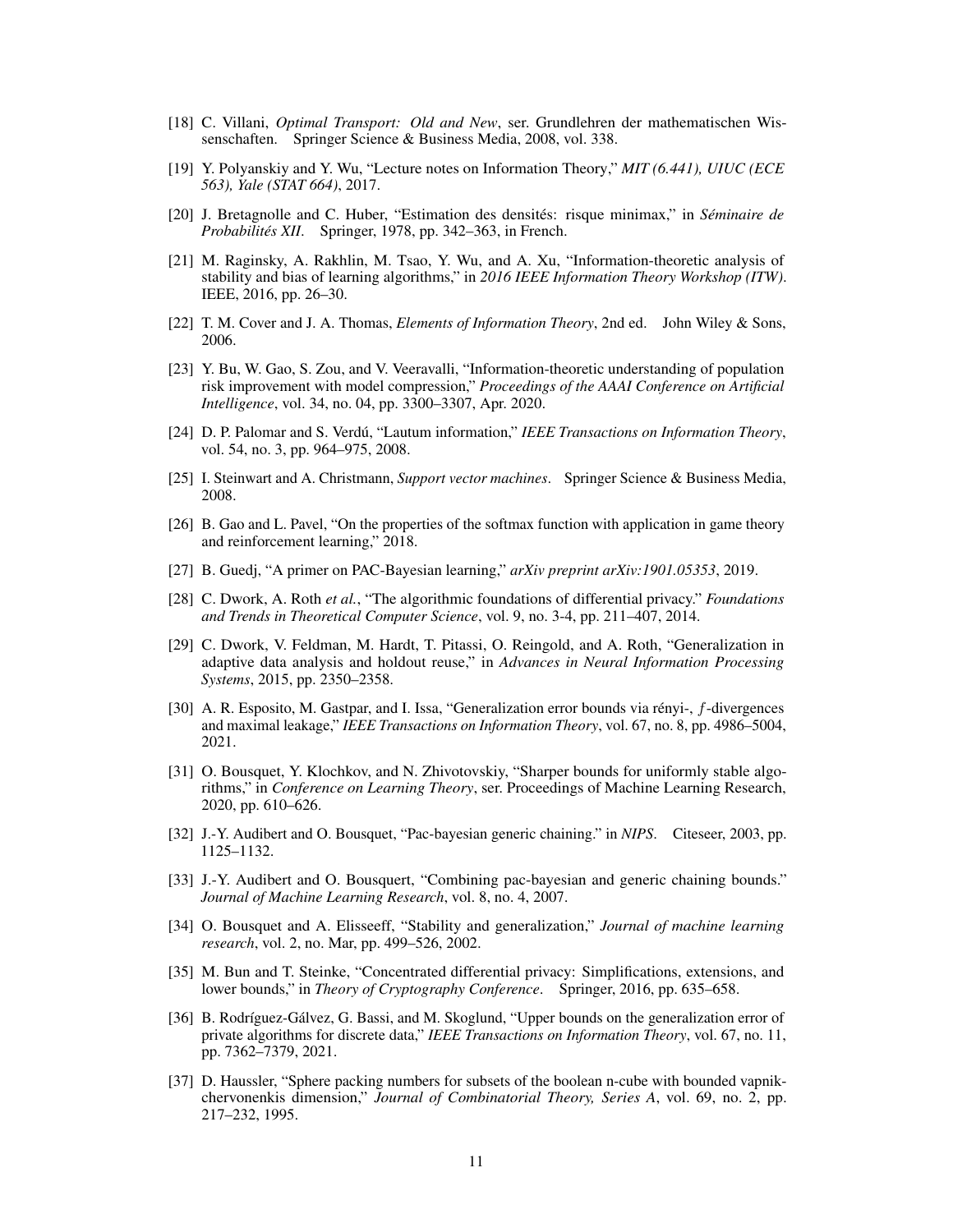- <span id="page-11-0"></span>[38] V. Feldman and T. Steinke, "Calibrating noise to variance in adaptive data analysis," pp. 535–544, 2018. [Online]. Available: <http://proceedings.mlr.press/v75/feldman18a.html>
- <span id="page-11-1"></span>[39] J. N. McDonald and N. A. Weiss, *A Course in Real Analysis*, 2nd ed. Cambridge, Massachusetts: Elsevier, 2013.
- <span id="page-11-2"></span>[40] R. M. Gray, *Source coding theory*, ser. Engineering and Computer Science. Springer Science & Business Media, 2012, vol. 83.
- <span id="page-11-3"></span>[41] Y. Wu, "Lecture notes on information-theoretic methods for high-dimensional statistics," *Lecture Notes for ECE598YW (UIUC)*, vol. 16, 2017.
- <span id="page-11-4"></span>[42] T. Popoviciu, "Sur les équations algébriques ayant toutes leurs racines réelles," *Mathematica*, vol. 9, pp. 129–145, 1935.
- <span id="page-11-5"></span>[43] P. Harremoës and I. Vajda, "On pairs of f-divergences and their joint range," *IEEE Transactions on Information Theory*, vol. 57, no. 6, pp. 3230–3235, 2011.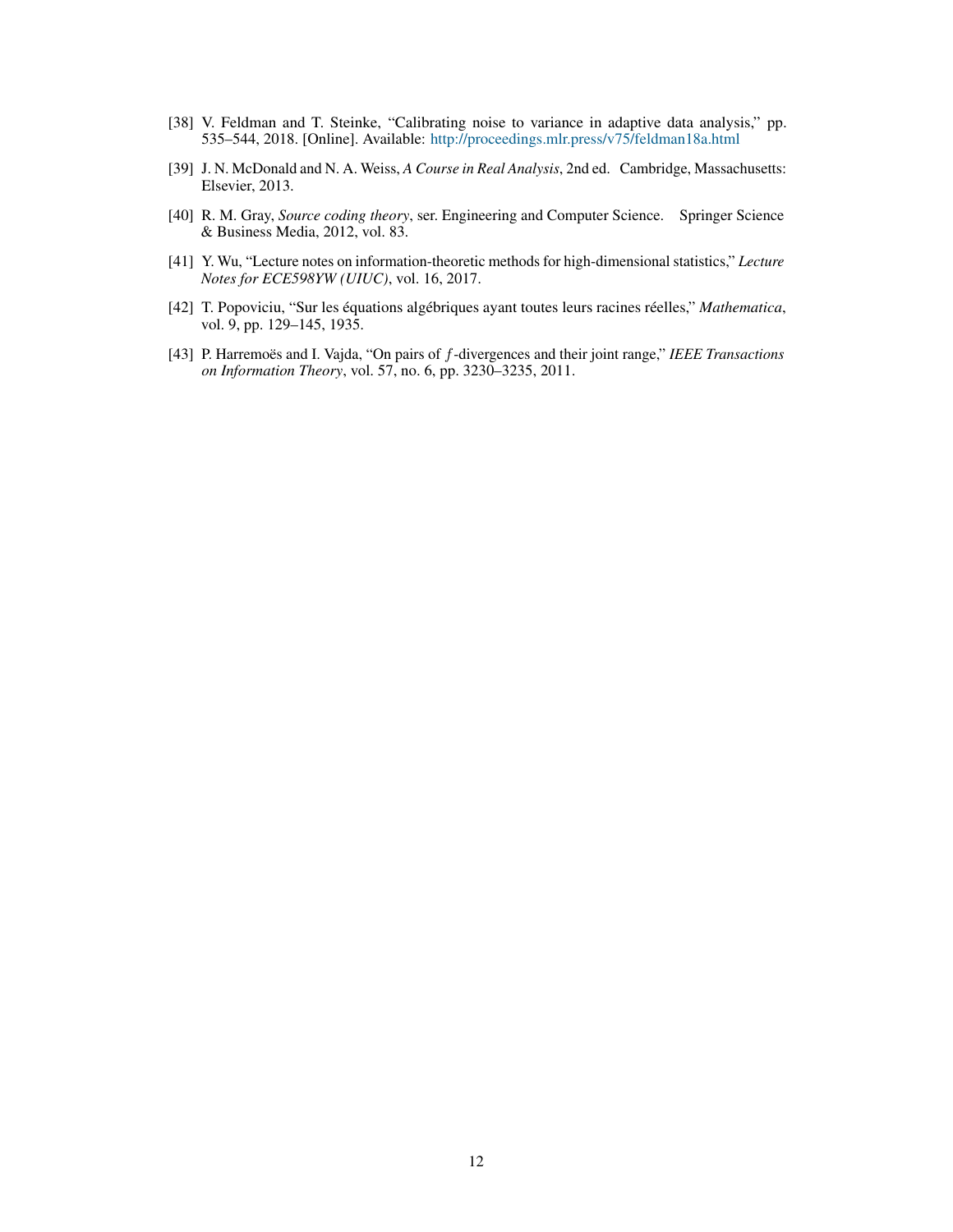## <span id="page-12-0"></span>A A short note on geometry and generalization error bounds

# A.1 Chaining- and Wasserstein-based bounds

Ever since it was shown that some infinitely-dimensional hypothesis spaces where PAC-learnable thanks to the VC dimension [\[2,](#page-9-1) Chapter 6], there has been an interest in studying the role of the space complexity and its geometry in determining the generalization of an algorithm, e.g. [\[37\]](#page-10-18).

Some of the most interesting results come from the theory of random processes. Adapted to our notation, this theory considers the set of random variables (or random process)  $\{gen(w, S)\}_{w\in\mathcal{W}}$ . Then, this theory bounds the generalization error using the  $\epsilon$ -covering number of the hypothesis space  $\mathcal{N}(\mathcal{W}, \rho, \epsilon)$  with some requirements on the smoothness of the hypothesis' space W under a metric  $\rho$ . Here, the geometry of the space captures its complexity via the  $\epsilon$ -covering number, which is defined as the cardinality of the minimum set  $N$  such that for all hypothesis w in W, there is an element of the set  $x \in \mathcal{N}$  such that  $\rho(x, w) \leq \epsilon$ . The two main techniques from this line of work are:

• The Lipschitz maximal inequality [\[14,](#page-9-13) Lemma 5.7]. Here, the smoothness condition is to require the process to be Lipschitz; that is, that there is a random variable  $C$  such that for all  $w, w' \in \mathcal{W}$ 

$$
|\text{gen}(w, S) - \text{gen}(w', S)| \le C\rho(w, w').
$$

Then, with the additional condition that  $gen(w, S)$  should be  $\sigma$ -subgaussian under  $P_S$  for all  $w \in \mathcal{W}$ , this inequality bounds the generalization error as follows:

$$
\mathbb{E}[\text{gen}(W,S)] \leq \inf_{\epsilon \in \mathbb{R}} \big\{ \epsilon \mathbb{E}[C] + \sqrt{2\sigma^2 \log \mathcal{N}(\mathcal{W}, \rho, \epsilon)} \big\}.
$$

Note how this technique creates a tension between the finesse  $\epsilon$  of the covering and the smoothness of the process  $\mathbb{E}[C]$ .

• Dudley's chaining technique [\[14,](#page-9-13) Theorem 5.24]. Here, the smoothness condition is to require the process to be subgaussian; that is, for all  $w, w' \in W$  and all  $\lambda \geq 0$ ,

$$
\log \mathbb{E}\Big[e^{\lambda\big(\text{gen}(w,S)-\text{gen}(w',S)\big)}\Big]\leq \frac{\lambda^2\rho\big(w,w'\big)^2}{2}
$$

and  $\mathbb{E}[\text{gen}(w, S)] = 0$ . Then, with the additional condition that the process is separable, this inequality bounds the generalization error as follows:

$$
\mathbb{E}[\text{gen}(W,S)] \leq 6 \sum_{k \in \mathbb{Z}} 2^{-k} \sqrt{\log \mathcal{N}(\mathcal{W}, \rho, 2^{-k})}.
$$

Note that the subgaussian requirement is a relaxation of the Lipschitz requirement. As such, now the bound is expressed as a sum where each finer covering number of the space is weighted by the finesse  $(2^{-k})$  of such a covering. Further refined bounds based on this technique can be found in [\[32,](#page-10-12) [33\]](#page-10-13).

The first work that included the relationship between the hypothesis and the training samples to the analysis using random processes was [\[13\]](#page-9-12). There, the authors combined the chaining technique with [\[4,](#page-9-3) Lemma 1] to derive a formula which bounds the generalization error by a weighted average of the mutual information between the dataset and increasingly finer quantizations  $W_k$  of the hypothesis. More precisely, they proved that

$$
\mathbb{E}[\text{gen}(W,S)] \leq 3\sqrt{2} \sum_{k \in \mathbb{Z}} 2^{-k} \sqrt{I(W_k;S)}.
$$

Therefore, in [\[13\]](#page-9-12), the geometry of the hypothesis space W under the metric  $\rho$  is expressed as the amount of information that the quantizations of the hypothesis under  $\rho$  contain about the dataset S.

On the other hand, in [\[15\]](#page-9-14) and this paper, a stronger smoothness requirement is considered. Namely that the loss function is L-Lipschitz; i.e.,  $|\ell(w, z) - \ell(w', z)| \le L\rho(w, w')$  for all  $w, w' \in W$  and all  $z \in \mathcal{Z}$ . This is a stronger statement since the subgaussian assumption can be viewed as an "in-probability" version of the Lipschitz assumption. Nonetheless, this stronger assumption allows these bounds to bound the generalization error by the minimum cost to go from the distribution of the hypothesis after observing some samples to its marginal distribution, e.g.,  $\mathbb{W}(P_{W|Z_i}, P_W)$ . Here the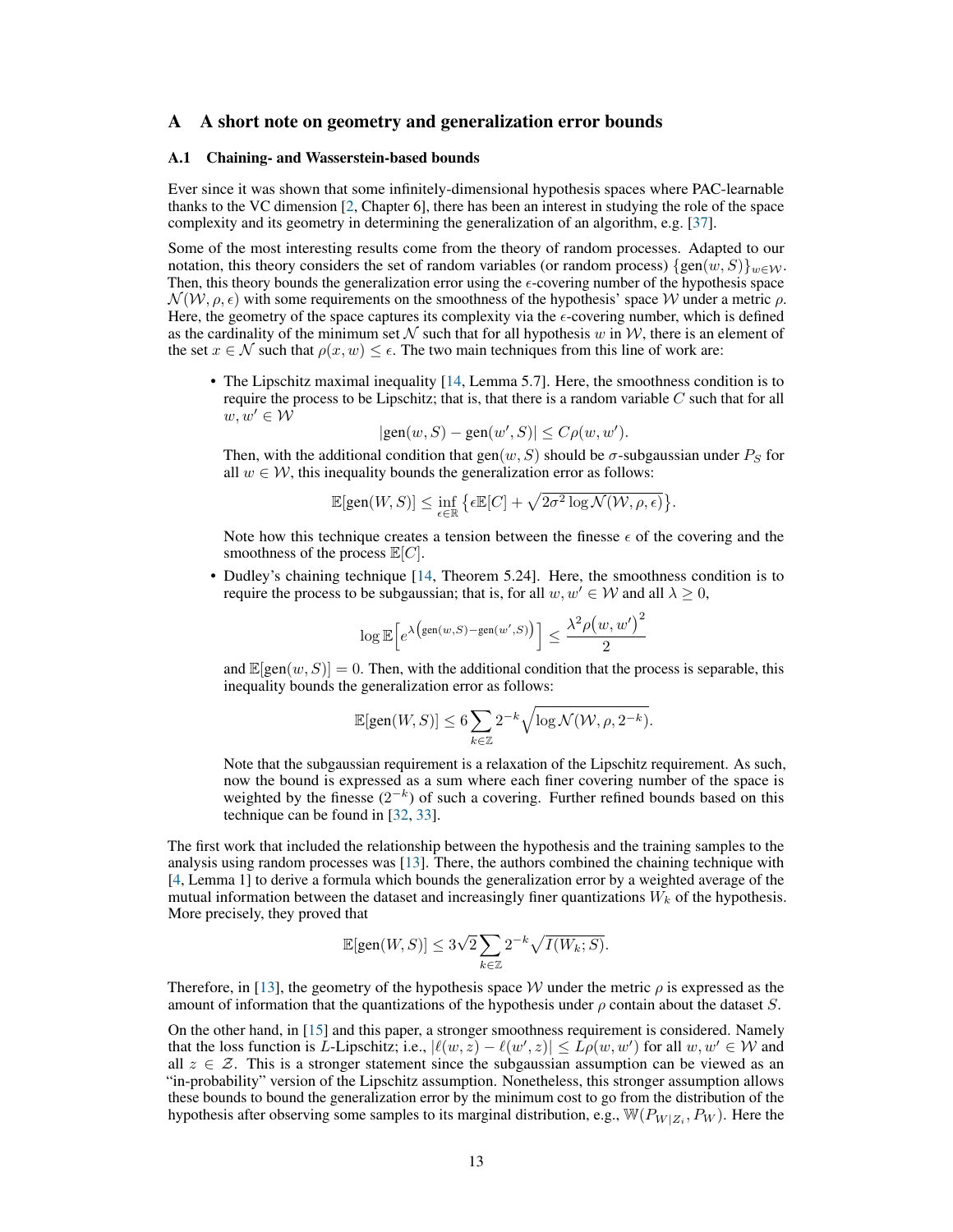metric  $\rho$  is used to quantify how far away are the realizations of both probability distributions, on average, if they are coupled in the best way possible.

An interesting property of the presented bounds is that they have the flexibility to consider either the hypothesis or the sample space (backward channel). For instance, for [\[13,](#page-9-12) Example 1], the presented bounds using the backward channel are tighter than the bounds arising from the chaining technique.

In this example, the authors consider the canonical Gaussian process. The hypothesis space is  $W = \{w \in \mathbb{R}^2 : ||w||_2 = 1\}$ , the samples are  $Z_i \sim \mathcal{N}(0, I_2)$ , the loss function is  $\ell(w, z) =$  $-w^T z$ , and the hypothesis is selected with the empirical risk minimization (ERM) algorithm, i.e.,  $w^* = \arg\min_{w \in \mathcal{W}} \left\{ \frac{1}{n} \sum_{i=1}^n \ell(w, z_i) \right\}$ . In this setting, by Cauchy–Schwarz we see that the loss  $\ell(w, \cdot)$  is 1-Lipschitz for all  $w \in \mathcal{W}$ ; i.e.,  $|-w^T z + w^T z'| \le ||w||_2 ||z - z'||_2 \le ||z - z'||_2$  for all  $z, z' \in \mathcal{Z}$ . Therefore, the backward channel equivalent of Theorem [1](#page-3-0) holds. Moreover, the function is 1-subgaussian under  $P_Z$  for all  $w \in \mathcal{W}$ . Therefore, as shown in Appendix [B.1](#page-13-1) the presented bound is tighter than [\[23\]](#page-10-5), which is shown to be tighter than [\[13\]](#page-9-12) in this setting (see [\[23,](#page-10-5) Section IV-B]).

# A.2 Choice of the metric

The presented bounds in Sections [3.1,](#page-3-2) [3.2,](#page-5-1) and [3.3](#page-7-0) are valid for any metric  $\rho$  under which the loss is Lipschitz. The Lipschitz property is a property of the hypothesis space  $W$  (forward channel bounds) or the sample space Z (backward channel bounds) and *not* of the algorithm. That is, if two different algorithms operate on the same sample space and produce the same hypothesis space, then they can be characterized with the same metric.

The choice of the metric can be decisive for a tight analysis of the presented bounds, and there are times where a loss function can be Lipschitz under several metrics. For example, a bounded loss function represented as a norm is Lipschitz with respect to that norm and the discrete metric. Nonetheless, in many situations the metric of choice becomes apparent based on the loss function. For example, if we consider the forward channel bounds and samples of the type  $z = (x, y)$  and the following two common supervised tasks:

- Regression. If a norm is used as the loss function  $\ell(w, z) = ||w y||$ , then such a norm is also a good choice for a metric since by the reverse triangle inequality the loss is 1-Lipschitz under that metric:  $||w - y|| - ||w' - y|| \le ||w - w'||$  for all  $w, w' \in W$ .
- Classification. If the 0-1 loss is used as the loss function  $\ell(w, z) = \text{Ind}(w \neq y)$ , then the discrete metric is a good choice since the loss is also 1-Lipschitz under this metric:  $|\text{Ind}(w \neq y) - \text{Ind}(w' \neq y)| \leq \text{Ind}(w \neq w').$

Similarly, for the backward channel bounds, it is known that the logistic loss, the softmax loss, $2$  the Hinge loss, and many distance-based losses like norms, the Huber,  $\epsilon$ -insensitive, and pinball losses, are Lipschitz under the  $L_1$  norm metric  $\rho(z, z') = |z - z'|$  [\[25,](#page-10-7) [26\]](#page-10-8).

## <span id="page-13-0"></span>B Generality of the results

The main text only presents total variation and relative entropy bounds for bounded losses. This is to clarify the (geometrical) relationship between the bounds based on the Wasserstein distance and those based on the relative entropy. That is, that the former recover the latter when the geometry of the hypothesis space is ignored.

Nonetheless, these bounds hold more generally for any metric under certain mild modifications. More concretely, the relative entropy bounds hold when the loss is also subgaussian<sup>[3](#page-13-3)</sup>. Furthermore, at the cost of an extra factor of  $d_{\rho}(\mathcal{W})$ , the two kinds of bound still hold.

#### <span id="page-13-1"></span>B.1 Extension of the relative entropy bounds to subgaussian losses

Consider a Polish space  $(\mathcal{X}, \rho)$  and a probability distribution P on X with a finite first moment. Then, the Bobkov–Götze's theorem [\[14,](#page-9-13) Theorem 4.8] says that the following statements are equivalent:

<span id="page-13-3"></span><span id="page-13-2"></span><sup>&</sup>lt;sup>2</sup>This result can be derived from [\[26,](#page-10-8) Proposition 3] and the  $L_1 - L_2$  inequality.

<sup>&</sup>lt;sup>3</sup>A random variable X is said to be  $\sigma$ -subgaussian if  $\log \mathbb{E}[\exp \lambda(X - \mathbb{E}[X])] \leq \frac{\lambda^2 \sigma^2}{2}$  for all  $\lambda \in \mathbb{R}$ . Also, a function  $f: \mathcal{X} \to \mathbb{R}$  is said to be  $\sigma$ -subgaussian under P if  $f(X)$  is  $\sigma$ -subgaussian and  $X \sim P$ .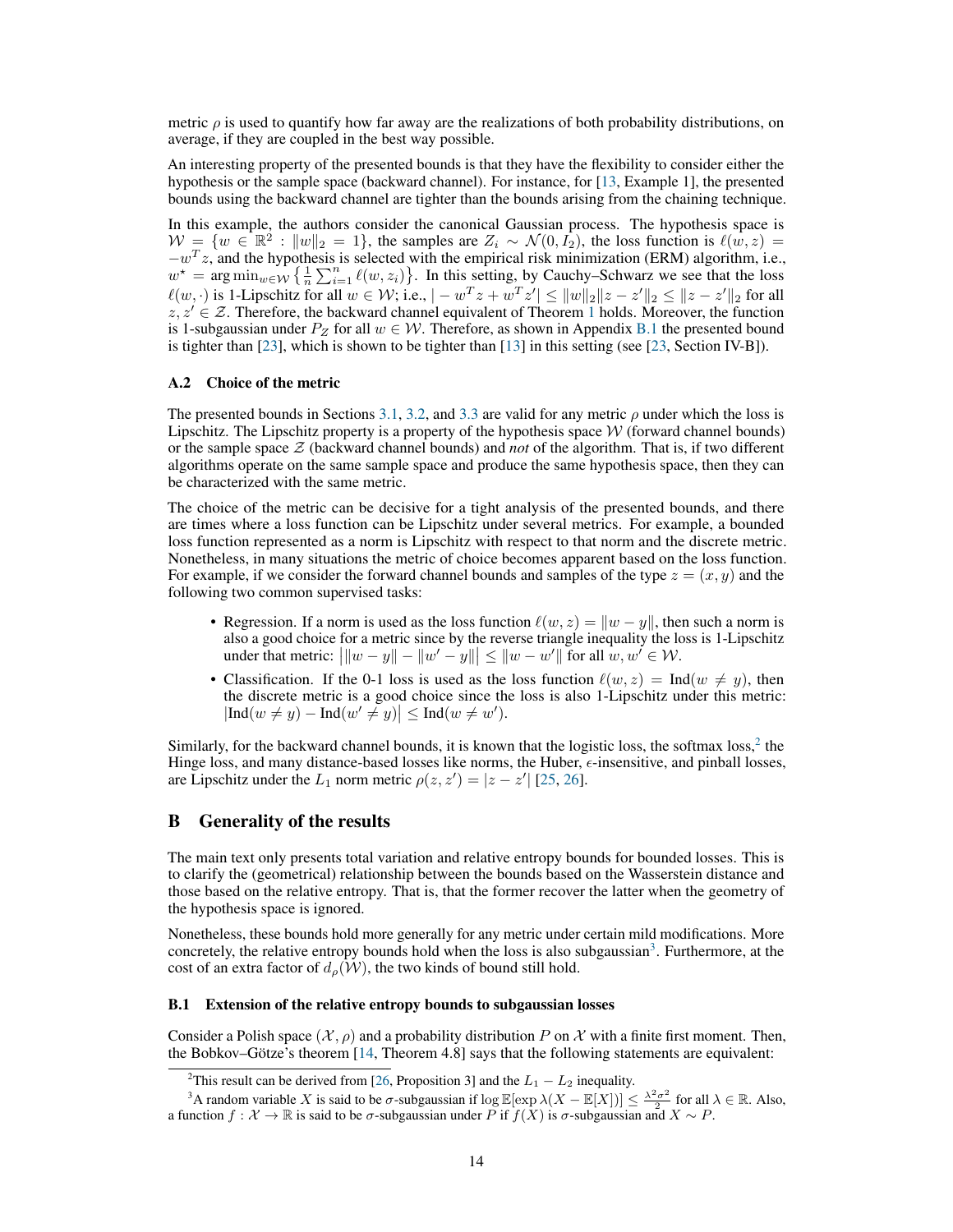• f is  $\sigma$ -subgaussian under P for every 1-Lipschitz function  $f: \mathcal{X} \to \mathbb{R}$ ; and,

• 
$$
\mathbb{W}(Q,P) \leq \sqrt{2\sigma^2 D_{\text{KL}}(Q \parallel P)}
$$
 for all  $Q$  on  $\mathcal{X}.$ 

Therefore, the results from Corollaries [1,](#page-3-1) [2,](#page-4-1) [3,](#page-6-1) and [4](#page-6-2) are valid in a more general setting, namely when the loss function  $\ell$  is both L-Lipschitz and  $\sigma$ -subgaussian for all  $z \in \mathcal{Z}$ . To realize this, note that if  $X \sim P$  is L-Lipschitz and  $\sigma$ -subgaussian, then  $X/L$  is 1-Lipschitz and  $(\sigma/L)$ -subgaussian. Hence, if  $|X - \mathbb{E}[X]| \le L \mathbb{W}(Q, P)$ , then it follows that  $|X - \mathbb{E}[X]| \le L \sqrt{2(\sigma/L)^2 D_{KL}(Q||P)} =$  $\sqrt{2\sigma^2 D_{\text{KL}}(Q \parallel P)}$ .

As an example, assume that the loss function  $\ell$  is L-Lipschitz and  $\sigma$ -subgaussian under  $P_W$  for all  $z \in \mathcal{Z}$  and that W is Polish. Then,

$$
\left|\overline{\text{gen}}(W,S)\right| \leq \frac{L}{n}\sum_{i=1}^{n}\mathbb{E}\left[\mathbb{W}(P_{W|Z_i}, P_W)\right] \leq \frac{1}{n}\sum_{i=1}^{n} \sqrt{2\sigma^2 I(W;Z_i)} \leq \sqrt{\frac{2\sigma^2 I(W;S)}{n}}
$$

is a corollary of Theorem [1](#page-3-0) due to Bobkov–Götze's theorem. As when the loss is bounded, this equation shows that Theorem [1](#page-3-0) is tighter than [\[6,](#page-9-5) Proposition 2] and [\[4,](#page-9-3) Theorem 1] and exhibits a decaying factor of  $1/\sqrt{n}$ . Moreover, this result encompasses the case where the loss is bounded in [a, b] since if a random variable is bounded in [a, b] it is  $(b - a)/2$ -subgaussian.

Note, however, that in this case the subgaussianity constant is different than the constant from, e.g. [\[4\]](#page-9-3), where the loss  $\ell$  was supposed to be  $\nu$ -subgaussian under  $P_Z$  for all  $w \in \mathcal{W}$ . Considering the bounds based on the backward channel ([§3.3\)](#page-7-0), these constants are exactly the same, since assuming that the loss function  $\ell$  is L-Lipschitz and  $\nu$ -subgaussian under  $P_Z$  for all  $w \in W$  and that  $\mathcal Z$  is Polish, means that

$$
\left|\overline{\text{gen}}(W,S)\right|\leq\frac{L}{n}\sum_{i=1}^n\mathbb{E}\big[\mathbb{W}(P_{Z_i|W},P_{Z_i})\big]\leq\frac{1}{n}\sum_{i=1}^n\sqrt{2\nu^2I(W;Z_i)}\leq\sqrt{\frac{2\nu^2I(W;S)}{n}},
$$

which is always tighter than  $[4, 6]$  $[4, 6]$  $[4, 6]$ . As mentioned above, when the loss is bounded the subgaussianity constant is the same under any distribution.

## B.2 Extension to the total variation bounds for any metric

As per Remark [3,](#page-2-1) the results based on the total variation also hold for any metric with the extra factor  $d_{\rho}(W)$ , where  $d_{\rho}(W)$  is the diameter of the hypothesis space W under the metric  $\rho$ . For instance, Corollary [1](#page-3-1) results in

$$
\big|\overline{\text{gen}}(W,S)\big|\leq \frac{Ld_\rho(\mathcal{W})}{n}\sum_{i=1}^n\mathbb{E}\big[\text{TV}(P_{W|Z_i},P_W)\big]\leq \frac{Ld_\rho(\mathcal{W})}{n}\sum_{i=1}^n\mathbb{E}\big[\Psi\big(D_{\text{KL}}(P_{W|Z_i}\ \|\ P_W)\big)\big].
$$

Note that, since the results based on the total variation hold for any metric, all the derived results based on different information measures from [§3.4](#page-7-1) hold too.

The extra term can be arbitrarily large as, for example, when the hypothesis is the weights of a neural network and metric  $\rho$  is the  $\ell_2$  norm  $\lVert \cdot \rVert_2$ . Nonetheless, this term can still be small and relevant for practical settings. For instance, consider again that the hypothesis is the weights of a neural network. However, consider now that the metric  $\rho$  is the infinity norm  $\|\cdot\|_{\infty}$  and that each weight is enforced to be smaller than some small constant C. Then, the diameter of the space  $d_{\|\cdot\|_{\infty}}(\mathcal{W})$  is (at most) equal to  $C$ .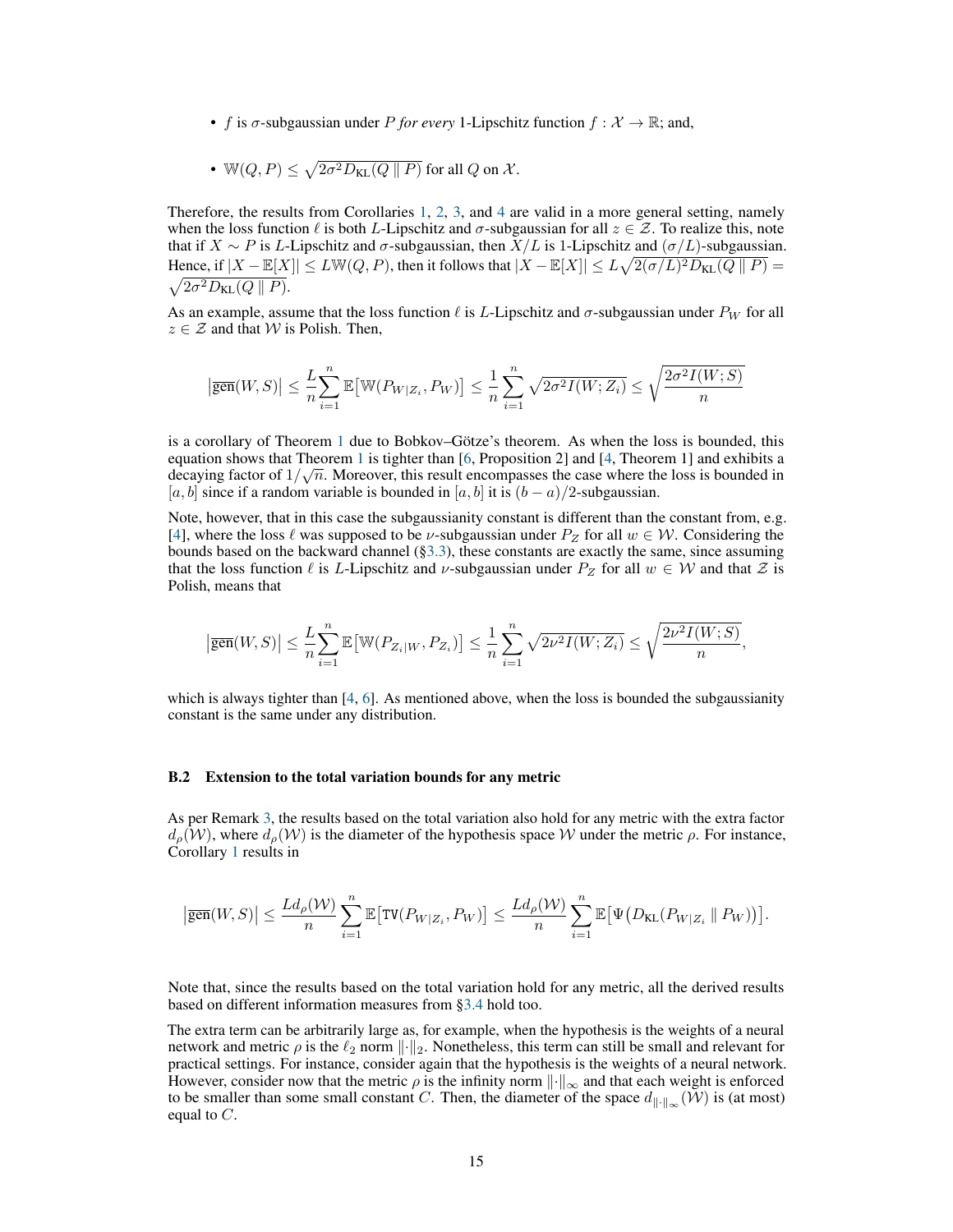# C Proofs of the theorems from Section [3](#page-3-5)

## C.1 Proof of Theorem [1](#page-3-0)

Note that  $\mathbb{E}[\mathcal{L}_{P_Z}(W)] = \int_{\mathcal{W}\times\mathcal{Z}} \ell(w, z) d(P_W \otimes P_Z)(w, z)$ . If W' is an independent copy of W such that  $P_{W',Z_i} = P_W \otimes P_Z$  for all  $i \in [n]$ , then

$$
\begin{aligned} \left| \overline{\text{gen}}(W, S) \right| &= \Big| \frac{1}{n} \sum_{i=1}^n \mathbb{E} \big[ \ell(W', Z_i) - \ell(W, Z_i) \big] \Big| \\ &= \Big| \frac{1}{n} \sum_{i=1}^n \mathbb{E} \Big[ \mathbb{E} \big[ \ell(W', Z_i) - \ell(W, Z_i) \mid Z_i \big] \Big] \Big| \\ &\leq \frac{L}{n} \sum_{i=1}^n \mathbb{E} \big[ \mathbb{W} (P_{W|Z_i}, P_W) \big], \end{aligned}
$$

where the last inequality stems from the KR duality and the Lipschitzness of  $\ell$  for all  $z \in \mathcal{Z}$ . The absolute value is removed since  $\rho$  is a metric.

#### C.2 Proof of Theorem [2](#page-4-0)

Consider the quantity

<span id="page-15-0"></span>
$$
\text{gen}_j(w,s_j) \triangleq \mathcal{L}_{P_Z}(w) - \mathcal{L}_{s_j}(w),
$$

where  $\mathcal{L}_{s_j} = \frac{1}{m} \sum_{i \in j} \ell(w, z_i)$ . Then, note that  $\mathbb{E}[\text{gen}(W, S)] = \mathbb{E}[\text{gen}_J(W, S_J)]$  if  $\mathcal{L}_s(w) =$  $\mathbb{E}[\mathcal{L}_{s,j}(w)]$ . This last equality follows since J is uniformly distributed, there are  $\binom{n}{m}$  possible subsets of size m in [n], and each sample  $z_i$  belongs to  $\binom{n-1}{m-1}$  of those subsets; hence

$$
\mathbb{E}[\mathcal{L}_{s,j}(w)] = \frac{1}{\binom{n}{m}} \sum_{j \in \mathcal{J}} \frac{1}{m} \sum_{i \in j} \ell(w, z_i) = \frac{1}{n} \sum_{i=1}^n \ell(w, z_i) = \mathcal{L}_s(w). \tag{7}
$$

Subsequently, the two bounds from the theorem are obtained after bounding the innermost expectation on the right hand side of the following equation:

$$
\left|\overline{\text{gen}}(W,S)\right|=\left|\mathbb{E}[\text{gen}_{J}(W,S_{J})\right|\leq \mathbb{E}\!\left[\left|\mathbb{E}[\text{gen}_{J}(W,S_{J})\mid J,S_{J^{c}},R]\right|\right],
$$

where the last step follows from Jensen's inequality.

(a) Consider, until stated otherwise, that all random objects and expectations are conditioned to a fixed j,  $s_j$ . and r. Then note that  $\mathbb{E}[\mathcal{L}_{P_Z}(W)] = \mathbb{E}[\mathcal{L}_{S_j}(W')]$ , where  $W'$  is an independent copy of  $W$  such that  $P_{W',S_j | s_jc,r} = P_{W|s_jc,r} \otimes P_{S_j}.$  Therefore

$$
\big|\mathbb{E}[\text{gen}_j(W,S_j)]\big| \leq \big|\mathbb{E}[\mathcal{Z}_{S_j}(W')-\mathcal{Z}_{S_j}(W)]\big| \leq L \mathbb{E}[\mathbb{W}(P_{W|S_j,s_jc,r},P_{W|s_jc,r})],
$$

where the last inequality stems from the KR duality. Finally, taking the expectation with respect to  $P_{J,S_Jc,R}$  in both sides of the equation completes the proof.

(b) Consider again, until stated otherwise, that all random objects and expectations are conditioned to a fixed j,  $s_{j^c}$ , and r. Then, similarly to the proof of Theorem [1](#page-3-0)

$$
\begin{aligned} \left| \mathbb{E}[\text{gen}_j(W, S_j)] \right| &\leq \Big| \frac{1}{m} \sum_{i \in j} \mathbb{E}[\ell(W', Z_i) - \ell(W, Z_i)] \Big| \\ &\leq \frac{L}{m} \sum_{i \in j} \mathbb{E}[\mathbb{W}(P_{W|Z_i, s_j c, r}, P_{W|s_j c, r})], \end{aligned}
$$

where the last inequality stems from the KR duality and  $W'$  is an independent copy of  $W$ such that  $P_{W',Z_i|s_jc,r} = P_{W'|s_jc,r} \otimes P_{Z_i}$  for all  $i \in j$ . Finally, taking the expectation with respect to  $P_{J,S_Jc,R}$  in both sides of the equation completes the proof.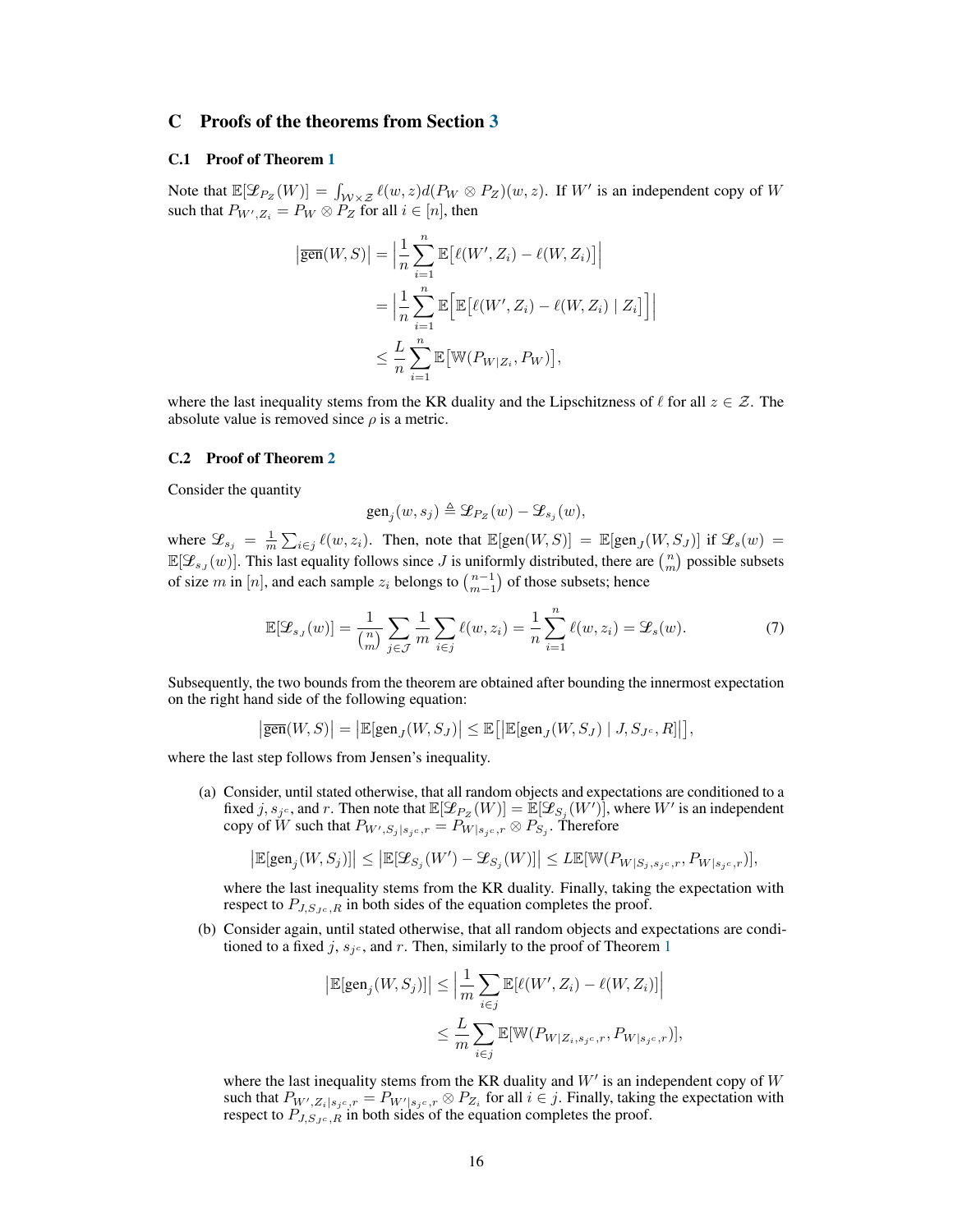## C.3 Proof of Equation [3](#page-5-3)

Consider an independent copy W' of W such that  $P_{W', \tilde{S}, U} = P_{W', \tilde{S}} \otimes P_{U}$ . Then,  $\mathbb{E}[\mathcal{L}_{S}(W')] =$  $\mathbb{E}[\mathscr{L}_{\bar{S}}(W')],$  and therefore

$$
\widehat{\text{gen}}(w,\tilde{s},u) = \mathcal{L}_{\tilde{s}}(w) - \mathcal{L}_{s}(w) - \mathbb{E}[\mathcal{L}_{\tilde{S}}(W') - \mathcal{L}_{S}(W')].
$$

Then, re-arranging the expectation of the above expression and using the fact that  $|x + y| \le |x| + |y|$ results in

$$
\begin{aligned} \left| \mathbb{E}[\widehat{\text{gen}}(W,\tilde{S},U)] \right| &\leq \left| \mathbb{E}[\mathcal{L}_{\bar{S}}(W')-\mathcal{L}_{\bar{S}}(W)] \right| + \left| \mathbb{E}[\mathcal{L}_{S}(W')-\mathcal{L}_{S}(W)] \right| \\ &= \left| \mathbb{E}\big[ \mathbb{E}[\mathcal{L}_{\bar{S}}(W')-\mathcal{L}_{\bar{S}}(W) \mid \tilde{S},U] \big] \right| + \left| \mathbb{E}\big[ \mathbb{E}[\mathcal{L}_{S}(W')-\mathcal{L}_{S}(W) \mid \tilde{S},U] \big] \right| \\ &\leq 2 L \mathbb{E}[\mathbb{W}(P_{W|\tilde{S},U},P_{W|\tilde{S}})], \end{aligned}
$$

where the last step stems from the KR duality. Finally, noting that  $\mathbb{E}[\widehat{gen}(W, \tilde{S}, U)] = \overline{gen}(W, S)$ completes the proof.

#### C.4 Proof of Theorem [3](#page-5-0)

Similarly to the proof of [\(1\)](#page-3-4), consider an independent copy W' of W such that  $P_{W', \tilde{S}_i, U_i} = P_{W', \tilde{S}_i} \otimes$  $P_{U_i}$ . Then  $\mathbb{E}[\ell(W', \bar{Z}_i)] = \mathbb{E}[\ell(W', Z_i)],$  where  $Z_i = \tilde{Z}_{i+U_i n}, \bar{Z}_i = \tilde{Z}_{i+(1-U_i)n}$ , and  $\tilde{S}_i = (Z_i, \bar{Z}_i)$ . Therefore,

$$
\widehat{\text{gen}}(w,\tilde{s},u)=\frac{1}{n}\sum_{i=1}^n\Big(\ell(w,\bar{z}_i)-\ell(w,z_i)-\mathbb{E}[\ell(W',\bar{Z}_i)-\ell(W',Z_i)]\Big).
$$

Then, re-arranging the expectation of the above expression and using the fact that  $\left|\sum_{i=1}^{n} x_i\right| \leq$  $\sum_{i=1}^{n} |x_i|$  results in

$$
\begin{aligned} \left| \widehat{\text{gen}}(W,\tilde{S},U) \right| &\leq \frac{1}{n} \sum_{i=1}^{n} \left( \left| \mathbb{E}[\ell(W',\bar{Z}_i) - \ell(W,\bar{Z}_i)] \right| + \left| \mathbb{E}[\ell(W',Z_i) - \ell(W,Z_i)] \right| \right) \\ &= \frac{1}{n} \sum_{i=1}^{n} \left( \left| \mathbb{E}[\mathbb{E}[\ell(W',\bar{Z}_i) - \ell(W,\bar{Z}_i) \mid \tilde{S}_i, U_i]] \right| + \left| \mathbb{E}[\mathbb{E}[\ell(W',Z_i) - \ell(W,Z_i) \mid \tilde{S}_i, U_i]] \right| \right) \\ &\leq \frac{2L}{n} \sum_{i=1}^{n} \mathbb{E}[\mathbb{W}(P_{W|\tilde{S}_i,U_i}, P_{W|\tilde{S}_i})], \end{aligned}
$$

where the last step stems from the KR duality. Finally, noting that  $\mathbb{E}[\widehat{gen}(W, \tilde{S}, U)] = \overline{gen}(W, S)$ completes the proof.

## C.5 Proof of Theorem [4](#page-6-0)

Similarly to the proof of Theorem [2,](#page-4-0) consider the quantity

$$
\widehat{\text{gen}}_j(w,\tilde{s}_j,u_j)\triangleq \mathcal{L}_{\bar{s}_j}(w)-\mathcal{L}_{s_j}(w),
$$

where  $\tilde{s}_j = (s_j, \bar{s}_j)$  and  $s_j$  and  $\bar{s}_j$  are the subsets of s and  $\bar{s}$ , respectively, indexed by j. Then, note that  $\mathbb{E}[\widehat{gen}(W, \tilde{S}, U)] = \mathbb{E}[\widehat{gen}_J(W, \tilde{S}_J, U_J)]$  since, as shown in [\(7\)](#page-15-0), the equalities  $\mathbb{E}[\mathcal{L}_{s_j}(w)] = \mathcal{L}_{s}(w)$ and  $\mathbb{E}[\mathcal{L}_{\bar{s}_j}(w)] = \mathcal{L}_{\bar{s}}(w)$  hold.

Then, the two bounds from the theorem are obtained after bounding the innermost expectation on the right hand side of the following equation:

$$
\big|\mathbb{E}[\widehat{\text{gen}}(W,\tilde{S},U)]\big| = \big|\mathbb{E}[\widehat{\text{gen}}_J(W,\tilde{S}_J,U_J)]\big| \leq \mathbb{E}\big[\big|\mathbb{E}[\widehat{\text{gen}}_J(W,\tilde{S}_J,U_J) \mid J,\tilde{S},U_{J^c},R]\big|\big],
$$

where the last step follows from Jensen's inequality.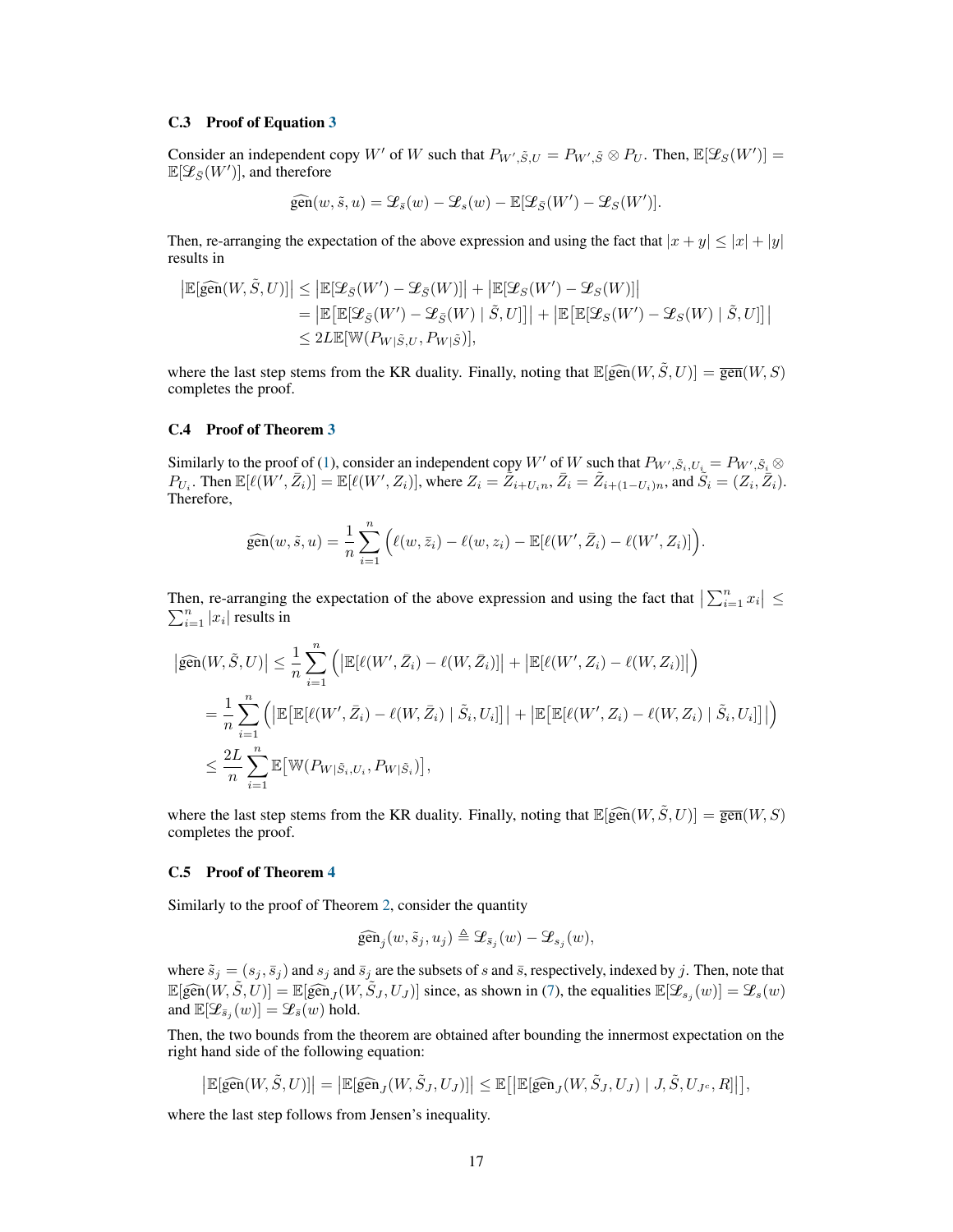(a) Consider, until stated otherwise, that all random objects and expectations are conditioned to a fixed j,  $\tilde{s}$ ,  $u_{j^c}$ , and r. Then note that  $\mathbb{E}[\mathcal{L}_{\bar{s}_j}(W')] = \mathbb{E}[\mathcal{L}_{s_j}(W')]$ , where  $W'$  is an independent copy of W such that  $P_{W',U_j|\tilde{s},u_{j^c},r} = P_{W'|\tilde{s},u_{j^c},r} \otimes P_{U_j}$ . Therefore,

$$
\widehat{\text{gen}}_j(w,\tilde{s}_j,u_j)=\mathcal{L}_{\bar{s}_j}(w)-\mathcal{L}_{s_j}(w)-\mathbb{E}[\mathcal{L}_{\bar{s}_j}(W')-\mathcal{L}_{s_j}(W')].
$$

Then, re-arranging the expectation of the above expression and using the fact that  $|x + y| \leq$  $|x| + |y|$  results in

$$
\begin{aligned} \left| \widehat{\text{gen}}_j(W,\tilde{s}_j,U_j) \right| &\leq \left| \mathbb{E}[\mathcal{L}_{\bar{s}_j}(W')-\mathcal{L}_{\bar{s}_j}(W)] \right| + \left| \mathbb{E}[\mathcal{L}_{s_j}(W')-\mathcal{L}_{s_j}(W)] \right| \\ & = \left| \mathbb{E}[\mathbb{E}[\mathcal{L}_{\bar{s}_j}(W')-\mathcal{L}_{\bar{s}_j}(W) \mid U_j]] \right| + \left| \mathbb{E}[\mathbb{E}[\mathcal{L}_{s_j}(W')-\mathcal{L}_{s_j}(W) \mid U_j]] \right| \\ & \leq 2 L \mathbb{E}[\mathbb{W}(P_{W|U_j,\tilde{s},u_{j^c},r},P_{W|\tilde{s},u_{j^c},r})], \end{aligned}
$$

where the last inequality stems from the KR duality. Finally, taking the expectation with respect to  $P_{J,\tilde{S},U_{Jc},R}$  in both sides of the equation completes the proof.

(b) Consider again, until stated otherwise, that all random objects and expectations are conditioned to a a fixed j,  $\tilde{s}$ ,  $u_{j}$ <sup>c</sup>, and r. Then, similarly to the proof of Theorem [3](#page-5-0)

$$
\begin{split}\n\left|\widehat{\text{gen}}_{j}(W,\tilde{s},U_{j})\right| &\leq \frac{1}{m} \sum_{i\in j} \left( \left|\mathbb{E}[\ell(W',\bar{Z}_{i})-\ell(W,\bar{Z}_{i})]\right| + \left|\mathbb{E}[\ell(W',Z_{i})-\ell(W,Z_{i})]\right|\right) \\
&= \frac{1}{m} \sum_{i\in j} \left( \left|\mathbb{E}\left[\mathbb{E}[\ell(W',\bar{Z}_{i})-\ell(W,\bar{Z}_{i})\mid U_{i}]\right]\right| + \left|\mathbb{E}\left[\mathbb{E}[\ell(W',Z_{i})-\ell(W,Z_{i})\mid U_{i}]\right]\right|\right) \\
&\leq \frac{2L}{m} \sum_{i\in j} \mathbb{E}\left[\mathbb{W}(P_{W|U_{i},\tilde{s},u_{j^c},r},P_{W|\tilde{s},u_{j^c},r})\right],\n\end{split}
$$

where the last inequality stems from the KR duality. Finally, taking the expectation with respect to  $P_{J, \tilde{S}, U_{Jc}, R}$  in both sides of the equation completes the proof.

## D Comparison of the bounds

In this section of the appendix, the full-dataset, single-letter, and random-subset bounds are compared. First, remember that the bounds based on the Wasserstein distance are tighter than the respective ones based on the relative entropy, and thus, those based on the mutual information under the conditions specified in Appendix [B.](#page-13-0) The comparison in terms of the Wasserstein distance and in terms of the mutual information are found in [§D.1](#page-18-0) and in [D.2,](#page-22-0) respectively.

When the bounds are compared in terms of the mutual information and in terms of the Wasserstein distance, the individual-sample bounds are shown to be tighter than the full-dataset bounds. Therefore, the idea that the individual forward channels  $P_{W|Z_i}$ , which are smoothed versions of the full-dataset forward channel  $P_{W|S}$ , are closer to the hypothesis marginal distribution  $P_W$  is backed by the theory in both cases.

Then, both cases also agree in that individual-sample bounds are tighter than random-subset bounds. Even though the proof for the Wasserstein distance based bounds also follows from a smoothing argument, a better insight is gained through the proof for the mutual information. These are based on the fact that  $I(W; Z_i) \leq I(W; Z_i | S_A)$ , where A is a subset of [n] where i is not included. This inequality holds since the knowledge of the samples  $S_A$  provides information about  $Z_i$  through  $W$ . More precisely,

$$
I(W; Z_i) \stackrel{(a)}{\leq} I(W; Z_i) + \overbrace{I(S_A; Z_i|W)}^{\text{extra information}}
$$
  
\n
$$
\stackrel{(b)}{=} I(W, S_A; Z_i)
$$
  
\n
$$
\stackrel{(c)}{=} I(W; Z_i|S_A) + I(Z_i; S_A)
$$
  
\n
$$
\stackrel{(d)}{=} I(W; Z_i|S_A),
$$

where  $(a)$  is due to the non-negativity of the mutual information,  $(b)$  and  $(c)$  follow from the chain rule, and  $(d)$  stems from the fact that  $Z_i$  and  $S_A$  are independent.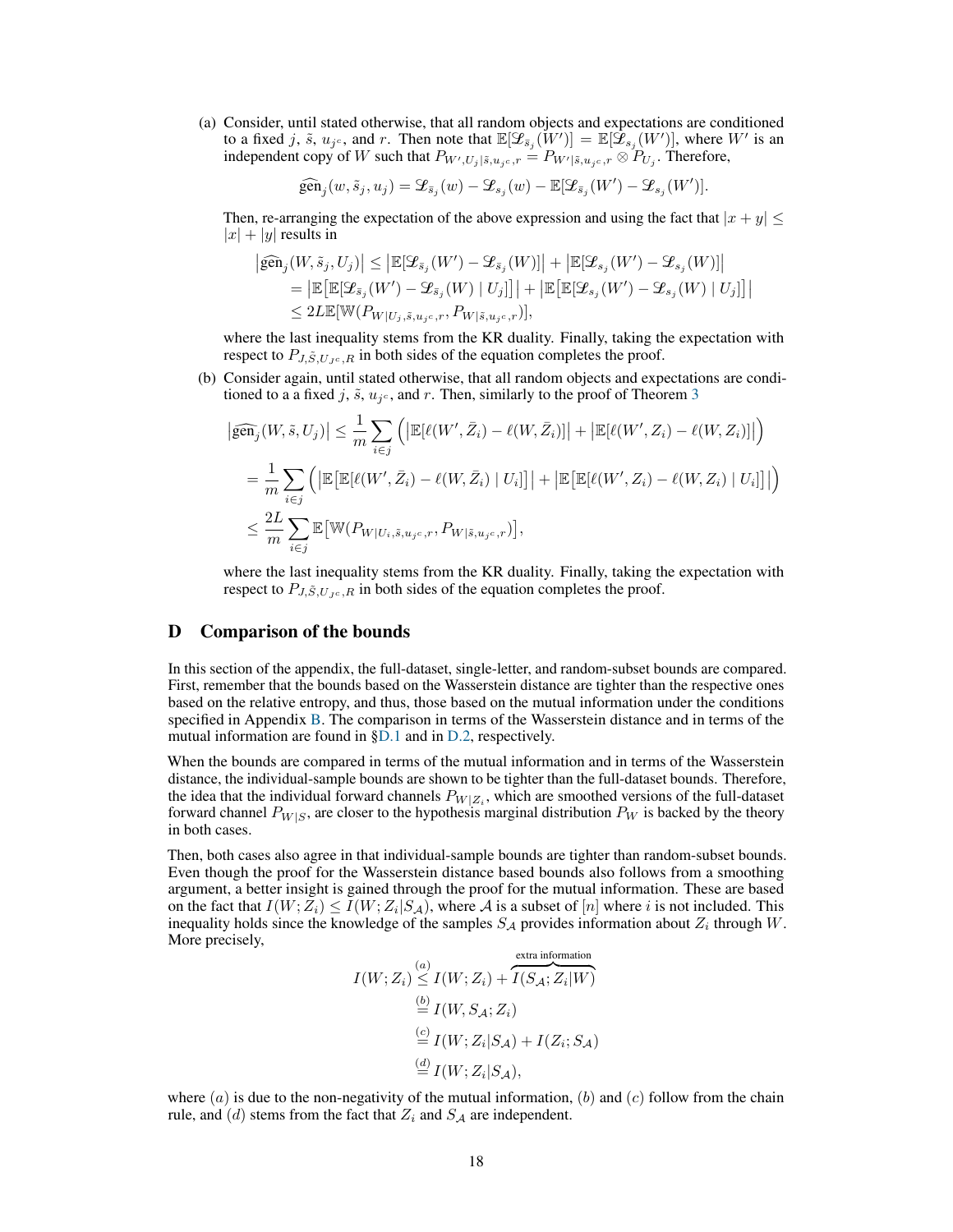Finally, the comparison of the random-subset and full-dataset bounds behaves differently when the Wasserstein distance or the mutual information is employed. The analysis using the Wasserstein distance suggests that the random-subset bounds are sharper than the full-dataset bounds with an extra factor of two, namely

$$
\mathbb{E}[\mathbb{W}(P_{W|S}, P_{W|S_{J^c}})] \le 2\mathbb{E}[\mathbb{W}(P_{W|S}, P_W)].
$$

On the other hand, the analysis using the mutual information indicates that the random-subset bounds are looser than the full dataset bounds.

This discrepancy might help understand the reason why, in practice, the random-subset bounds from [\[7,](#page-9-6) [10,](#page-9-8) [9\]](#page-9-7) with the expectation of the square root of the relative entropy result in tighter characterizations of the generalization error than the full-dataset bounds from [\[4,](#page-9-3) [1\]](#page-9-0) using the mutual information. To be precise, this suggests that the loss of performance of a further application of the Jensen's inequality to incorporate the expectations inside the square root of the bounds from [\[7,](#page-9-6) [10,](#page-9-8) [9\]](#page-9-7) is big. In other words, that  $D_{KL}(P_{W|S} || P_{W|S_J})$  has high variance in practical settings.

A summary of these comparisons is shown in Figure [2.](#page-19-0) Note that the mutual information bounds are written after Jensen's inequality is applied in order to allow comparisons between them. However, the relationships between the Wasserstein and mutual information based bounds still hold when the expectations of the relative entropy are outside of the square root.

## <span id="page-18-0"></span>D.1 Comparison of the Wasserstein distance based bounds

## D.1.1 Standard setting

<span id="page-18-2"></span>Proposition 2. *Consider the standard setting. Then,*

$$
\frac{1}{n}\sum_{i=1}^n \mathbb{E}\big[\mathbb{W}(P_{W|Z_i}, P_W)\big] \le \mathbb{E}\big[\mathbb{W}(P_{W|S}, P_W)\big].
$$

*Proof.* The proposition follows by noting that, for all  $i \in [n]$ ,

<span id="page-18-1"></span>
$$
\mathbb{E}\big[\mathbb{W}(P_{W|Z_i}, P_W)\big] \le \mathbb{E}\big[\mathbb{W}(P_{W|S}, P_W)\big],\tag{8}
$$

which is a stronger statement than the original. More precisely, it can be shown that, for all  $i \in [n]$ ,

$$
\mathbb{E}\bigg[\sup_{f\in 1\text{-Lip}(\rho)}\Big\{\mathbb{E}[f(W)\mid Z_i] - \mathbb{E}[f(W)]\Big\}\bigg] \leq \mathbb{E}\bigg[\sup_{f\in 1\text{-Lip}(\rho)}\Big\{\mathbb{E}[f(W)\mid S] - \mathbb{E}[f(W)]\Big\}\bigg],
$$

which is equivalent to [\(8\)](#page-18-1) due to the KR duality.

After writing  $\mathbb{E}[\sup_{f \in 1 \text{-} \text{Lip}(\rho)} \{\mathbb{E}[f(W) \mid S] - \mathbb{E}[f(W)]\}]$  in integral form, the result is shown as follows:

$$
\int_{\mathcal{Z}^n} \sup_{f \in 1 \text{-Lip}(\rho)} \left\{ \int_{\mathcal{W}} f(w) dP_{W|s}(w) - \int_{\mathcal{W}} f(w) dP_{W}(w) \right\} dP_{S}(s)
$$
\n
$$
\stackrel{(a)}{\geq} \int_{\mathcal{Z}} \sup_{f \in 1 \text{-Lip}(\rho)} \left\{ \int_{\mathcal{Z}^{n-1}} \left( \int_{\mathcal{W}} f(w) dP_{W|s}(w) - \int_{\mathcal{W}} f(w) dP_{W}(w) \right) P_{Z}^{\otimes n-1}(s^{-i}) \right\} dP_{Z}(z_{i})
$$
\n
$$
\stackrel{(b)}{=} \int_{\mathcal{Z}} \sup_{f \in 1 \text{-Lip}(\rho)} \left\{ \int_{\mathcal{W}} f(w) dP_{W|z_{i}}(w) - \int_{\mathcal{W}} f(w) dP_{W}(w) \right\} dP_{Z}(z_{i}),
$$

where  $s^{-i} = (z_1, \ldots, z_{i-1}, z_{i+1}, \ldots, z_n)$ ,  $(a)$  is due to the fact that  $\sup_g \mathbb{E}[g(X)] \leq \mathbb{E}[\sup_g g(X)],$ and (b) follows from Fubini–Tonelli's theorem and the fact that  $P_{W|Z_i} = \mathbb{E}[P_{W|S} | Z_i].$ 

Finally, noting that (b) is the integral form of  $\mathbb{E}[\sup_{f \in 1 \text{-Lip}(\rho)} \left\{ \mathbb{E}[f(W) | Z_i] - \mathbb{E}[f(W)] \right\}]$  concludes the proof.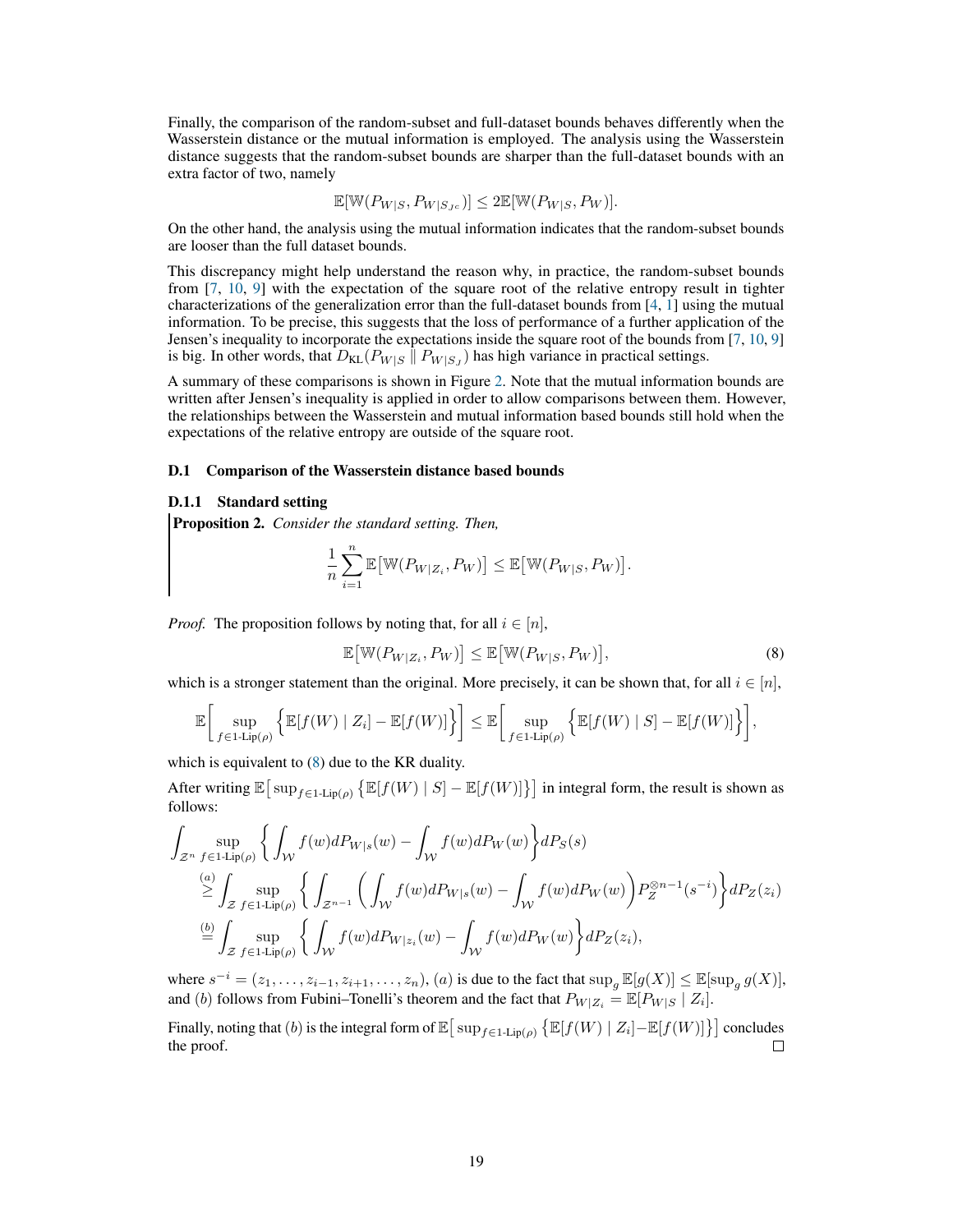<span id="page-19-0"></span>Theorem 1  $\frac{L}{n} \sum_{i=1}^{n} \mathbb{E}[\mathbb{W}(P_{W|Z_i}, P_W)]$  $\leq L \mathbb{E}[\mathbb{W}(P_{W|S}, P_{W|S_{J^c}})]$ Theorem 2  $\sqrt[\backslash]{\text{Wang et al. 2019 [15]}}$  $L\mathbb{E}[\mathbb{W}(P_{W|S}, P_W)]$  $\sqrt{\frac{1}{x^2}}$ Theorem 3  $\frac{2L}{n} \sum_{i=1}^{n} \mathbb{E}[\mathbb{W}(P_{W|\tilde{S}_i,U_i},P_{W|\tilde{S}_i})] \leq \frac{L}{n} \sum_{i=1}^{n} \mathbb{E}[\mathbb{W}(P_{W|Z_i},P_W)]$ l∧. Theorem 4  $2L\mathbb{E}[\mathbb{W}(P_{W|\tilde{S},U},P_{W|\tilde{S},U_{J^c}})]$ (x2)  $(x4)$   $(x4)$ Equation (3)  $2L\mathbb{E}[\mathbb{W}(P_{W|\tilde{S},U},P_{W|\tilde{S}})] \leq$ Theorem 1 ≤ (x4) Theorem 2  $\leq$   $L\mathbb{E}[\mathbb{W}(P_{W|S}, P_{W|S_{J^c}})]$  $\sqrt{1-x^2}$  (x2)  $(x4)$   $\sqrt{1-x^2}$ Wang et al. 2019 [15]  $L\mathbb{E}[\mathbb{W}(P_{W|S}, P_W)]$  $(x4)$ Bu et al. 2020 [6]  $\frac{1}{n} \sum_{i=1}^{n} \sqrt{\frac{L^2 I(W;Z_i)}{2}}$ ≤ Theorem 2 Negrea et al. 2019 [7] (after Jensen's)  $L\mathbb{E}[W(P_{W|S}, P_{W|S,c})]$   $\leq \sqrt{\frac{L^2\mathbb{E}[I(W;S_J|S,c)]}{2m}}$ l∧.  $\text{Xu and Raginsky } 2017 [1]$ <br>  $\leq \sqrt{\frac{L^2 I(W;S)}{2n}}$  $\frac{L}{n} \sum_{i=1}^{n} \mathbb{E}[\mathbb{W}(P_{W|Z_i}, P_W)] \quad \leq$ ≤  $\sqrt{1-x^2}$ Wang et al. 2019 [15]  $L\mathbb{E}[\mathbb{W}(P_{W|S}, P_W)]$ Theorem 3<br> $\frac{2L}{n} \sum_{i=1}^n \mathbb{E}[\mathbb{W}(P_{W|\tilde{S}_i,U_i},P_{W|\tilde{S}_i})]$ ≤ Theorem 4  $2L\mathbb{E}[\mathbb{W}(P_{W|\tilde{S},U},P_{W|\tilde{S},U_{J^c}})]$ ≤ Equation (3)  $2L\mathbb{E}[\mathbb{W}(P_{W|\tilde{S},U},P_{W|\tilde{S}})]$  $\bigwedge^{\mathsf{I}}(\mathbf{x}2)$ Rodríguez-Gálvez et al. 2020 [9]  $\frac{1}{n} \sum_{i=1}^n \sqrt{2L^2 I(W;U_i|\tilde{S}_i)}$ ≤ Haghifam et al. 2019 [10] (after Jensen's)  $\frac{1}{n} \sum_{i=1}^n \sqrt{2L^2 I(W; U_i | \tilde{S})}$ ≤ **Haghifam et al. 2019 [10]** (after Jensen's)  $\frac{2L^2\mathbb{E}[I(W;U_J|\tilde{S},U_{J^c})]}{m}$ l∧.  $\leq$  Steinke and Zakynthinou 2020 [1]<br>  $\leq$  $\frac{2L}{n}\sum_{i=1}^n\mathbb{E}[\mathbb{W}(P_{W|\tilde{S}_i,U_i},P_{W|\tilde{S}_i})] \quad\quad \leq$ ≤ Theorem 4  $2L\mathbb{E}[\mathbb{W}(P_{W|\tilde{S},U},P_{W|\tilde{S},U_{J^c}})]$   $\leq$  $\frac{1}{\sqrt{1}}$ (x2) Equation (3)  $2L\mathbb{E}[\mathbb{W}(P_{W|\tilde{S},U},P_{W|\tilde{S}})]$ Bu et al. 2020 [6]  $\frac{1}{n} \sum_{i=1}^{n} \sqrt{\frac{L^2 I(W; U_i | \tilde{S}_i)}{2}}$   $\leq$   $\frac{1}{n} \sum_{i=1}^{n} \sqrt{\frac{L^2 I(W; Z_i)}{2}}$ l∧. **Negrea et al. 2019 [7]** (after Jensen's)  $\sqrt{L^2 \mathbb{E}[I(W; S_J | S_{J^c})]}$  $\frac{L^2\mathbb{E}[I(W;S_J|S_{J^c})]}{2m}$ l∧ 20 [1]  $\leq \sqrt{\frac{L^2 I(W; S)}{2n}}$  (if 3*I*(*W*; *U*|*Š*)  $\leq I(W; \tilde{S})$ ) Rodríguez-Gálvez et al. 2020 [9] ≤ **Haghifam et al. 2019 [10]** (after Jensen's)<br> $\sqrt{\frac{2L^2 \mathbb{E}[I(W:U_I|\tilde{S},U_{IC})]}{2L^2 \mathbb{E}[I(W:U_I|\tilde{S},U_{IC})]}}}$  $\begin{aligned} \frac{2L^2\mathbb{E}[I(W;U_J|\tilde{S},U_{J^c})]}{m}\quad &\leq \quad \ \ \, \cdot \\ \text{(if } 3I(W;U_j|\tilde{S},U_{j^c})\leq I(W;\tilde{S}_j|S_{j^c})) \end{aligned}$  $\left(\text{if } 3I(W; U_i | \tilde{S}_i) \leq I(W; \tilde{S}_i)\right)$ l∧. Steinke and Zakynthinou 2020 [1]<br> $\sqrt{\frac{2L^2I(W;U|\tilde{S})}{n}}$ 

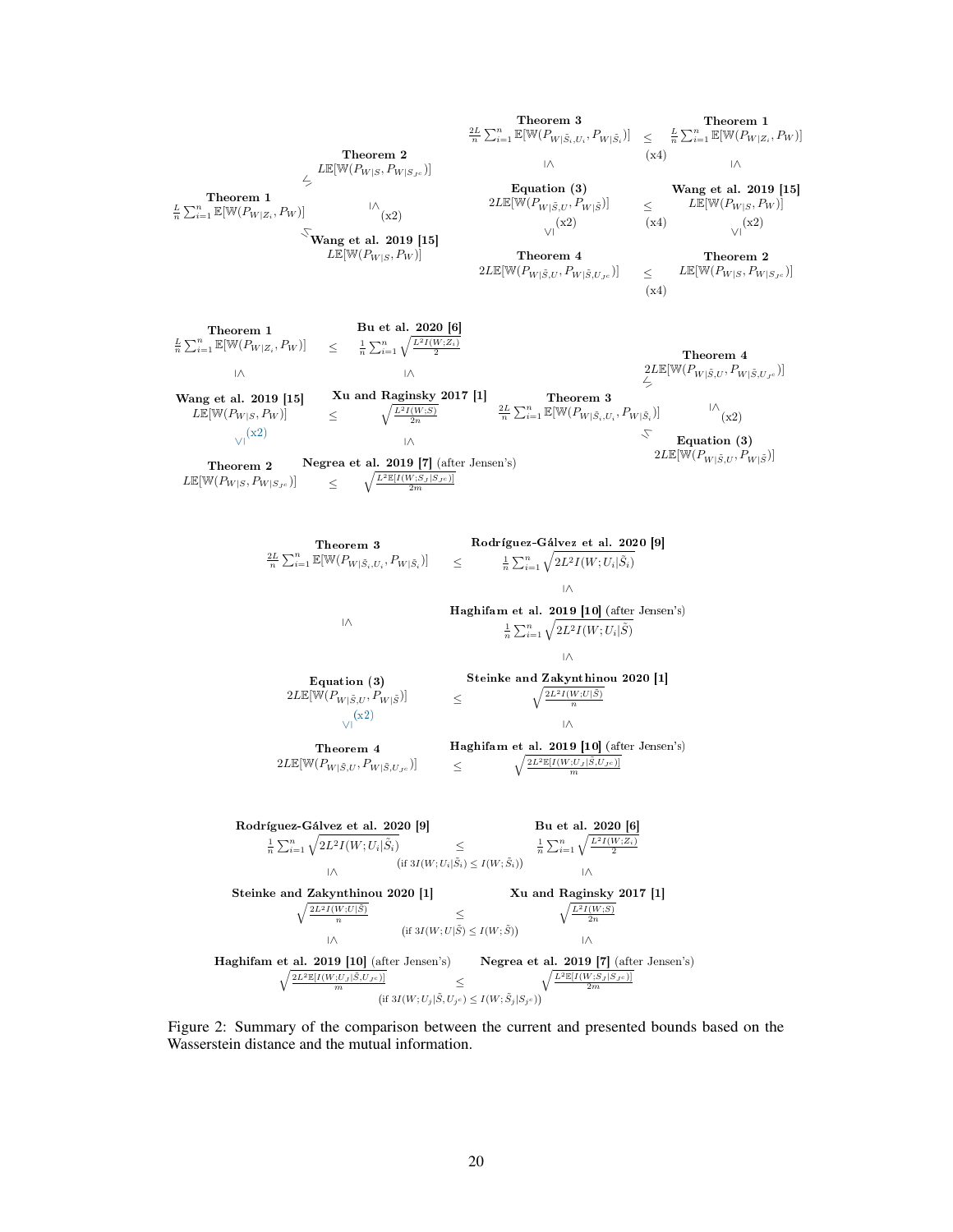Proposition 3. *Consider the standard setting. Consider also a uniformly random subset of indices*  $J \subseteq [n]$  of size m. Then,

$$
\frac{1}{n}\sum_{i=1}^n \mathbb{E}\big[\mathbb{W}(P_{W|Z_i}, P_W)\big] \le \mathbb{E}\big[\mathbb{W}(P_{W|S}, P_{W|S_{J^c}})\big].
$$

*Proof.* The proof of this proposition follows closely that of Proposition [2.](#page-18-2) First note that the statement may be written as

$$
\frac{1}{n}\sum_{i=1}^n \mathbb{E}\big[\mathbb{W}(P_{W|Z_i}, P_W)\big] \le \frac{1}{\binom{n}{m}}\sum_{j\in\mathcal{J}} \mathbb{E}\big[\mathbb{W}(P_{W|S}, P_{W|S_{j^c}})\big],
$$

where the expectation with respect to  $P_J$  has been written explicitly. Then, this result follows by noting that, for all  $i \in [n]$  and all  $j \subseteq [n]$  such that  $i \in j$ 

<span id="page-20-0"></span>
$$
\mathbb{E}\big[\mathbb{W}(P_{W|Z_i}, P_W)\big] \le \mathbb{E}\big[\mathbb{W}(P_{W|S}, P_{W|S_jc})\big],\tag{9}
$$

which is a stronger statement than the original. This is stronger since one can, without loss of generality, consider the samples  $Z_i$  ordered so that the sequence  $\{\mathbb{E}[\mathbb{W}(P_{W|Z_i}, P_W)]\}_{i \in [n]}$  is decreasing. Then,  $\mathbb{E}[\mathbb{W}(P_{W|Z_1}, P_W)]$  is smaller than  $\mathbb{E}[\mathbb{W}(P_{W|S}, P_{W|S_jc})]$  for the  $\binom{n-1}{m-1}$  sets j in which sample 1 appears,  $\mathbb{E}[\mathbb{W}(P_{W|Z_1}, P_{W})]$  is smaller than  $\mathbb{E}[\mathbb{W}(P_{W|S}, P_{W|S_jc})]$  for the sets j in which sample 2 appears and sample 1 does not, and so on.

More precisely, it can be shown that, for all  $i \in [n]$  and all  $j \subseteq [n]$  such that  $i \in j$ ,

$$
\mathbb{E}\bigg[\sup_{f\in 1\text{-Lip}(\rho)}\Big\{\mathbb{E}[f(W) \mid Z_i] - \mathbb{E}[f(W)]\Big\}\bigg] \leq \mathbb{E}\bigg[\sup_{f\in 1\text{-Lip}(\rho)}\Big\{\mathbb{E}[f(W) \mid S] - \mathbb{E}[f(W) \mid S_{j^c}]\Big\}\bigg],
$$

which is equivalent to [\(9\)](#page-20-0) due to the KR duality.

After writing  $\mathbb{E}[\sup_{f \in 1 \text{-Lip}(\rho)} \{\mathbb{E}[f(W) \mid S] - \mathbb{E}[f(W) \mid S_{j^c}]\}]$  in integral form, the result is shown as follows:

$$
\int_{\mathcal{Z}^n} \sup_{f \in 1 \text{-Lip}(\rho)} \left\{ \int_{\mathcal{W}} f(w) dP_{W|s}(w) - \int_{\mathcal{W}} f(w) dP_{W|s_{j^c}}(w) \right\} dP_S(s)
$$
\n
$$
\stackrel{(a)}{\geq} \int_{\mathcal{Z}} \sup_{f \in 1 \text{-Lip}(\rho)} \left\{ \int_{\mathcal{Z}^{n-1}} \left( \int_{\mathcal{W}} f(w) dP_{W|s}(w) - \int_{\mathcal{W}} f(w) dP_{W|s_{j^c}}(w) \right) P_{Z}^{\otimes n-1}(s^{-i}) \right\} dP_Z(z_i)
$$
\n
$$
\stackrel{(b)}{=} \int_{\mathcal{Z}} \sup_{f \in 1 \text{-Lip}(\rho)} \left\{ \int_{\mathcal{W}} f(w) dP_{W|z_i}(w) - \int_{\mathcal{W}} f(w) dP_W(w) \right\} dP_Z(z_i),
$$

where (a) stems from the fact that  $\sup_g \mathbb{E}[g(X)] \leq \mathbb{E}[\sup_g g(X)]$ , and (b) follows from Fubini– Tonelli's theorem and the fact that  $P_{W|Z_i} = \mathbb{E}[P_{W|S} | Z_i]$  and  $P_W = \mathbb{E}[P_{W|S_jc} | Z_i]$ , since  $i \in j$ and therefore  $i \notin j^c$ .

Finally, noting that (b) is the integral form of  $\mathbb{E}[\sup_{f \in 1 \text{-Lip}(\rho)} \left\{ \mathbb{E}[f(W) | Z_i] - \mathbb{E}[f(W)] \right\}]$  concludes the proof.

<span id="page-20-2"></span>Proposition 4. *Consider the standard setting. Consider also a uniformly random subset of indices*  $J \subseteq [n]$  *of size m. Then,* 

<span id="page-20-1"></span>
$$
\mathbb{E}\big[\mathbb{W}(P_{W|S}, P_{W|S_{J^c}})\big] \le 2\mathbb{E}\big[\mathbb{W}(P_{W|S}, P_W)\big].
$$

*Proof.* An application of the triangle inequality on Wasserstein distances [\[18,](#page-10-0) Chapter 6] states that, for all  $j \subseteq [n]$  such that  $|j| = m$  and all  $s \in \mathbb{Z}^n$ <br> $\mathbb{W}(P_{\text{rel}} - P_{\text{rel}}) < \mathbb{W}(P_{\text{rel}})$ 

$$
\mathbb{W}(P_{W|s}, P_{W|s_{j}c}) \le \mathbb{W}(P_{W|s}, P_W) + \mathbb{W}(P_{W|s_{j}c}, P_W). \tag{10}
$$

Then, the inequality  $\mathbb{E}[\mathbb{W}(P_{W|S,c}, P_W)] \leq \mathbb{E}[\mathbb{W}(P_{W|S}, P_W)]$  holds by the same arguments of Proposition [2.](#page-18-2) That is, writing the Wasserstein distance in its KR dual form and noting that the integral of a supremum is greater than the supremum of the integral and that  $P_{W|S_{j^c}} = \mathbb{E}[P_{W|S} | S_{j^c}]$ for all  $j \subseteq [n]$ . Hence, taking expectations on both sides of [\(10\)](#page-20-1) results in

$$
\mathbb{E}\big[\mathbb{W}(P_{W|S}, P_{W|S_{J^c}})\big] \le 2\mathbb{E}\big[\mathbb{W}(P_{W|S}, P_W)\big],
$$

which completes the proof.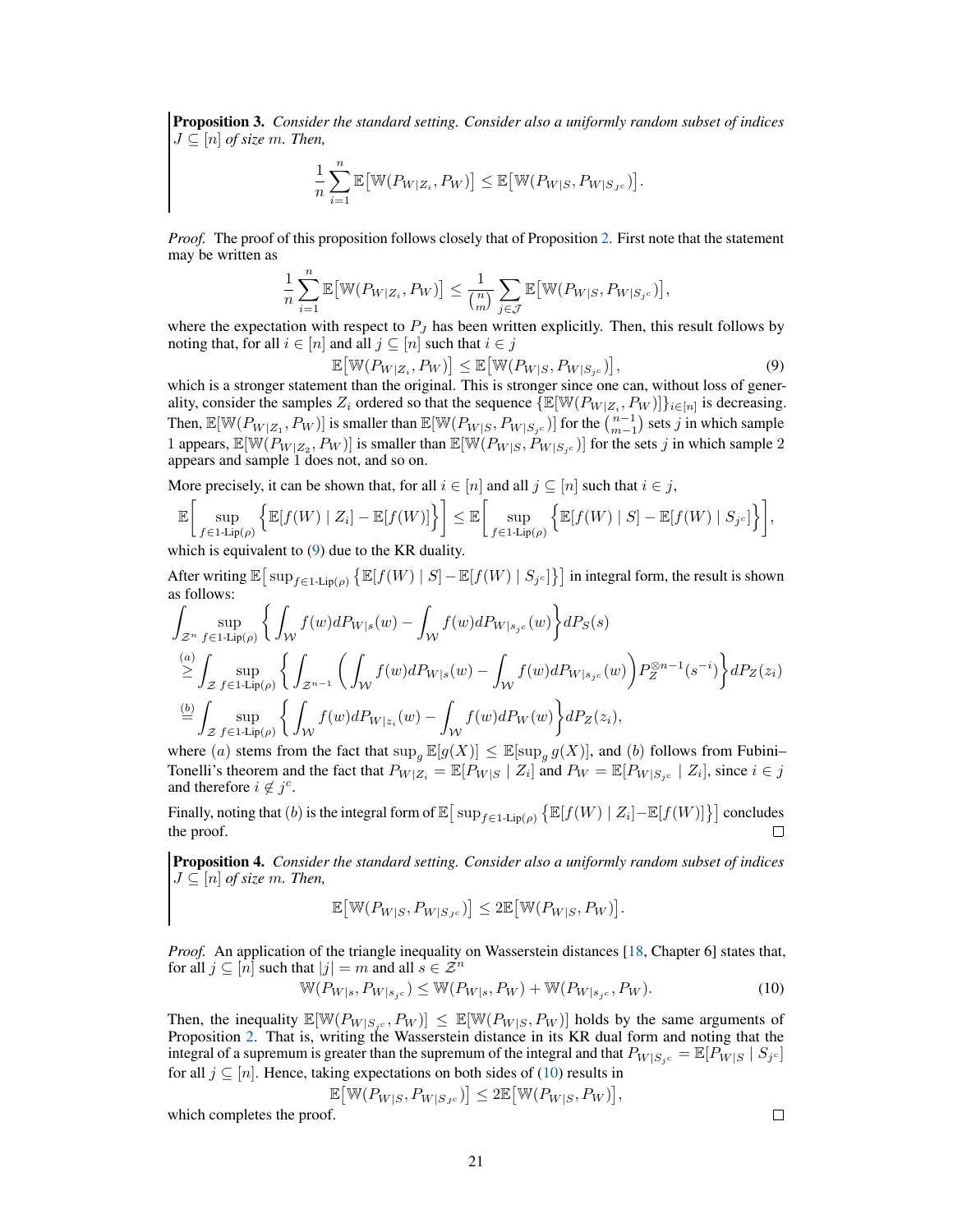#### D.1.2 Randomized-subsample setting

Proposition 5. *Consider the randomized-subsample setting. Then,*

$$
\frac{1}{n}\sum_{i=1}^n \mathbb{E}\big[\mathbb{W}(P_{W|\tilde{S}_i,U_i},P_{W|\tilde{S}_i})\big] \leq \mathbb{E}\big[\mathbb{W}(P_{W|\tilde{S},U},P_{W|\tilde{S}})\big],
$$

where  $\tilde{S}_i$  is defined in Theorem [3.](#page-5-0)

*Proof.* The proposition follows noting that, for all  $i \in [n]$ 

<span id="page-21-0"></span>
$$
\mathbb{E}[\mathbb{W}(P_{W|\tilde{S}_i,U_i},P_{W|\tilde{S}})] \leq \mathbb{E}[\mathbb{W}(P_{W|\tilde{S},U},P_{W|\tilde{S}})],\tag{11}
$$

which is a stronger statement than the original. Then, Equation  $(11)$  follows by the same arguments as Propositions [2](#page-18-2) and [4.](#page-20-2) That is, writing the Wasserstein distance in its KR dual form and noting that the integral of a supremum is greater than the supremum of the integral and that  $P_{W|\tilde{S}_i,U_i} = \mathbb{E}[P_{W|\tilde{S}_i} \mid \tilde{S}_i, U_i]$ .  $\mathbb{E}[P_{W|\tilde{S},U} | \tilde{S}_i, U_i]$  and  $P_{W|\tilde{S}_i} = \mathbb{E}[P_{W|\tilde{S}} | \tilde{S}_i, U_i].$ 

Proposition 6. *Consider the randomized-subsample setting. Consider also a uniformly random subset of indices*  $J \subseteq [n]$  *of size m. Then,* 

$$
\frac{1}{n}\sum_{i=1}^n \mathbb{E}\big[\mathbb{W}(P_{W|\tilde{S}_i,U_i},P_{W|\tilde{S}_i})\big] \leq \mathbb{E}\big[\mathbb{W}(P_{W|\tilde{S},U},P_{W|\tilde{S},U_{J^c}})\big],
$$

*Proof.* Note that the statement of the proposition may be written as

$$
\frac{1}{n}\sum_{i=1}^n \mathbb{E}\big[\mathbb{W}(P_{W|\tilde{S}_i,U_i},P_{W|\tilde{S}_i})\big] \leq \frac{1}{\binom{n}{m}}\sum_{j\in\mathcal{J}} \mathbb{E}\big[\mathbb{W}(P_{W|\tilde{S},U},P_{W|\tilde{S},U_{j^c}})\big],
$$

where the expectation with respect to  $P_J$  has been written explicitly. Then, this result follows by noting that, for all  $i \in [n]$  and all  $j \subseteq [n]$  such that  $i \in j$ 

<span id="page-21-1"></span>
$$
\mathbb{E}\big[\mathbb{W}(P_{W|\tilde{S}_i,U_i},P_{W|\tilde{S}_i})\big] \leq \mathbb{E}\big[\mathbb{W}(P_{W|\tilde{S},U},P_{W|\tilde{S},U_{j}c})\big],\tag{12}
$$

which is a stronger statement than the original. Similarly to Proposition [4,](#page-20-2) this is stronger since one can, without loss of generality, consider the tuple of pairs of samples and their deciding index  $(\tilde{S}_i, U_i) = ((\tilde{Z}_i, \tilde{Z}_{i+n}), U_i)$  ordered so that the sequence  $\{\mathbb{E}[\mathbb{W}(P_{W|\tilde{S}_i, U_i}, P_{W|\tilde{S}_i})]\}_{i \in [n]}$  is decreasing. Then,  $\mathbb{E}[\mathbb{W}(P_W|\tilde{s}_1, U_1, P_W|\tilde{s}_1)]$  is smaller than  $\mathbb{E}[\mathbb{W}(P_W|\tilde{s}, U, P_W|\tilde{s}, U_3c)]$  for the  $\binom{n-1}{m-1}$  sets j in which the tuple 1 appears,  $\mathbb{E}[\mathbb{W}(P_{W|\tilde{S}_2,U_2},P_{W|\tilde{S}_2})]$  is smaller than  $\mathbb{E}[\mathbb{W}(P_{W|\tilde{S},U},P_{W|\tilde{S},U_jc})]$  for the sets  $j$  in which tuple 2 appears and tuple 1 does not, and so on.

Then, Equation [\(12\)](#page-21-1) follows by the same arguments than Propositions [2](#page-18-2) and [4.](#page-20-2) That is, writing the Wasserstein distance in its KR dual form and noting that the integral of a supremum is greater than the supremum of the integral and that  $P_{W|\tilde{S}_i,U_i} = \mathbb{E}[P_{W|\tilde{S}_i,U_i}]$  and  $P_{W|\tilde{S}_i} = \mathbb{E}[P_{W|\tilde{S}_i,U_i} \mid \tilde{S}_i]$  $\tilde{S}_i, U_i$ , since  $i \in j$  and therefore  $i \notin j^c$ .

Proposition 7. *Consider the randomized-subsample setting. Consider also a uniformly random subset of indices*  $J \subseteq [n]$  *of size m. Then,* 

$$
\mathbb{E}\big[\mathbb{W}(P_{W|\tilde{S},U},P_{W|\tilde{S},U_{J^c}})\big]\leq 2\mathbb{E}\big[\mathbb{W}(P_{W|\tilde{S},U},P_{W|\tilde{S}})\big].
$$

*Proof.* An application of the triangle inequality on Wasserstein distances [\[18,](#page-10-0) Chapter 6] states that, for all  $j \subseteq [n]$  such that  $|j| = m$ , all  $\tilde{s} \in \mathbb{Z}^{2n}$ , and all  $u \in [0,1]^n$ 

$$
\mathbb{W}(P_{W|\tilde{s},u}, P_{W|\tilde{s},u_{j}c}) \leq \mathbb{W}(P_{W|\tilde{s},u}, P_{W|\tilde{s}}) + \mathbb{W}(P_{W|\tilde{s},u_{j}c}, P_{W|\tilde{s}}). \tag{13}
$$

Then, the inequality  $\mathbb{E}[\mathbb{W}(P_{W|\tilde{S},U_i}, P_{W|\tilde{S}})] \leq \mathbb{E}[\mathbb{W}(P_{W|\tilde{S},U}, P_{W|\tilde{S}})]$  holds by the same arguments of Proposition [2.](#page-18-2) That is, writing the Wasserstein distance in its KR dual form and noting that the integral of a supremum is greater than the supremum of the integral and that  $P_{W|\tilde{S},U_{j}c} = \mathbb{E}[P_{W|\tilde{S},U}]$  $\tilde{S}, U_{j^c}$  for all  $j \subseteq [n]$ . Hence, taking expectations on both sides of [\(13\)](#page-21-2) results in

$$
\mathbb{E}\big[\mathbb{W}(P_{W|\tilde{S},U},P_{W|\tilde{S},U_{J^c}})\big]\leq 2\mathbb{E}\big[\mathbb{W}(P_{W|\tilde{S},U},P_{W|\tilde{S}})\big],
$$

which completes the proof.

<span id="page-21-2"></span>
$$
\Box
$$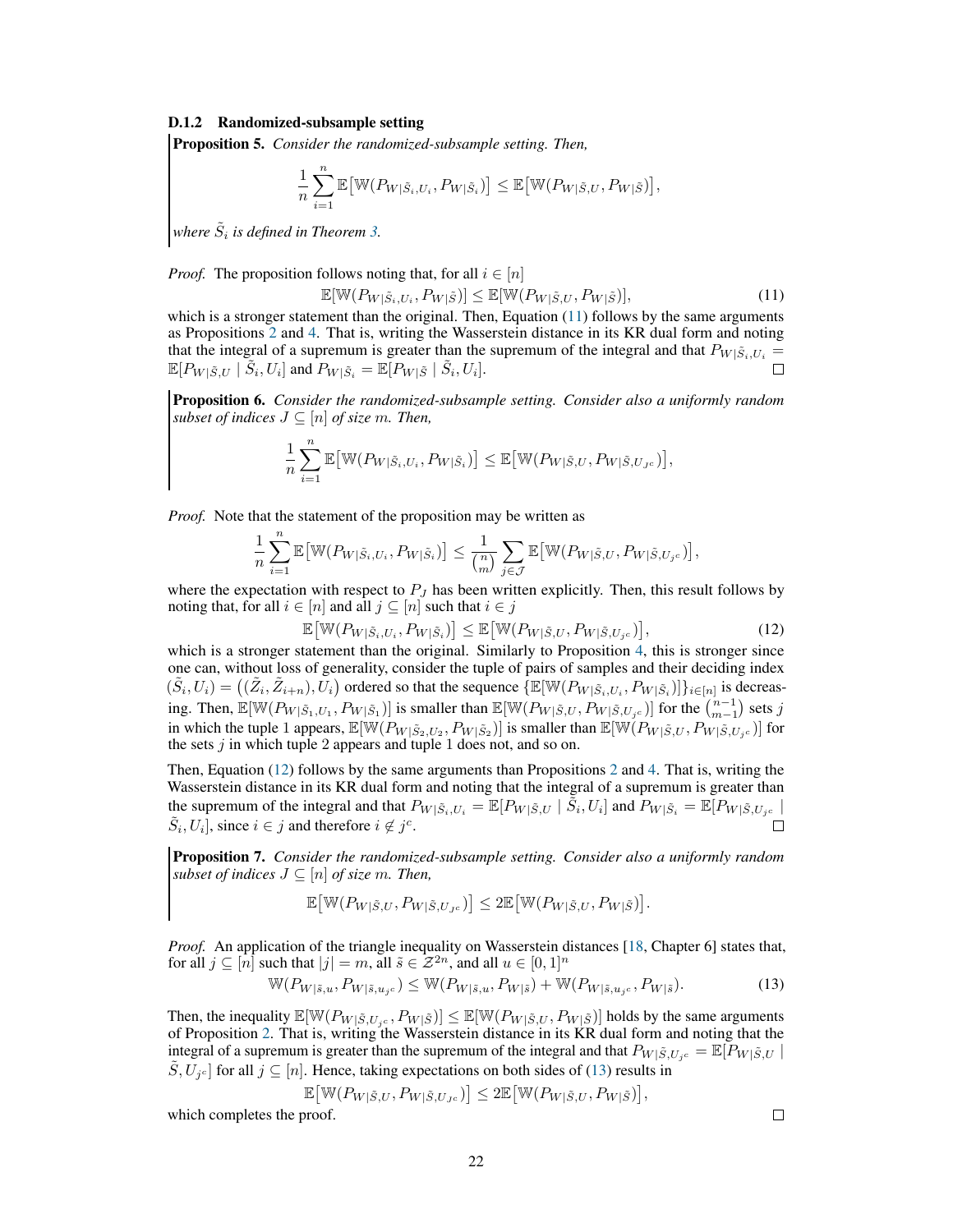#### D.1.3 Comparison between the settings

Proposition 8. *Consider the standard and the randomized-subsample settings. Consider also a uniformly random subset of indices*  $J \subseteq [n]$  *of size m. Then,* 

$$
\mathbb{E}[\mathbb{W}(P_{W|\tilde{S},U}, P_{W|\tilde{S}})] \leq 2\mathbb{E}[\mathbb{W}(P_{W|S}, P_W)],
$$
  
\n
$$
\mathbb{E}[\mathbb{W}(P_{W|\tilde{S}_i,U_i}, P_{W|\tilde{S}_i})] \leq 2\mathbb{E}[\mathbb{W}(P_{W|Z_i}, P_W)],
$$
 and  
\n
$$
\mathbb{E}[\mathbb{W}(P_{W|\tilde{S},U}, P_{W|\tilde{S},U_{J^c}})] \leq 2\mathbb{E}[\mathbb{W}(P_{W|S}, P_{W|S_{J^c}})].
$$

*Proof.* The proofs of the three statements are analogous. Therefore only the proof of the first statement is explicitly written.

An application of the triangle inequality on Wasserstein distances [\[18,](#page-10-0) Chapter 6] states that, for  $\tilde{s} \in \mathcal{Z}^{2n}$  and all  $u \in [0,1]^n$  such that s is obtained through  $\tilde{s}$  and u as explained in the introduction,

$$
\mathbb{W}(P_{W|\tilde{s},u}, P_{W|\tilde{s}}) \leq \mathbb{W}(P_{W|\tilde{s},u}, P_W) + \mathbb{W}(P_{W|\tilde{s}}, P_W). \tag{14}
$$

Then, the inequality  $\mathbb{E}[\mathbb{W}(P_{W|\tilde{S},P_W})] \leq \mathbb{E}[\mathbb{W}(P_{W|\tilde{S},U},P_W)]$  holds by the same arguments of Proposition [2.](#page-18-2) That is, writing the Wasserstein distance in its KR dual form and noting that the integral of a supremum is greater than the supremum of the integral and that  $P_{W|\tilde{S}} = \mathbb{E}[P_{W|\tilde{S},U} | \tilde{S}]$ . Hence, taking expectations on both sides of [\(14\)](#page-22-1) and noting that  $P_{\tilde{S},U} = P_S$  almost surely results in

$$
\mathbb{E}[\mathbb{W}(P_{W|\tilde{S},U},P_{W|\tilde{S}})] \le 2\mathbb{E}[\mathbb{W}(P_{W|S},P_W)],
$$

which completes the proof.

<span id="page-22-1"></span>
$$
\Box_{\parallel}
$$

## <span id="page-22-0"></span>D.2 Comparison of the mutual information based bounds

## D.2.1 Standard setting

In the standard setting, after a further application of Jensen's inequality, the bounds derived from Corollary [1](#page-3-1) or [\[6,](#page-9-5) Proposition 1] are the tightest, followed by [\[4,](#page-9-3) Theorem 1] and the bounds derived from Corollary [2](#page-4-1) when  $|J| = 1$  or [\[7,](#page-9-6) Theorem 2.4] if the arbitrary random variable R is not considered. This follows since by [\[6,](#page-9-5) Proposition 2] and [\[38,](#page-11-0) Lemma 3.7] or [\[9,](#page-9-7) Lemma 2]

$$
\sum_{i=1}^{n} I(W; Z_i) \le I(W; S) \le \sum_{i=1}^{n} I(W; Z_i | S^{-i}),
$$

where  $S^{-i} = S \setminus Z_i$ . More generally, with trivial modifications to the proof from [\[9,](#page-9-7) Lemma 2], it can be shown that

$$
\sum_{i=1}^{n} I(W; Z_i) \le I(W; S) \le \mathbb{E}[I(W; S_J | S_{J^c})],
$$

noting that, for any  $j \subseteq [n]$  of size m, if the elements of  $s_j$  are ordered as  $Z_{k_1}, \ldots, Z_{k_m}$ ,

$$
I(W; S) = \sum_{i=1}^{n} I(W; Z_i | S^{i-1}) \le \frac{1}{\binom{n}{m}} \sum_{i=1}^{m} I(W; Z_{k_i} | S_{j^c}, S_j^{k_{i-1}}),
$$

since every time that  $i = k_{\iota}$  then  $S^{i-1} \subseteq (S_{j^c} \cup S_j^{k_{\iota-1}})$ , where  $S_j^{k_{\iota-1}}$  are the first  $\iota$ -1 elements of  $S_j$ .

## D.2.2 Randomized-subsample setting

With a similar argument to the one for the standard setting, after a further application of Jensen's inequality, the bounds derived from [\[10,](#page-9-8) Theorem 3.4] are tighter than [\[1,](#page-9-0) Theorem 5.1], which in turn are tighter than the bounds derived from Corollary [4](#page-6-2) when  $|J| = 1$  or [\[10,](#page-9-8) Theorem 3.7] if the arbitrary random variable  $R$  is not considered, since

$$
\sum_{i=1}^n I(W; U_i | \tilde{S}) \leq I(W; U | \tilde{S}) \leq \mathbb{E}[I(W; U_J | \tilde{S}, U_{J^c})].
$$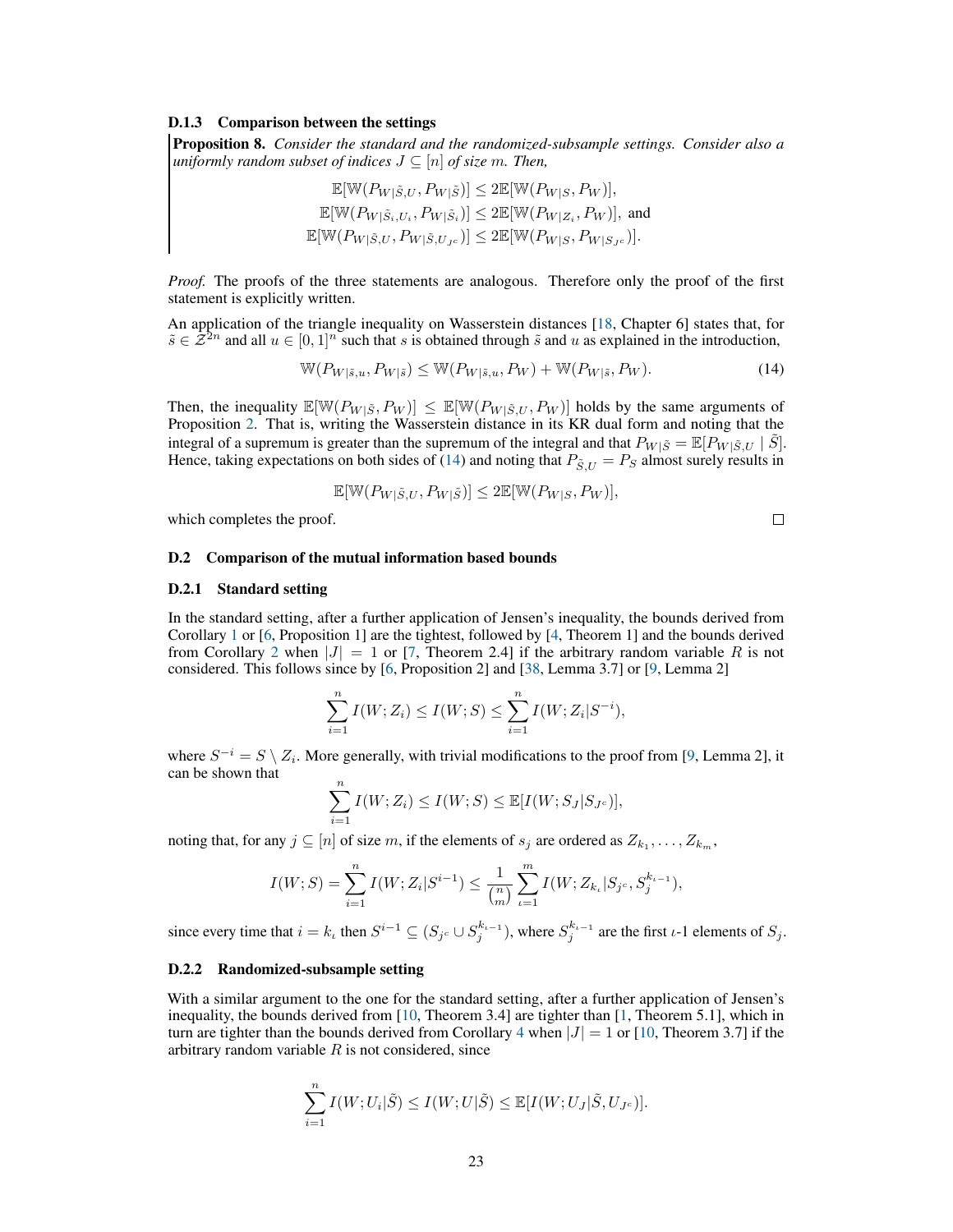Furthermore, the bounds derived from Corollary [3](#page-6-1) or [\[9,](#page-9-7) Proposition 3] are the tightest as dictated by [\[9,](#page-9-7) Lemma 3] or [\[12,](#page-9-11) Lemma 2]. This way, the relationship between the conditional mutual information terms is

$$
\sum_{i=1}^n I(W; U_i | \tilde{Z}_i, \tilde{Z}_{i+n}) \leq \sum_{i=1}^n I(W; U_i | \tilde{S}) \leq I(W; U | \tilde{S}) \leq \mathbb{E}[I(W; U_J | \tilde{S}, U_{J^c})].
$$

#### D.2.3 Comparison between the settings

Similarly, one may note that  $I(W; U|\tilde{S}) \leq I(W; S)$  by [\[10\]](#page-9-8),  $I(W; U_i | \tilde{Z}_i, \tilde{Z}_{i+n}) \leq I(W; Z_i)$ , and  $I(W; U_j | \tilde{S}) \leq I(W; U_j | \tilde{S}, U_{j^c}) \leq I(W; S_j | S_{j^c})$  for any subset of indices  $j \subseteq [n]$ . Nonetheless, the additional factor of two in the bounds of the randomized-subsample setting makes the comparison between the bounds of the different settings harder.

An attempt for this comparison is given in [\[8\]](#page-9-9), where they note that, since  $(U, \tilde{S}) \leftrightarrow S \leftrightarrow W$  form a Markov chain and S is a deterministic function of  $\tilde{S}$  and U, then  $I(W; S) = I(W; \tilde{S}) + I(W; U | \tilde{S})$ , and hence the bound from the randomized-subsample setting [\[1,](#page-9-0) Theorem 5.1] is tighter than the one from the standard setting [\[4,](#page-9-3) Theorem 1] if  $3I(W;U|\tilde{S}) \leq I(W;\tilde{S})$ . There are similar requirements for the single-letter and random-subset bounds, namely:

- The bound derived from Corollary [3](#page-6-1) or [\[9,](#page-9-7) Proposition 3] is tighter than [\[6,](#page-9-5) Proposition 1] if  $3I(W; U_i | \tilde{Z}_i, \tilde{Z}_{i+n}) \leq I(W; \tilde{Z}_i, \tilde{Z}_{i+n}).$
- The bound derived from Corollary [4](#page-6-2) or [\[10,](#page-9-8) Theorem 3.7] is tighter than [\[7,](#page-9-6) Theorem 2.4] if  $3I(W;U_j|\tilde{S},U_{j^c})\leq I(W;\tilde{S}_j|S_{j^c}).$

Remark 4. *Note that, sometimes, seemingly looser bounds can lead to tighter or more tractable bounds for specific algorithms. For instance, the random-subset bounds from [\[7,](#page-9-6) [9,](#page-9-7) [10\]](#page-9-8) lead to tighter* Langevin dynamics and stochastic gradient Langevin dynamics than the single-letter bounds from [\[6\]](#page-9-5).

# <span id="page-23-0"></span>E Derivations for the Gaussian location model example

The problem considered in the example is the estimation of the mean  $\mu$  of a d-dimensional Gaussian distribution with known covariance matrix  $\sigma^2 I_d$ . Furthermore, there are *n* samples  $S = (Z_1, \ldots, Z_n)$ available, the loss is measured with the Euclidean distance  $\ell(w, z) = ||w - z||_2$ , and the estimation is their empirical mean  $W = \frac{1}{n} \sum_{i=1}^{n} Z_i$ .

To calculate the expected generalization error and derive different bounds, it is convenient to know how the random variables are distributed. For example, in this setting  $P_Z = \mathcal{N}(\mu, \sigma^2 I_d)$ ,  $P_W =$ N  $\left(\mu,\frac{\sigma^2}{n}\right)$  $\left(\frac{n}{n}\right)^2 I_d$ ,  $P_{W|Z_i} = \mathcal{N}\left(\frac{(n-1)\mu + Z_i}{n}, \frac{\sigma^2(n+1)}{n^2} I_d\right)$ ,  $P_{W|S^{-j}} = \mathcal{N}\left(\frac{\mu}{n} + \frac{1}{n}\sum_{i\neq j} Z_i, \sigma^2 I_d\right)$ , and  $P_{W|S} = \delta\left(\frac{1}{n}\sum_{i=1}^{n} Z_i\right)$ . Another important feature of this problem is that the loss function is 1-Lipschitz under  $\rho(w, w') = ||w - w'||_2$ .

#### E.1 Expected generalization error

In order to derive an exact expression of the generalization error, it is suitable to write it in the following explicit form:

$$
\overline{\text{gen}}(W, S) = \mathbb{E}[\ell(W, Z)] - \frac{1}{n} \sum_{i=1}^{n} \mathbb{E}[\ell(W, Z_i)],
$$

where  $Z \sim P_Z$  is independent of W. Then, the two terms can be evaluated independently.

The first term is equivalent to

$$
\mathbb{E}[\ell(W,Z)] = \mathbb{E}[\|W-Z\|_2] = \sqrt{2\sigma^2 \left(1 + \frac{1}{n}\right)} \frac{\Gamma\left(\frac{d+1}{2}\right)}{\Gamma\left(\frac{d}{2}\right)},
$$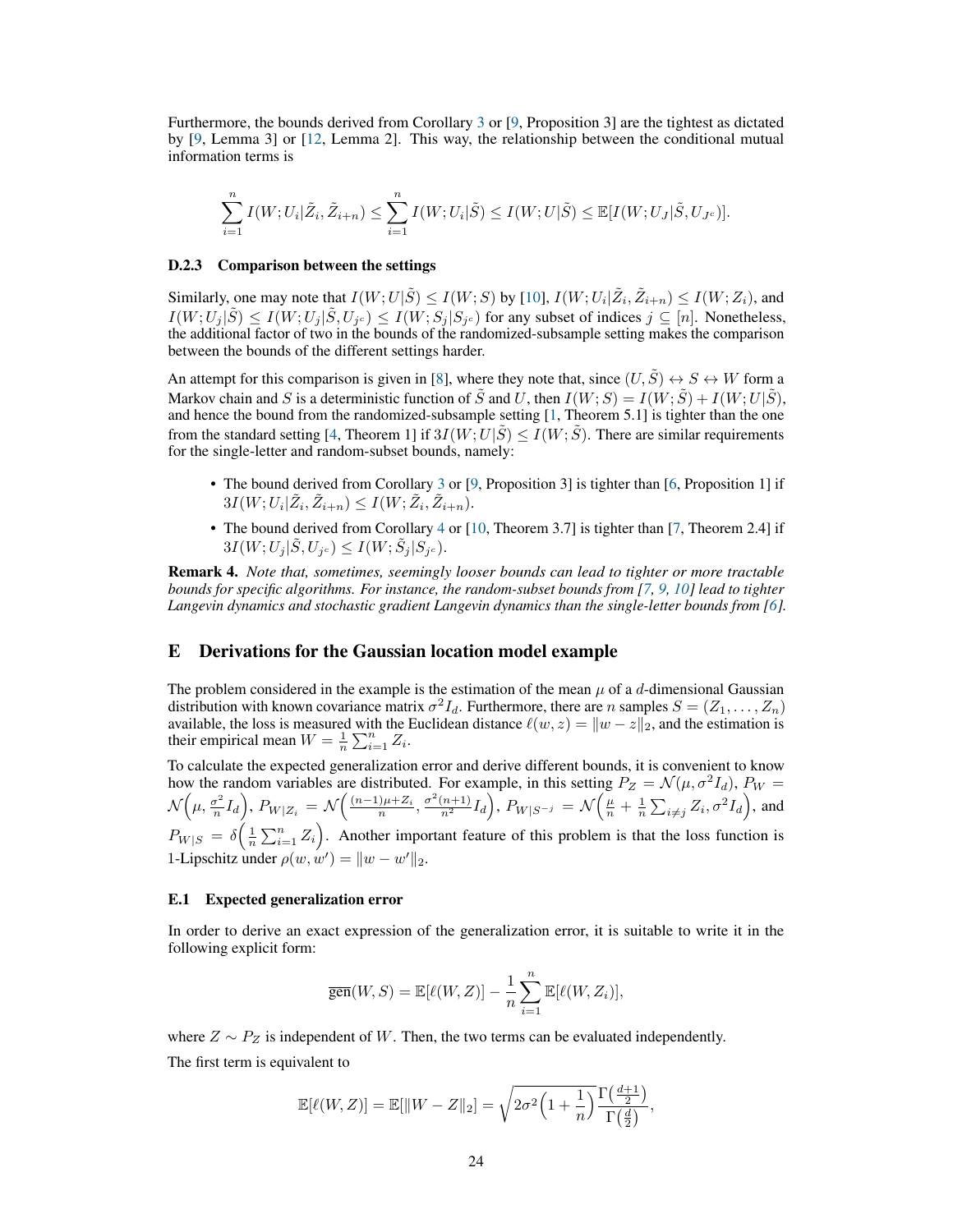where the first equality follows from the definition of the loss function. The second equality follows from noting that  $(W - Z) \sim \mathcal{N}(0, \sigma^2(1 + \frac{1}{n})I_d)$  and therefore  $\|W - Z\|_2 = \sqrt{\sigma^2(1 + \frac{1}{n})}X$ , where  $X$  is distributed according to the chi distribution with  $d$  degrees of freedom.

Similarly, the summands of the second term are equivalent to

$$
\mathbb{E}[\ell(W,Z_i)] = \mathbb{E}[\|W-Z_i\|_2] = \sqrt{2\sigma^2 \left(1 - \frac{1}{n}\right)} \frac{\Gamma\left(\frac{d+1}{2}\right)}{\Gamma\left(\frac{d}{2}\right)},
$$

where as before the first equality follows from the definition of the loss function. The second equality follows from noting that  $(W - Z_i) \sim \mathcal{N}(0, \sigma^2 \left(1 - \frac{1}{n}\right) I_d)$  and therefore  $\|W - Z_i\|_2 =$  $\sigma^2\left(1-\frac{1}{n}\right)X$ , where X is distributed according to the chi distribution with d degrees of freedom. In this case, W and  $Z_i$  are not independent random variables. In fact,  $(W, Z_i)$  is normally distributed with covariance matrix

$$
\begin{pmatrix} \frac{\sigma^2}{n}I_d & \frac{\sigma^2}{n}I_d \\ \frac{\sigma^2}{n}I_d & \sigma^2I_d \end{pmatrix},
$$

from which the distribution of  $W - Z_i$  is deduced.

Finally, subtracting both terms results in

$$
\overline{\text{gen}}(W,S) = \sqrt{\frac{2\sigma^2}{n}} \left(\sqrt{n+1} - \sqrt{n-1}\right) \frac{\Gamma\left(\frac{d+1}{2}\right)}{\Gamma\left(\frac{d}{2}\right)} \le \frac{\sqrt{2\sigma^2 d}}{n}.
$$

where the inequality follows from the following two bounds: (i)  $\sqrt{n+1} - \sqrt{n-1} \leq \sqrt{\frac{2}{n}}$ , which is obtained by multiplying and dividing by  $\sqrt{n+1} + \sqrt{n-1}$  and noting that  $\sqrt{n+1} + \sqrt{n-1} \ge \sqrt{2n}$ , and (ii) the upper bound on the ratio of gamma distributions by  $\sqrt{\frac{d}{2}}$  using the series expansion at  $d \to \infty$ .

## <span id="page-24-0"></span>E.2 Wasserstein distance bound

The bound from [\[15\]](#page-9-14) can be calculated exactly since  $P_{W|S}$  is a delta distribution, that is

$$
\mathbb{E}\big[\mathbb{W}(P_{W|S}, P_W)\big] = \mathbb{E}\bigg[\Big\|\frac{1}{n}\sum_{i=1}^n Z_i - \frac{1}{n}\sum_{i=1}^n Z_i'\Big\|_2\bigg] = \sqrt{\frac{4\sigma^2}{n}\frac{\Gamma\left(\frac{d+1}{2}\right)}{\Gamma\left(\frac{d}{2}\right)}} \le \sqrt{\frac{2\sigma^2 d}{n}}
$$

where  $Z_i' \sim P_Z$  are independent copies of  $Z_i$ . Hence, the difference is distributed as a normal distribution with mean 0 and covariance  $\frac{2\sigma^2}{n}$  $\frac{\sigma^2}{n}I_d$ , which means that the norm is  $\sqrt{\frac{2\sigma^2}{n}}X$ , where X is a chi random variable with  $d$  degrees of freedom.

#### E.3 Individual sample Wasserstein distance bound

An exact calculation of the bound from Theorem [1](#page-3-0) is cumbersome. However, the Wasserstein distance of order one can be bounded from above by the Wasserstein distance of order two (Remark [1\)](#page-2-2), which has a closed form expression for Gaussian distributions. More specifically,

$$
\mathbb{E}\big[\mathbb{W}(P_{W|Z_i}, P_W)\big] \le \mathbb{E}\big[\mathbb{W}_2(P_{W|Z_i}, P_W)\big] \le \frac{\sqrt{2\sigma^2}}{n} \frac{\Gamma\left(\frac{d+1}{2}\right)}{\Gamma\left(\frac{d}{2}\right)} + \sqrt{\frac{\sigma^2 d}{n^3}} \le \frac{\sqrt{\sigma^2 d}}{n} + \sqrt{\frac{\sigma^2 d}{n^3}}.
$$

The second inequality follows from the closed-form expression for the squared Wasserstein distance of order 2, namely

$$
\mathbb{W}(P_{W|Z_i}, P_W)^2 = \frac{1}{n^2} ||\mu - Z_i||^2 + \frac{\sigma^2 d}{n} \left( 1 + \frac{n-1}{n} - 2\sqrt{\frac{n-1}{n}} \right),
$$

where the term  $(1 + \frac{n-1}{n} - 2\sqrt{\frac{n-1}{n}})$  is a perfect square that is bounded from above by  $\frac{1}{n^2}$ . Then the expression results from employing the inequality  $\sqrt{x+y} \leq \sqrt{x} + \sqrt{y}$  and noting that  $\|\mu - Z_i\|_2 =$  $\sigma X$ , where X is a chi distributed random variable with d degrees of freedom.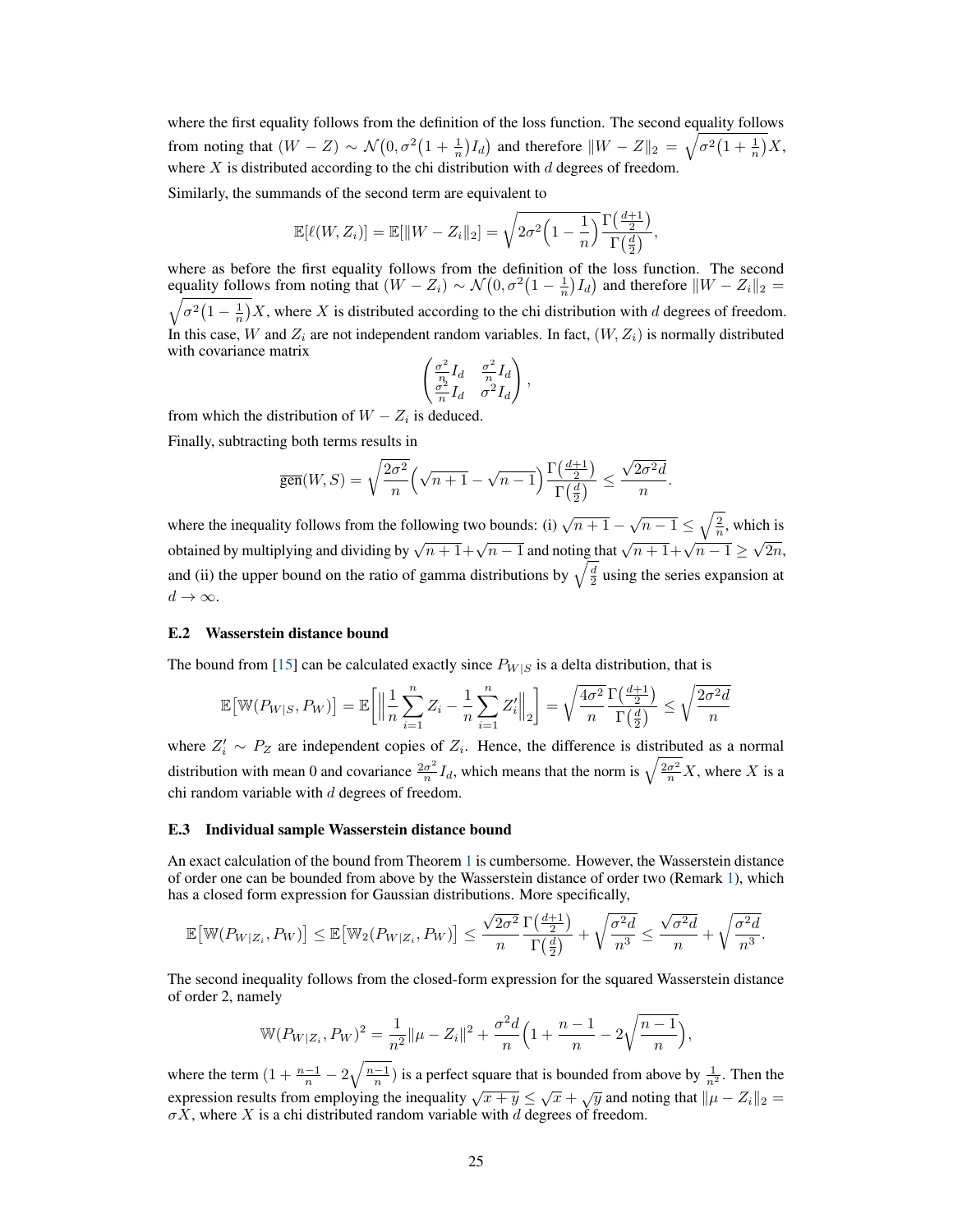#### E.4 Random subset Wasserstein distance bound

As in [E.2,](#page-24-0) since  $P_{W|S}$  is a delta distribution, the bound from Theorem [2](#page-4-0) can be calculated exactly. In particular, the bound assuming that  $|J| = 1$  is

$$
\mathbb{E}\big[\mathbb{W}(P_{W|S}, P_{W|S^{-J}})\big] = \mathbb{E}\bigg[\Big\|\frac{1}{n}\sum_{i=1}^n Z_i - \Big(\frac{Z'_J}{n} + \frac{1}{n}\sum_{i\neq J}Z_i\Big)\Big\|_2\bigg] = \frac{\sqrt{4\sigma^2}}{n}\frac{\Gamma\big(\frac{d+1}{2}\big)}{\Gamma\big(\frac{d}{2}\big)} \le \frac{\sqrt{2\sigma^2 d}}{n},
$$

where  $Z'_J \sim P_Z$  is an independent copy of  $Z_J$ . Hence the norm is  $\frac{\sqrt{2\sigma^2}}{n}X$ , where X is a chi random variable with  $d$  degrees of freedom.

#### E.5 Individual sample mutual information bound

The individual sample mutual information is  $I(W; Z_i) = \frac{d}{2} \log \left( \frac{n}{n-1} \right)$  for all  $i \in [n]$  [\[6\]](#page-9-5). Nonetheless, in order to employ the bound from [\[6\]](#page-9-5), the loss function  $\ell(W, Z)$  needs to have a cumulant generating function  $\Lambda(\lambda)$  bounded from above by a convex function  $\psi(\lambda)$  such that  $\psi(0) = \psi'(0) = 0$  for all  $\lambda \in (-b, 0]$  for some  $b \in \mathbb{R}_+$ , where  $Z \sim P_Z$  is independent of W.

The loss function  $\ell(W, Z) = ||W - Z||_2$  is  $\sqrt{\sigma^2(1 + \frac{1}{n})}X$ , where X is a chi random variable with d degrees of freedom. The moment generating function  $M(\lambda)$  of such a random variable is

$$
M(\lambda) = \bar{M}\left(\frac{d}{2}, \frac{1}{2}, \frac{\lambda^2}{2}\right) + \frac{\lambda\sqrt{2}\Gamma\left(\frac{d+1}{2}\right)}{\Gamma\left(\frac{d}{2}\right)} \bar{M}\left(\frac{k+1}{2}, \frac{3}{2}, \frac{\lambda^2}{2}\right),
$$

where  $M$  is the Kummer's confluent hypergeometric function.

The expression of this moment generating function is too convoluted to study for  $d > 1$ . Nonetheless, for  $d = 1$  it has a closed form expression, namely

$$
M(\lambda) = e^{\frac{\lambda^2}{2}} \Big( 1 + \text{erf}\Big(\frac{\lambda}{\sqrt{2}}\Big) \Big).
$$

Therefore, the cumulant generating function is  $\Lambda(\lambda) = \frac{\lambda^2}{2} + \log(1 + \text{erf}(\frac{\lambda}{\sqrt{\lambda}}))$  $(\frac{1}{2})$ , which is bounded from above by the convex function  $\psi(\lambda) = \frac{\lambda^2}{2}$  $\frac{\lambda^2}{2}$  for all  $\lambda \in (-\infty, 0]$ . Hence, the bound from [\[6\]](#page-9-5) can be applied yielding

$$
\overline{\text{gen}}(W,S) \leq \frac{1}{n} \sum_{i=1}^n \sqrt{2\sigma^2 \left(1 + \frac{1}{n}\right) I(W; Z_i)} \leq \sqrt{\sigma^2 \left(1 + \frac{1}{n}\right) \log\left(\frac{n}{n-1}\right)} \leq \sqrt{\frac{2\sigma^2}{n-1}},
$$

where the last inequality stems from noting that  $\frac{n}{n-1} = 1 + \frac{1}{n-1}$ , the fact that  $\log(1 + x) \leq x$ , and bounding  $(1 + \frac{1}{n})$  from above by 2.

## <span id="page-25-0"></span>F Randomized-subsample setting and the BH inequality

In Corollaries [3](#page-6-1) and [4,](#page-6-2) the immediate bound that stems from the use of the BH inequality is not included. The reason for this is that the relative entropies  $D_{KL}(P_{W|\tilde{Z}_i,\tilde{Z}_{i+n},U_i} \| P_{W|\tilde{Z}_i,\tilde{Z}_{i+n}})$  and  $D_{KL}(P_{W|\tilde{S},U,R} \| P_{W|\tilde{S},U,c,R})$ , when  $|J| = 1$ , are never greater than  $log(2)$  as shown in Lemma [3](#page-25-1) below. Hence, the range of these relative entropies is inside the range where Pinsker's inequality is tighter than the BH inequality.

<span id="page-25-1"></span>**Lemma 3.** Let  $P_{X|A,B}$  be a conditional probability distribution on X, where B is a Bernoulli *random variable with probability* 1/2 *and* A ∈ A *is a random variable independent of* B*. Let also*  $P_{X|A} = \mathbb{E}[P_{X|A,B} | A]$ *. Then,*  $D_{KL}(P_{X|A,B} || P_{X|A}) \le \log(2)$ *.*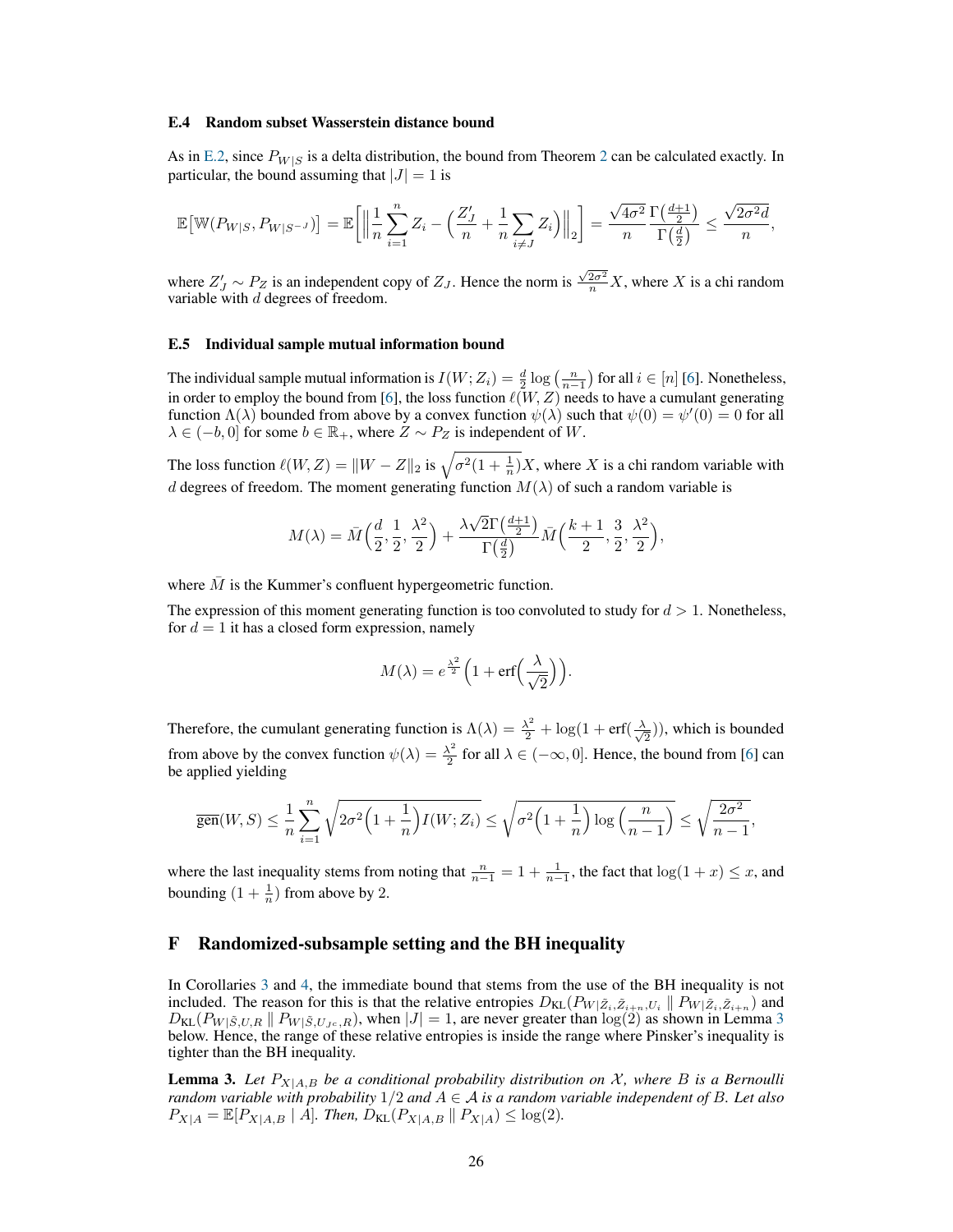*Proof.* In this situation  $P_{X|A}$  dominates  $P_{X|A,B}$  and  $P_{X|A,(1-B)}$ , that is  $P_{X|A,B} \ll P_{X|A}$  and  $P_{X|A,(1-B)} \ll P_{X|A}$ , since  $P_{X|A} = (P_{X|A,B} + P_{X|A,(1-B)})/2$ . Therefore,

$$
D_{\text{KL}}(P_{X|A,B} \parallel P_{X|A}) = \mathbb{E}\left[\log\left(\frac{dP_{X|A,B}}{d\left(\frac{1}{2}P_{X|A,B} + \frac{1}{2}P_{X|A,(1-B)}\right)}\right) \middle| A, B\right]
$$
  
\n
$$
\stackrel{(a)}{=} - \mathbb{E}\left[\log\left(\frac{d\left(\frac{1}{2}P_{X|A,B} + \frac{1}{2}P_{X|A,(1-B)}\right)}{dP_{X|A,B}}\right) \middle| A, B\right]
$$
  
\n
$$
\stackrel{(b)}{=} \log(2) - \mathbb{E}\left[\log\left(1 + \frac{dP_{X|A,(1-B)}}{dP_{X|A,B}}\right) \middle| A, B\right]
$$
  
\n
$$
\stackrel{(c)}{\leq} \log(2),
$$

where (a) stems from [\[39,](#page-11-1) Exercise 9.27], (b) follows from the linearity  $P_{X|A,B}$ -a.e. of the Radon– Nikodym derivative, and (c) is due to the fact that  $log(1 + x) \ge 0$  for all  $x \ge 0$  and the fact that  $dP_{X|A,(1-B)}/dP_{X|A,B}$  is always positive. Also, steps  $(a)$ ,  $(b)$ , and  $(c)$  are possible since the expectation integrates over the support of  $P_{X|A,B}$ , avoiding the problems of absolute continuity in (c) and absorbing the  $P_{X|A,B}$ -a.e. properties for (a) and (b). (c) and absorbing the  $P_{X|A,B}$ -a.e. properties for  $(a)$  and  $(b)$ .

<span id="page-26-1"></span>Remark 5. *Lemma [3](#page-25-1) can be easily extended to the case where* B *is a sequence of* k *Bernoulli random variables*  $B_i$ , noting that  $P_{X|A} = 2^{-k} \sum_{j=1}^{2^k} P_{X|A,B_j}$ , where  $B$  are all the  $2^k$  random *sequences*  $\mathcal{B}_j$  *where the i-th element can be either*  $B_i$  *or*  $(1 - B_i)$ *. In that case, we have that*  $D_{KL}(P_{X|A,B} || P_{X|A}) \leq k \log(2)$ .

Then, note that  $D_{KL}(P_{W|\tilde{Z}_i,\tilde{Z}_{i+n},U_i} \parallel P_{W|\tilde{Z}_i,\tilde{Z}_{i+n}}) \leq \log(2)$  if  $A = (\tilde{Z}_i, \tilde{Z}_{i+n}), B = U_i$  and  $X =$ W. Similarly, for  $|J| = 1$ , note that  $D_{KL}(P_{W|\tilde{S},U,R} || P_{W|\tilde{S},U,c,R}) \leq log(2)$  if  $A = (\tilde{S},U_{Jc},R)$ ,  $B = U<sub>J</sub>$ , and  $X = W$ .

**Remark 6.** In Corollary [4,](#page-6-2) when  $|J| > 2$ , it is not guaranteed that the inequality obtained from *Pinsker's inequality is tighter than the one obtained with the BH inequality. For instance, as per Remark* [5,](#page-26-1)  $D_{KL}(P_{W|\tilde{S},U,R} || P_{W|\tilde{S},U,c,R})$  *could be as large as* |J| log(2), which is already larger *than* 1.6 *for*  $|J| = 3$ *. Hence, for*  $|J| > 2$ *, one should also consider that inequality if one desires the tightest bound.*

*However, the bound derived from the BH inequality was not included since this kind of bounds are usually employed for* |J| = 1*, e.g., [\[10,](#page-9-8) Theorem 4.2] and [\[9,](#page-9-7) Proposition 6]. Moreover, after applying Jensen's inequality, it is shown that the derived mutual-information bounds are the tightest when*  $|J| = 1$  *[\[10,](#page-9-8) Corollary 3.3].* 

## <span id="page-26-0"></span>G Rate-distortion theory and generalization

#### G.1 Rate–distortion theory

Rate–distortion theory [\[22,](#page-10-4) [19\]](#page-10-1) deals with the problem of determining the minimum number of bits, determined by the *rate* R, that should be employed to characterize a signal X by Y so that this signal can later be recovered with an expected *distortion* lower than δ. Formally, given a signal X with distribution  $P_X$  and a distortion measure d, the *rate–distortion* function  $R(\delta)$  finds the optimal encoding distribution  $P_{Y|X}^*$ , i.e., the channel  $P_{Y|X}$  that generates a representation Y with the minimum amount of bits  $R(\delta)$  and an expected distortion lower than  $\delta$ . Namely,

$$
R(\delta) = \inf_{P_{Y|X}: \mathbb{E}[d(X,Y)] \le \delta} I(X;Y).
$$

A celebrated result in rate–distortion theory is its duality. More precisely, instead of looking for the channel  $P_{Y|X}$  that most compresses a signal X with a limited distortion  $\delta$ , one can look for the channel  $P_{Y|X}$  that less distorts the signal X with a limited budget of bits r. That is, one can solve the *distortion–rate* function

$$
D(r) = \inf_{P_{Y|X}: I(X;Y) \le r} \mathbb{E}[d(X,Y)].
$$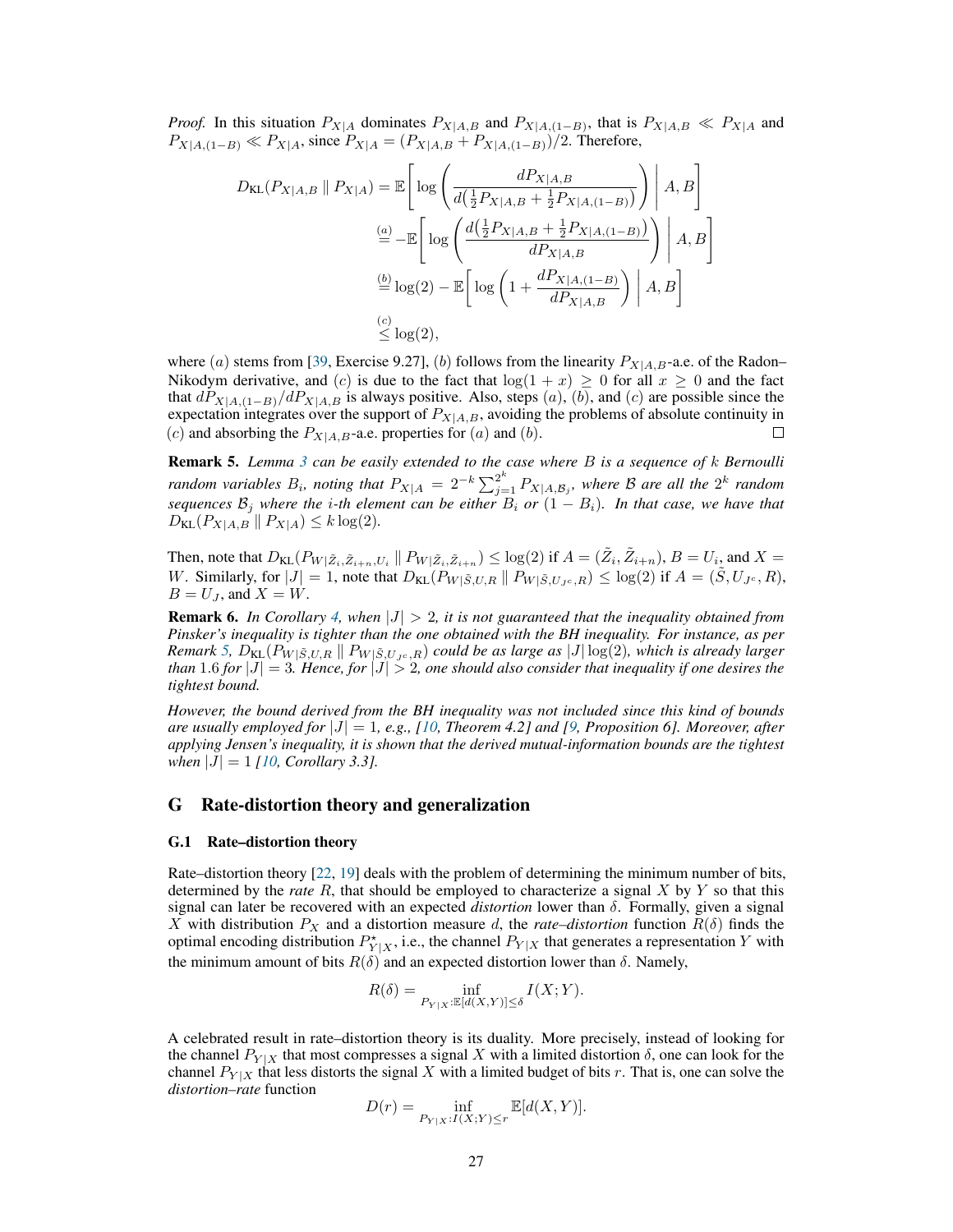Then, the duality theorem states that  $R(\delta) = D^{-1}(\delta)$  and  $D(r) = R^{-1}(r)$  [\[40,](#page-11-2) Lemma 4.1.2], or, in words, that the inverse of the rate–distortion function is the distortion–rate function, and vice versa.

Remark 7. *Rate–distortion theory is a well-studied field and the rate–distortion and distortion–rate functions have many more interesting properties and analytical solutions and bounds for particular (and common) cases.*

**Single-letterization** Sometimes, if X is a sequence of signals  $X = (X_1, \ldots, X_n)$ , solving the rate– distortion function is challenging. Assume that the signals  $X_i$  are independent and the distortion d is separable, i.e.,  $\mathbb{E}[d(X, Y)] = \frac{1}{n} \sum_{i=1}^{n} \mathbb{E}[d(X_i, Y_i)]$ . Then, a simpler task is to solve the single-letter version of the rate–distortion function. Namely, for any  $i \in [n]$ , to solve

$$
R_i(\delta_i) = \inf_{P_{Y_i|X_i}:\mathbb{E}[d(X_i,Y_i)] \leq \delta} I(X_i;Y_i).
$$

Then, for any i, the equality  $nR_i(\delta) = R(\delta)$  [\[19,](#page-10-1) Theorem 26.1] holds. Hence, the channel  $P_{Y|X} = P_{Y_i|X_i}^{\otimes n}$  can be used as a proxy for  $P_{Y|X}^{\star}$ .

**Backward-channel** Sometimes, working with the backward channel  $P_{X|Y}$  is convenient to derive an analytical solution to the rate–distortion function for a particular input signal distribution, e.g., Bernoulli or Gaussian [\[19,](#page-10-1) Chapter 27.1]; to derive an analytical bound for certain distribution families, e.g., bounded variance; or to derive an analytical bound for certain distortion families, e.g., difference, additive, or autoregressive distortions [\[40,](#page-11-2) Sections 4.3, 4.6, and 4.7]

#### G.2 Connection to the generalization error

When designing a learning algorithm  $P_{W|S}$ , the aim is an algorithm that attains a low accuracy error (or risk) while generalizing well. This informal sentiment can be posed as constrained optimization as follows: to design an algorithm  $P_{W|S}$  that has the minimum possible expected generalization error  $G(\epsilon)$  while maintaining a population risk lower than  $\epsilon$ . Namely, one may consider the *generalization*– *risk* function to be

$$
G(\epsilon) = \inf_{P_{W|S}:\mathbb{E}[L_S(W)] \leq \epsilon} \mathbb{E}[\text{gen}(W,S)],
$$

and select the algorithm  $P^{\star}_{W|S}$  that solves it.

Furthermore, the expected generalization error increases with  $I(W; S)$  as shown in [\[4,](#page-9-3) Theorem 1] or [\(2\)](#page-3-6). Therefore, one may instead consider the *information-generalization–risk* function

$$
G^{\blacktriangle}(\epsilon)=\inf_{P_{W|S}:\mathbb{E}_{P_{W,S}}[L_{S}(W)]\leq\epsilon}I(W;S),
$$

and use it as a surrogate of the generalization–risk function to choose the algorithm  $P_{W}^{\blacktriangle}$  $W|S$  that solves  $G^{\blacktriangle}(\epsilon)$  as a proxy for  $P^{\star}_{W|S}$ . Therefore, the powerful rate–distortion theory may be employed to select a sensible learning algorithm or, at least, to better understand the trade-off between generalization and risk.

Remark 8. *There are several issues to be considered when applying rate–distortion theory to the information-generalization–risk function. For instance, usually a hypothesis is not separable, i.e.,*  $W \neq (W_1, \ldots, W_n)$ , and hence the single-letterization of the problem must be carried obtaining  $P_{W|Z_i}$  instead of  $P_{W_i|Z_i}$ , which is inconvenient since then obtaining  $P_{W|S}$  *from*  $P_{W|Z_i}$  is cumber*some. Nonetheless, the aim of this section is just to give some intuition about the connection between rate–distortion and generalization, and a proper formal framework is beyond the objective of this paper. The reader is referred to [\[11\]](#page-9-10) and [\[23\]](#page-10-5) for other connections between these two concepts.*

# <span id="page-27-0"></span>H Additional remarks on the chi-squared based bounds

As mentioned in [§3.4,](#page-7-1) the presented bounds in terms of the total variation result in bounds based on the  $\chi^2$ -divergence and other f-divergences employing the joint range strategy [\[19,](#page-10-1) Chapter 7]. In order to do so, the loss function  $\ell$  is required to be L-Lipschitz for all  $z \in \mathcal{Z}$  under the discrete metric, or, in other words, to be bounded in a range  $[c, c + \overline{L}]$  for some  $c \in \mathbb{R}$ .